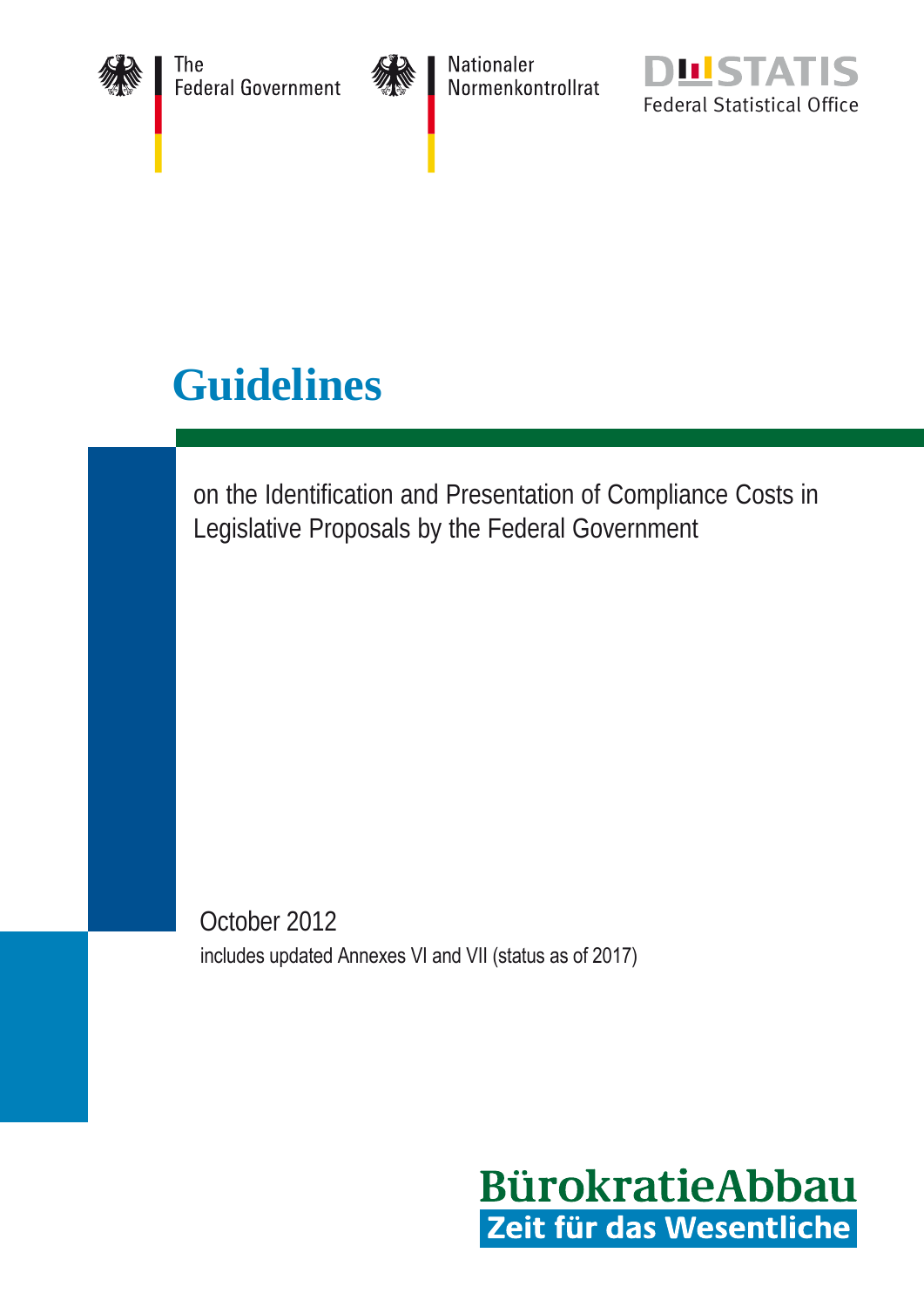#### Published by: Federal Statistical Office (Destatis), Wiesbaden on behalf of the German Federal Government and the National Regulatory Control Council

Contact: Better Regulation Unit Federal Chancellery Willy-Brandt-Str. 1 10557 Berlin

buerokratieabbau@bk.bund.de www.bundesregierung.de/buerokratieabbau

National Regulatory Control Council Federal Chancellery Willy-Brandt-Str. 1 10557 Berlin nkr@bk.bund.de www.normenkontrollrat.bund.de

Federal Statistical Office A3 – Bureaucracy Cost Measurement Gustav-Stresemann-Ring 11 65189 Wiesbaden erfuellungsaufwand@destatis.de [www.destatis.de](http://www.destatis.de/)

Statistical Information Service Phone: +49 (0) 611 / 75 2405 Fax: +49 (0) 611 / 75 3330

Second edition, includes updated Annexes VI and VII as of 15 November 2017 Published in October 2012 (editorial status as of 25 September 2012)

© Statistisches Bundesamt (Destatis), 2012 (on behalf of the joint editors) Reproduction and distribution, also of parts, are permitted provided that the source is mentioned.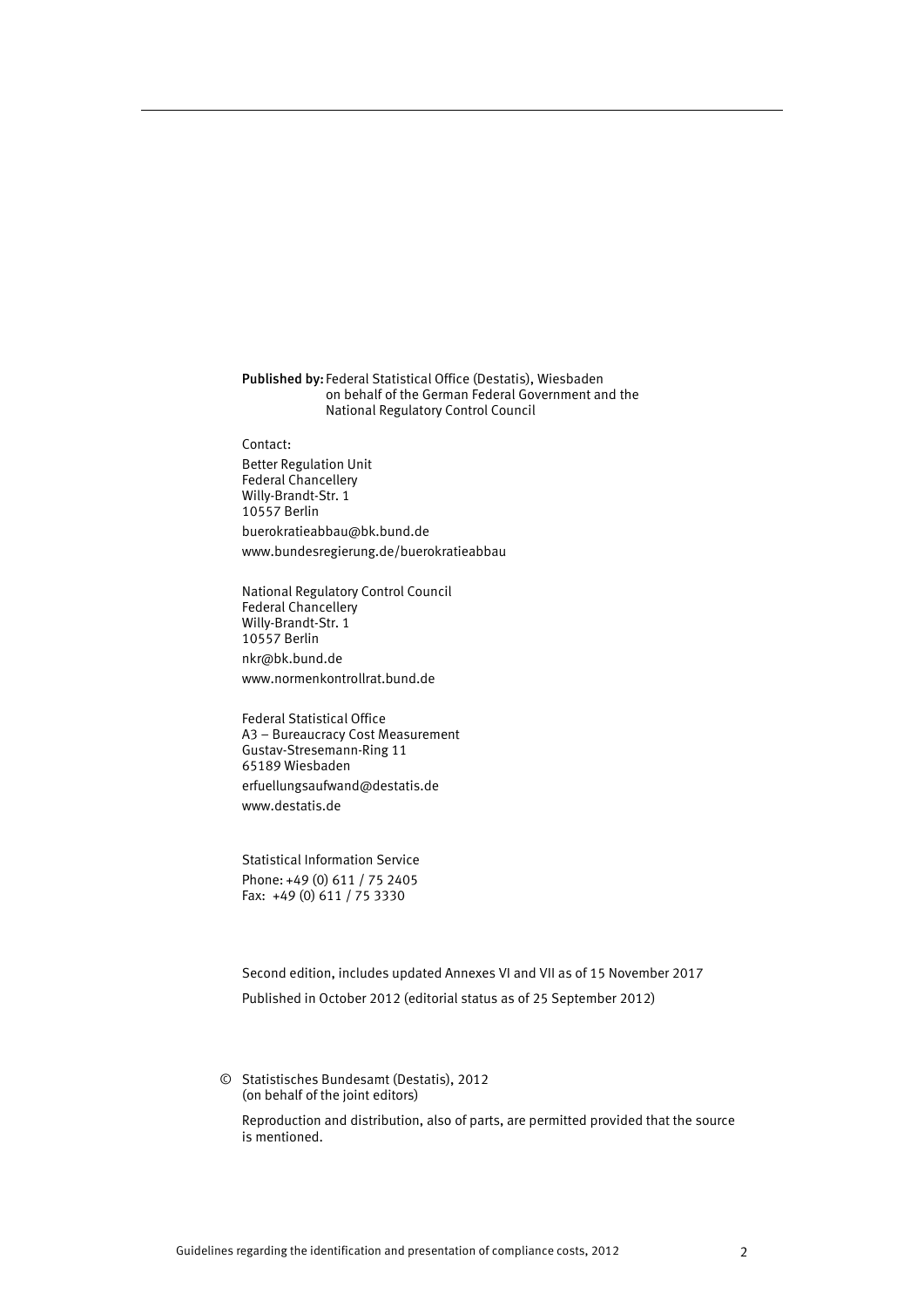# Contents

| L |                                                                                      |             |                                                                                                                                         |                      |  |  |
|---|--------------------------------------------------------------------------------------|-------------|-----------------------------------------------------------------------------------------------------------------------------------------|----------------------|--|--|
| Ш | Identification of Compliance Costs during legislative procedure  5                   |             |                                                                                                                                         |                      |  |  |
|   | 3 Requirements regarding the description of compliance costs                         |             |                                                                                                                                         |                      |  |  |
|   |                                                                                      |             |                                                                                                                                         |                      |  |  |
|   | Step 1                                                                               |             |                                                                                                                                         |                      |  |  |
|   | Step 2                                                                               |             | Identifying the change in compliance costs  11                                                                                          |                      |  |  |
|   |                                                                                      |             | Citizens: Identifying the compliance costs                                                                                              | 14                   |  |  |
|   |                                                                                      |             | 2.2 Identifying the compliance costs per case 15<br>2.2.1 Identifying time expenditure<br>2.2.2 Identifying material and purchase costs | 14<br>15<br>17<br>18 |  |  |
|   |                                                                                      |             | Business: Identifying the compliance costs                                                                                              | 19                   |  |  |
|   | 2.1 Identifying the number of cases<br>2.2 Identifying the compliance costs per case |             |                                                                                                                                         |                      |  |  |
|   |                                                                                      |             | Public authorities: Identifying the compliance costs 28                                                                                 |                      |  |  |
|   |                                                                                      |             | 2.2 Identifying the compliance costs per case 29<br>2.3 Identifying the total compliance costs  33                                      |                      |  |  |
|   | Step 3                                                                               |             |                                                                                                                                         |                      |  |  |
|   |                                                                                      |             | Presentation in the introductory summary  34                                                                                            |                      |  |  |
|   |                                                                                      |             | Presentation in the explanatory memorandum $\ldots \ldots \ldots \ldots$ 35                                                             |                      |  |  |
|   |                                                                                      |             |                                                                                                                                         |                      |  |  |
|   |                                                                                      | Annex I:    | Cabinet decision of 27 January 2010 36                                                                                                  |                      |  |  |
|   |                                                                                      | Annex II:   | Letter to the Federal Ministries on the new guidelines . 39                                                                             |                      |  |  |
|   |                                                                                      | Annex III:  | Sample introductory summary                                                                                                             | 40                   |  |  |
|   |                                                                                      | Annex IV:   | Time expenditure table for information                                                                                                  |                      |  |  |
|   |                                                                                      | Annex Va:   | Simplified procedure for information<br>obligations of business                                                                         | 42                   |  |  |
|   |                                                                                      | Annex Vb:   | Time expenditure table for information<br>obligations of business  43                                                                   |                      |  |  |
|   |                                                                                      | Annex VI:   | Labour cost table for business  45                                                                                                      |                      |  |  |
|   |                                                                                      | Annex VII:  | Labour cost table for public authorities  47                                                                                            |                      |  |  |
|   |                                                                                      | Annex VIII: | Definitions of terms and explanatory notes                                                                                              | 48                   |  |  |
|   |                                                                                      |             |                                                                                                                                         | -50                  |  |  |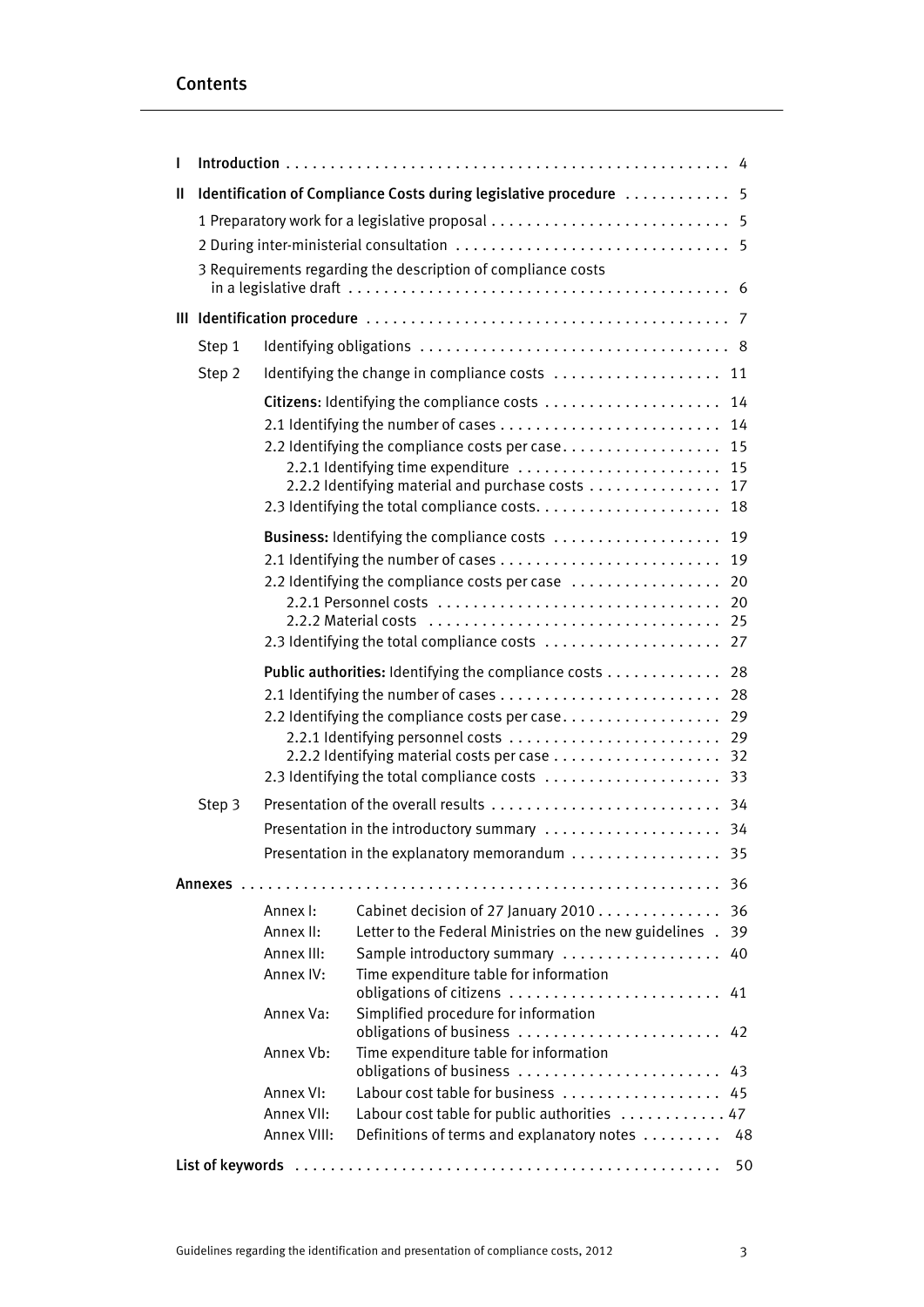Due to the amendment of the Act on the Establishment of the National Regulatory Control Council (NKRG) of 14 August 2006, which entered into force on 22 March 2011, the mandate of the National Regulatory Control Council (NKR) now also encompasses the examination of comprehensibility and correct methodology of the description of the compliance costs of new regulations. Section 44 and Annex 3 of the Joint Rules of Procedure of the Federal Ministries (GGO) were adapted accordingly. The Cabinet decision of 27 January 2010 regarding key points of bureaucracy reduction and better regulation (see Annex I, page 36) was implemented to a large extent through the described changes.

In addition to information obligations and their consequences, the ministries must now identify and describe the compliance costs when submitting legislative drafts*.* 

These guidelines describe the steps required in this respect. Scientific accuracy is not necessary; it is more important to make a reasonable effort to provide the decisionmakers and the general public with a realistic picture of the anticipated burdens and burden reductions from the perspective of the addressees of the regulation.

The main objective in quantifying the anticipated administrative burdens and benefits stemming from new, amended or cancelled obligations or combinations of such (processes) is to describe the concrete consequences of an obligation. For the same reason, the identification of compliance costs is normally based on the examination of an individual case.

If you have any questions regarding the methodology, please contact the Better Regulation Unit in the Federal Chancellery, the Federal Statistical Office or the Secretariat of the NKR.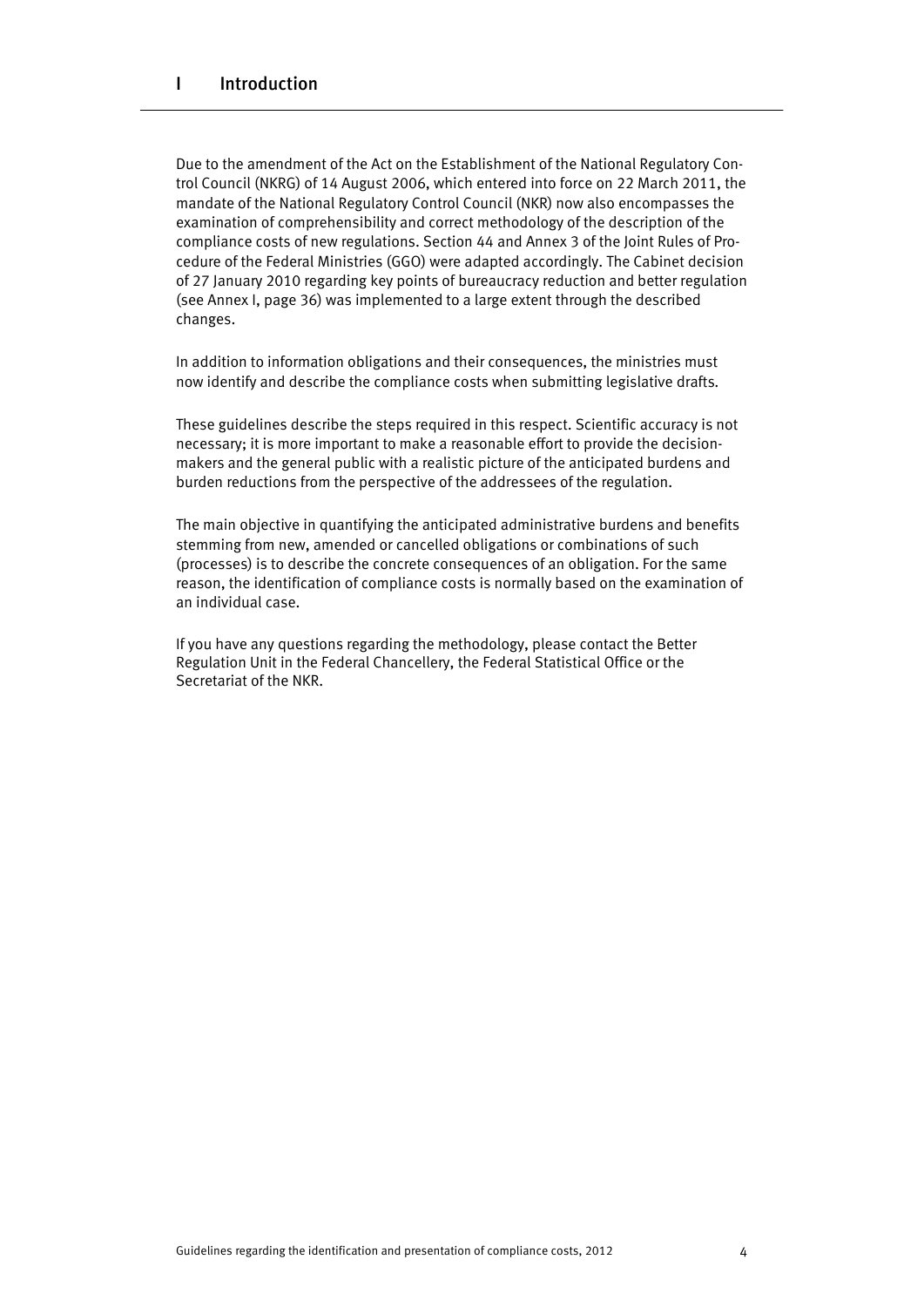# 1 Preparatory work for a legislative proposal

When drafting legislation, each responsible ministry should scrutinize the anticipated change in compliance costs right from the very beginning in order to select, if possible, the least burdensome regulatory option.

According to Section 2 (1) of the Act on the Establishment of the National Regulatory Control Council, compliance costs include the total measurable time expenditure and the costs incurred by citizens, business and public authorities in order to comply with federal legislation.

However, a ministry often does not have all the data at its disposal which is necessary to determine the change in compliance costs (for example the number of cases to which the change will apply) and must first identify this data. In this case, the ministry is free to select its sources. During the initial conceptual considerations, information from earlier calculations of administrative costs or compliance costs can be extracted from databases $^1$  $^1$  or relevant publications.

While preparing a legislative proposal, a request for assistance can also be submitted at any time to the Federal Statistical Office (StBA). The ministry must also inform the Federal Statistical Office if the inquiry is to be treated confidentially. The Federal Statistical Office works as a neutral expert without restricting the decision-making powers of the ministries.

# Contact

# Federal Statistical Office:

Phone: +49 (0)611 752255 (IVBB number: 018 88 6442255) e-mail: [erfuellungsaufwand@destatis.de](mailto:erfuellungsaufwand@destatis.de)

Data required to determine the change in compliance costs can also be gathered by consulting with the governments of the "Länder" and with associations. The respective ministry can also rely on external experts for this purpose.

The use of external resources does not release the ministry from its obligation to responsibly determine the anticipated change in compliance costs. The objective is to present all relevant data and sources in a transparent manner before a legislative proposal is brought forward.

# 2 During inter-ministerial consultation

At the beginning of inter-ministerial consultation, the ministry should include in its draft (in the case of a statutory law, for example, in the introductory and the explanatory memorandum) all the information on compliance costs at its disposal at this point in time. Initial estimates are sufficient.

The phase during which ministries as well as the *Länder*, municipal umbrella organisations, experts and associations are involved, should be used to complete or specify the information at hand. With the beginning of inter-ministerial consultation, the NKR also needs to be involved.

Whether a draft is publicized and whether *Länder* and associations need to be involved depends solely on the Joint Rules of Procedure of the Federal Ministries (GGO).

<span id="page-4-0"></span><sup>1</sup> For example WebSKM: www.destatis.de/webskm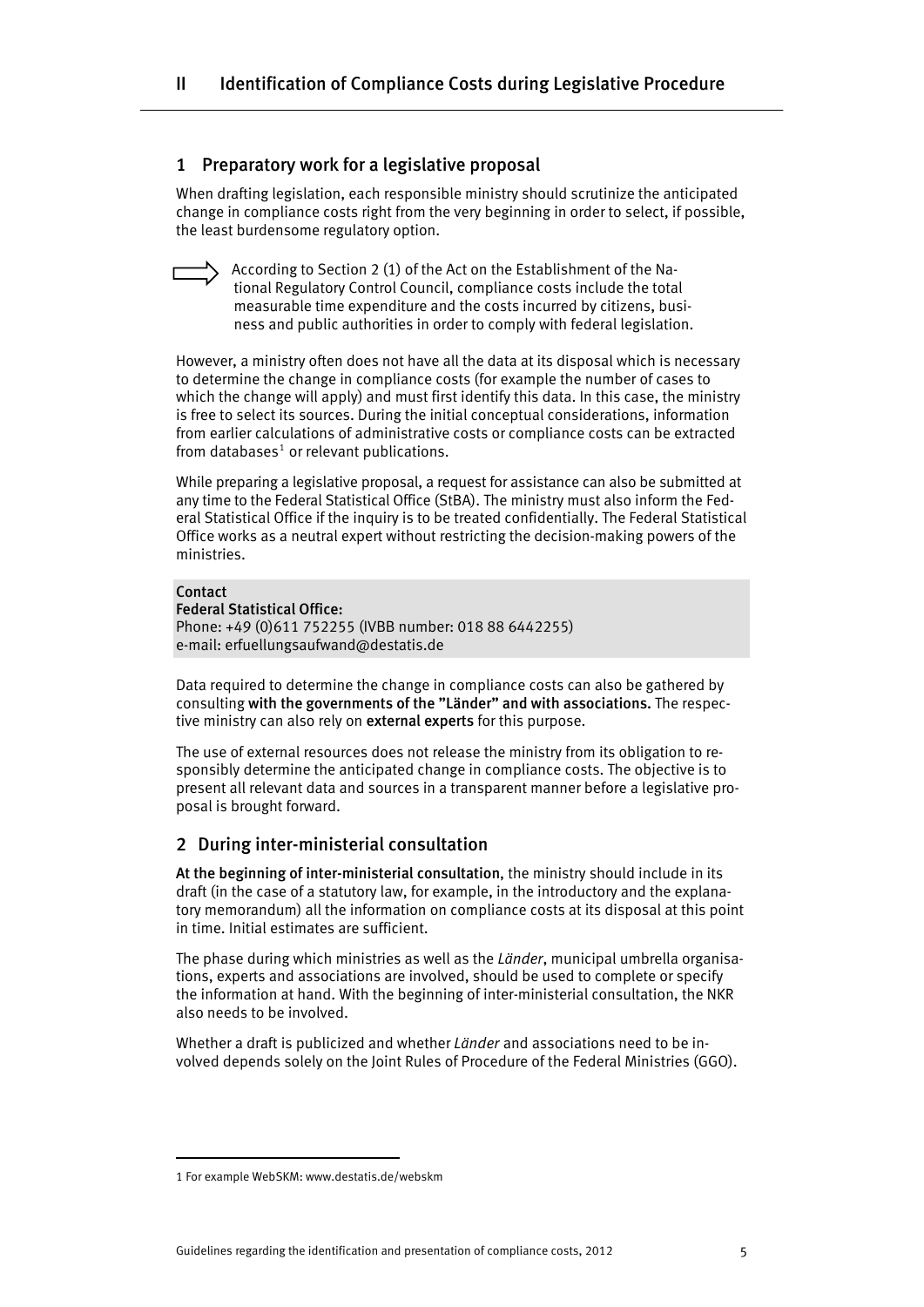# 3 Requirements regarding the description of compliance costs in a legislative draft

When identifying compliance costs, the anticipated possible financial and time-related burdens or burden reductions for the addressees due to the planned regulation are examined. Only the anticipated change in compliance costs is relevant in this case.

As part of its statutory mandate, the NKR verifies the comprehensibility of the presentation of compliance costs and whether it is in line with the methodical principles described in these guidelines. In particular, the following aspects are scrutinized:

- Are the anticipated compliance costs generated by obligations placed on citizens, business and public authorities quantified and described in a comprehensible manner?
- Which alternatives were examined (provided there exist any)?
- In view of the intended objective of the regulation, has the least burdensome option been selected? If not, why not?

The ministries can refer to the NKR for advice at all times.

In legislative drafts submitted to the Federal Cabinet, the anticipated change in compliance costs for citizens, business and public authorities must be presented fully and in a comprehensible manner according to the Joint Rules of Procedure of the Federal Ministries (GGO). In the case of ministerial ordinances or if the NKR makes use of its additional review rights according to Section 4 (1) of the Act on the Establishment of the National Regulatory Control Council (NKRG), the same procedure shall apply. In these cases, the necessary information must be supplied.

If a ministry in a legislative draft authorizes regional or local authorities or other recognized bodies of self-administration to independently enact regulations, it should either quantify the anticipated compliance costs itself or otherwise ensure that the NKR can review the quantification.

The objectives and purpose of legislation are not subject to the review of the NKR.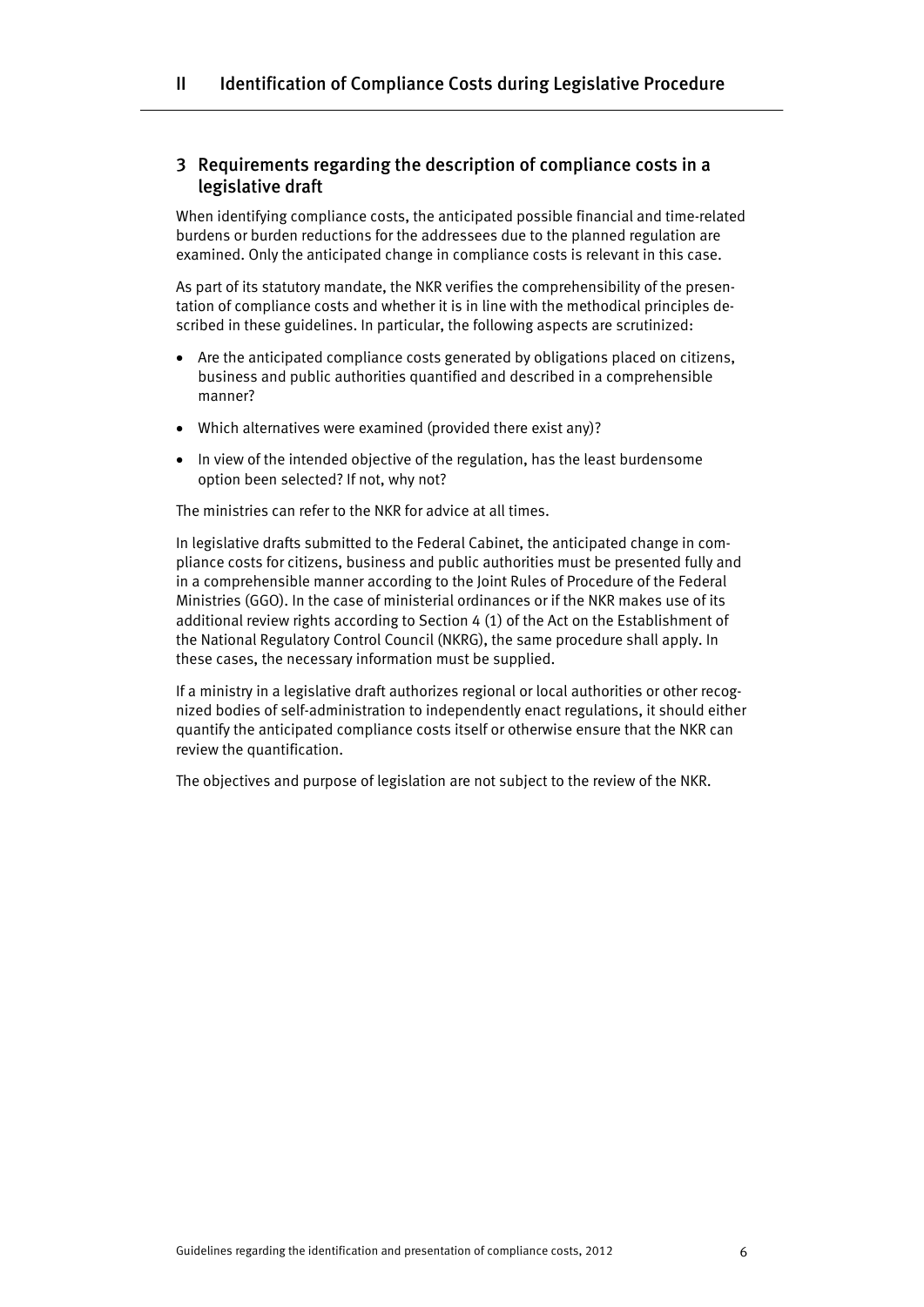# Identification pattern



1 does not apply to citizens

2 if required to identify the number of cases

The compliance costs for legislative proposals of the Federal Government are in general identified and described in the following steps:

- Step 1: Identification of all obligations contained in the proposal (singular provisions) that lead to a change in compliance costs; if necessary, cluster obligations to form processes or form case groups
- Step 2: Identification of the change in compliance costs
	- Step 2.1: Identification of the change in the number of cases per obligation/process/case group
	- Step 2.2: Identification of the change in the costs of each case per obligation/process/case group
	- Step 2.3: Identification of the total change in compliance costs for citizens, business and public authorities
- Step 3: Presentation of the results for example in the introductory summary and the explanatory memorandum (see Annex III, page 40).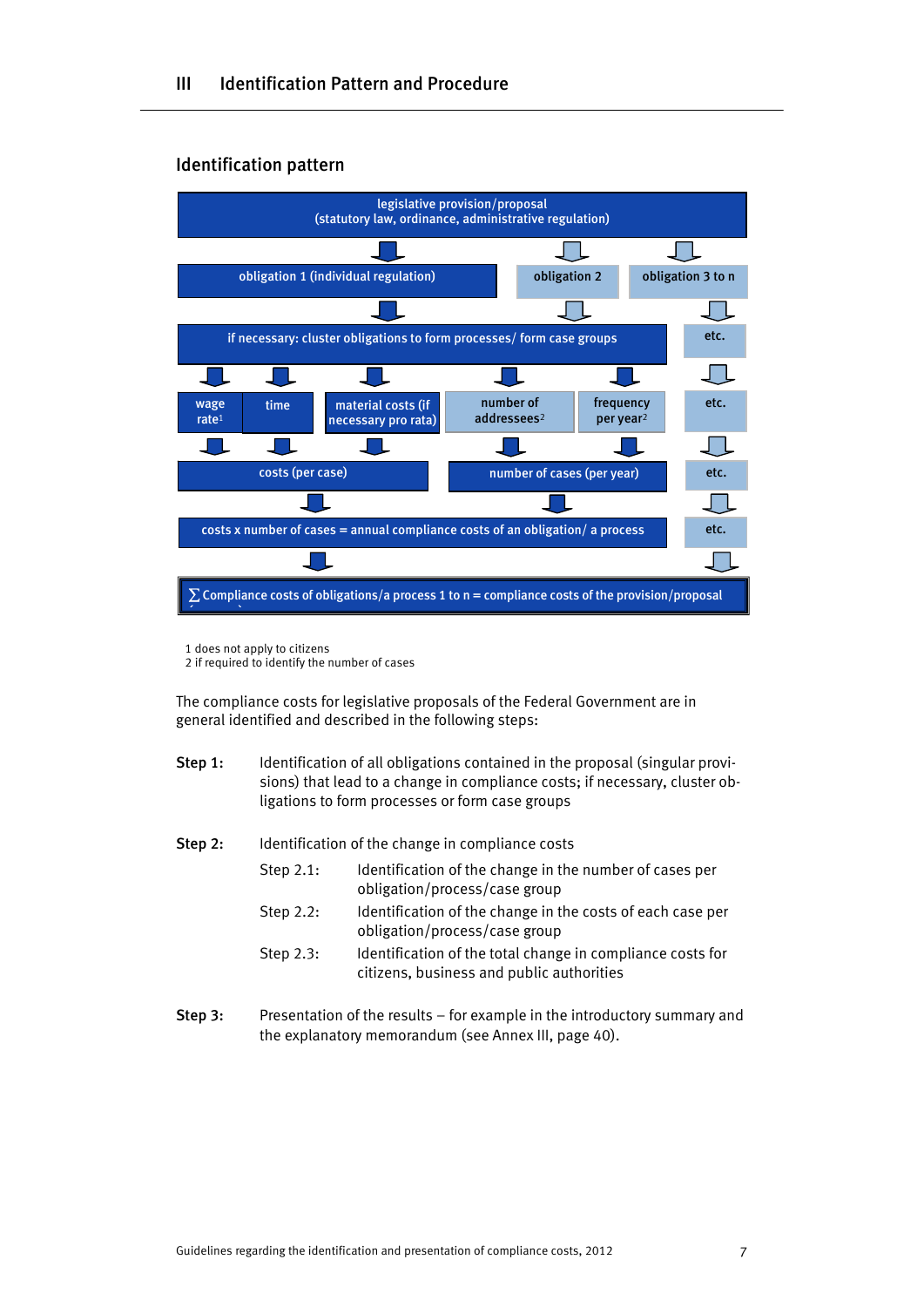# Step 1 Identifying obligations

In order to identify the change in the compliance costs induced by a legislative proposal, the obligations (individual provisions) must first be identified.

# Definition

Obligations are individual provisions inducing direct changes in costs, time expenditure or both for its addressees.

They are the result of federal legislative acts. They oblige addressees to comply with certain objectives or orders, or to refrain from certain actions. They may also demand cooperation with third parties or to monitor and control conditions, actions, figures or types of behaviour. Information obligations form a subgroup of obligations so defined.

In this context, "direct" implies that the change in costs or time expenditure is directly connected to compliance with the particular provision. A decisive feature of obligations is that citizens, business and public authorities must observe them in order to act lawfully or, alternatively, lose possible claims to state benefits and services (e.g. applications).

When identifying obligations, it must be taken into account that the lawmaker at times only stipulates targets or limit values in addition to orders or bans, or aims at a change in behaviour through state aid. Such individual measures are also regarded as obligations since they directly induce a change in costs or time expenditure for their addressees.

#### Examples of compliance with obligations:

- Maintenance of machinery (e.g. "before commissioning", "annually" or "after every 10,000 operating hours")
- Decommissioning and replacement of old machinery which no longer complies with legal standards due to new thresholds
- Organizational and building measures to implement an obligation of setting a minimum distance of a radiation machine to its operator; corresponding monitoring obligations of the relevant supervisory authority
- Provision of protective equipment, e.g. noise protection earphones or protective goggles
- Participation in training courses in order to attain or maintain a required qualification level, and documentary evidence of participation in these courses
- Costs for identifying and processing information (e.g. designations, applications, documentation, etc.)

Assuming that addressees comply with obligations or processes in different ways, socalled case groups can be formed if major differences are expected to show. The compliance costs for each case group must be separately identified and described. It is irrelevant whether these differences arise because the addressees resorted to different approaches or because the underlying facts differ.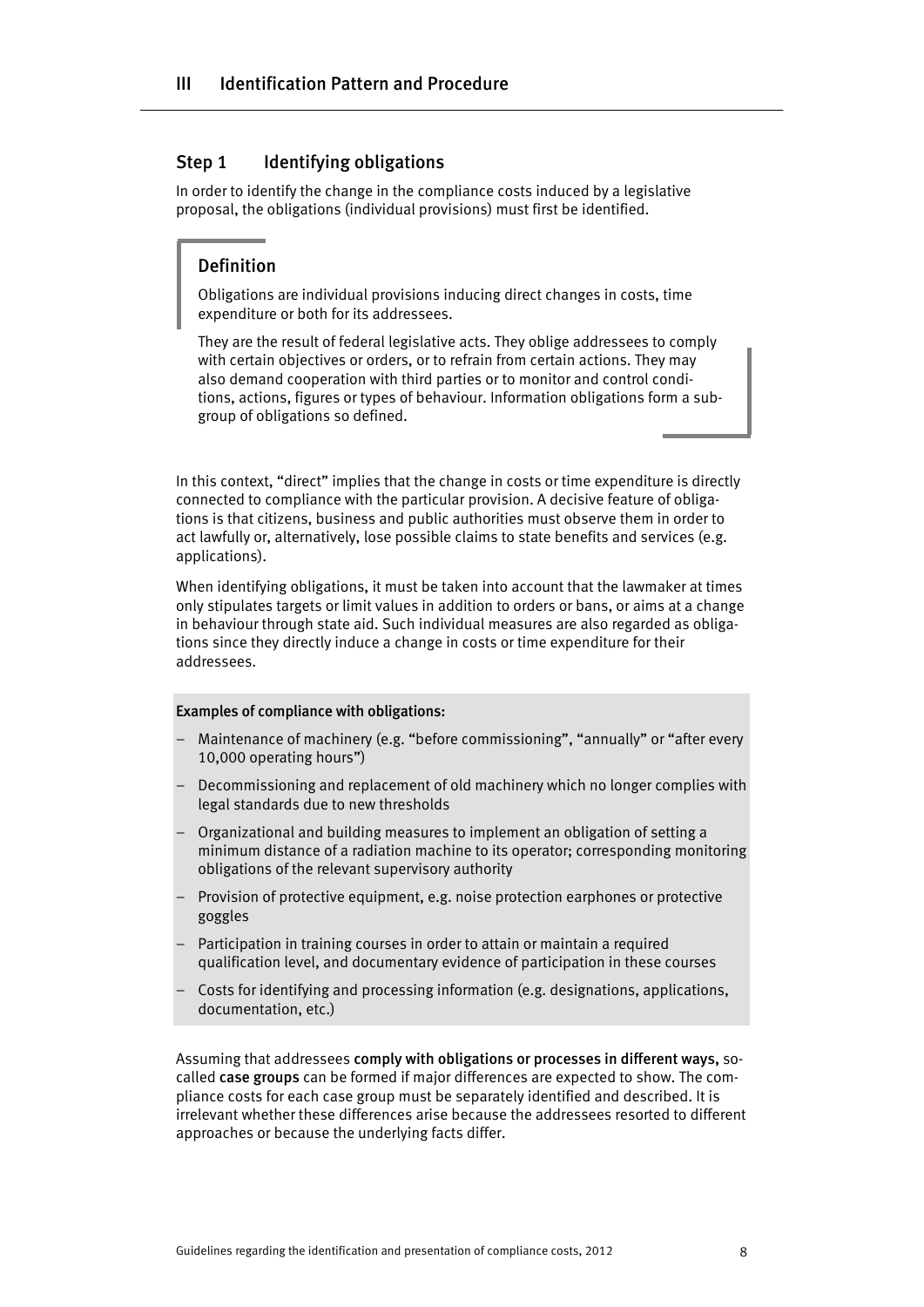#### Example of the formation of case groups (fictitious):

Operators of certain industrial plants are obliged to comply with new obligations and stricter emission standards. It can be assumed that 80% of the 1000 affected companies will simply equip their existing plants with new filter systems, while the remaining 20% will have to completely replace their old plants by new plants in order to comply with the stricter thesholds. It is assumed that the costs of converting existing plants are considerably lower than the costs for replacing old plants by new ones. Two case groups can therefore be formed to identify the compliance costs:

Case group a) Conversion of existing plants (800 companies)

Case group b) Replacement of old plants by new plants (200 companies)

Several obligations which in practice are complied with in one context can be combined to form a process. Such processes can, for example, be based on the subjectmatter or the viewpoint of the addressees of the obligations under scrutiny.

# Examples of processes:

1. In order to identify the compliance costs for the UV Protection Ordinance, the objective of which is to protect solarium users against the harmful effects of artificial UV radiation, the proposed regulation was structured according to the activities which the addressees of the ordinance, i.e. business, needed to perform:

- Retrofitting/replacement of old solaria
- Purchase of protective goggles
- Providing advice
- Staff training

2. As part of the compliance cost project "Company officers", the legal provisions were examined from the viewpoint of the addressees in order to identify the processes from which compliance costs could be derived. To this end, processes were broken down further in order to easier identify the compliance costs.

- Procedure for appointing a company officer
- Material support by the company
	- Provision of assistants, offices, etc.
	- Granting time off for training
	- Salary for the officer
- Participation by the officer in the company's internal processes

It is recommended that the identified obligations or processes of such are listed according to the addressees of every obligation or process. This makes it easier to determine the compliance costs per addressee.

Subsequently, only the compliance costs for the individual process are identified. The compliance costs for the individual obligations comprised in the process are no longer identified.

Therefore, the individual obligations need to be clearly assigned to a process.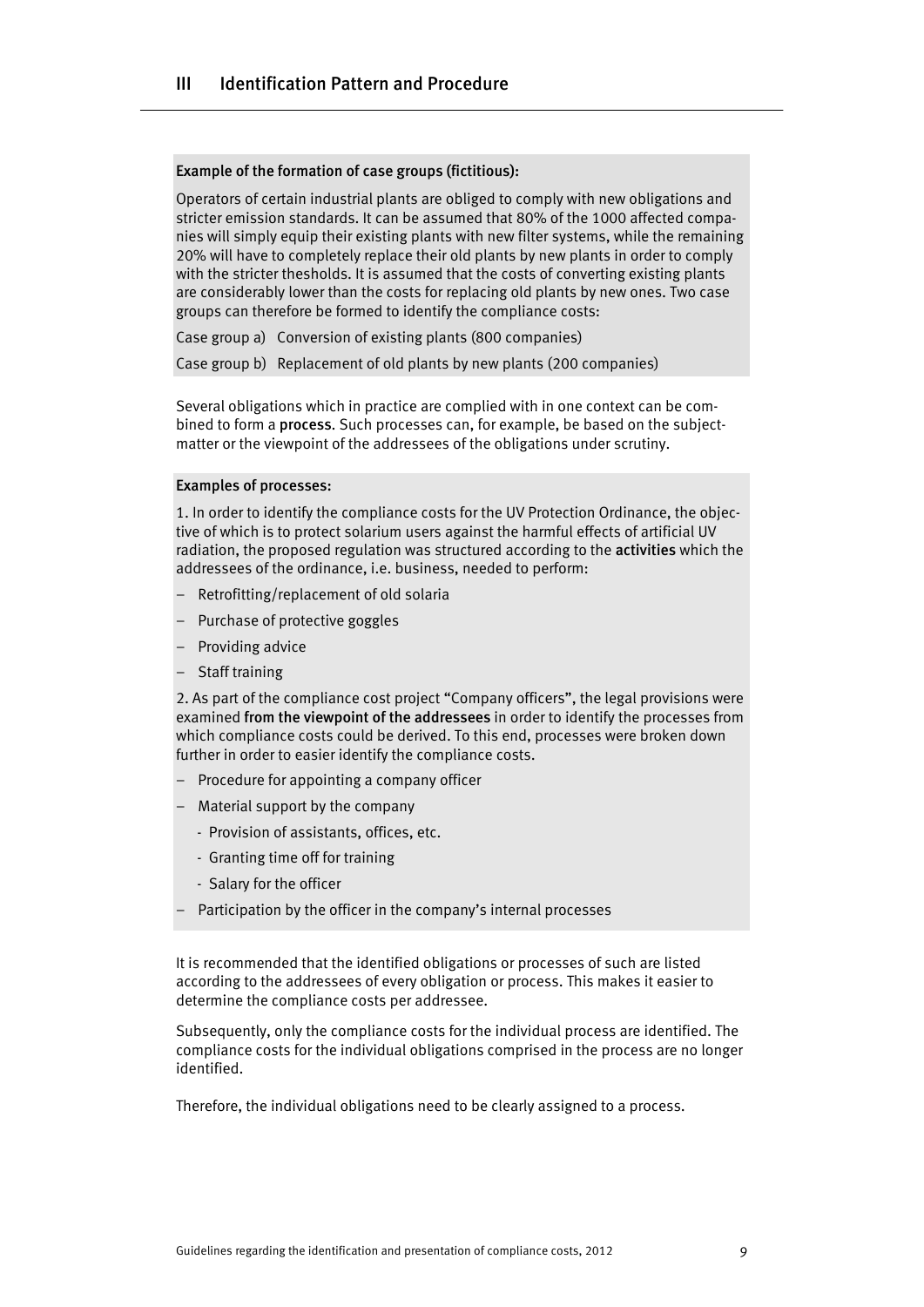# Information obligations as special form of obligations

Compliance costs include administrative costs which are incurred through compliance with information obligations. Administrative costs for the addressee "business" must be displayed separately from other obligations. Information obligations are all obligations according to which data and other information has to be procured and kept available for authorities or third parties, or communicated to them<sup>[2](#page-9-0)</sup>.

They include, i.a., obligations to complete applications and forms, to participate in official surveys, or to provide supporting evidence and documentation (information, reporting, publication, registration, approval, etc.). Administrative costs incurred through information obligations must always be presented for every single obligation, even if it forms part of a process.

# Examples of information obligations:

- Energy labelling of domestic appliances
- Price tagging
- Statutory announcement obligations
- Attachment of General Terms and Conditions
- Application for permits (e.g. operating permits, permit to exercise a specific trade, recognition of professional qualifications)
- Registration of a business

# Summary of step 1

As the result of step 1, a list displaying all obligations contained in a legislative proposal should be made available for further identification of the anticipated change in compliance costs.

The list should show:

- Which obligations trigger compliance costs for which addressees
- Which obligations form part of which (sub)process (combined identification of compliance costs)
- Which obligations or processes have been combined to form case groups, for which the compliance costs are separately identified
- Which obligations are information obligations of business

<span id="page-9-0"></span><sup>2</sup> According to the definition in Section 2 (2) Sentence 2 of the Act on the Establishment of the National Regulatory Control Council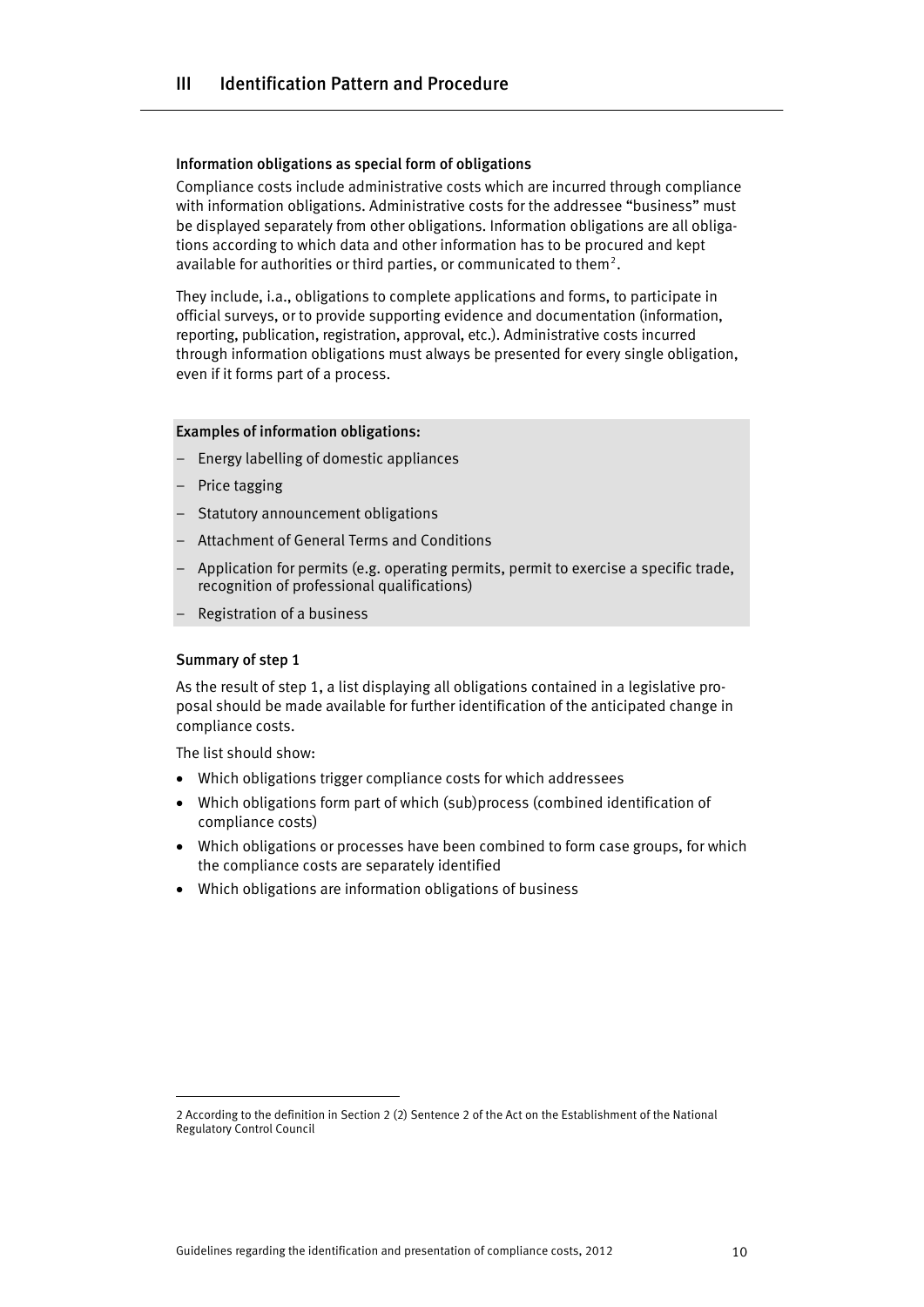# Step 2 Identifying the change in compliance costs

In step 2, the anticipated changes in compliance costs induced by the proposed regulation are identified separately for citizens, business and public authorities.

The question of whether the change in the number of cases or the change in costs per case is determined first depends on the obligations, processes or case groups under scrutiny.

General principle: the compliance costs are identified separately for every obligation, process or case group.

However, especially in the case of complex provisions containing numerous obligations or processes, it may become obvious after an initial check that some of them will only have a very minor impact. In this case, it may be possible to waive the identification and presentation of the change in compliance costs after consulting with the NKR. Nevertheless, the reasons as to why the change in compliance costs can be ignored (for example "the provision "abc" will affect a very low number of cases with a foreseeably low burden per individual case.") must be expressly stated.

# Step 2.1 Identifying the number of cases per obligation or process

Obligations must be complied with either periodically or on an event-driven basis. In the case of periodically complied obligations (for example annual maintenance of plants), the frequency shows how many times a provision must be observed by every affected entity per year. The frequency multiplied by the number of affected entities renders the number of cases per year.

# Examples of annual frequency for periodic obligations:

| - Once a year:   | Frequency = $1$   |
|------------------|-------------------|
| - Half-yearly:   | Frequency = $2$   |
| - Monthly:       | Frequency = $12$  |
| - Every 5 years: | Frequency = $0.2$ |

In the case of event-driven obligations, the number of annual cases is identified without first determining the frequency and number of affected entities. For example, in the case of obligations arising with regard to applications (e.g. application for support under the Federal Training Assistance Act - BAföG), the expected number of applications per year should be applied as a basis for calculation; an appropriate average number may be applied in case of fluctuations.

# Step 2.2 Identifying the change in compliance costs per case

In order to determine the anticipated change in costs per case, one needs to identify the main activities which are necessary to ensure compliance with an obligation or a process in an individual case. The anticipated changes in time expenditure, personnel costs and material costs are identified for these activities.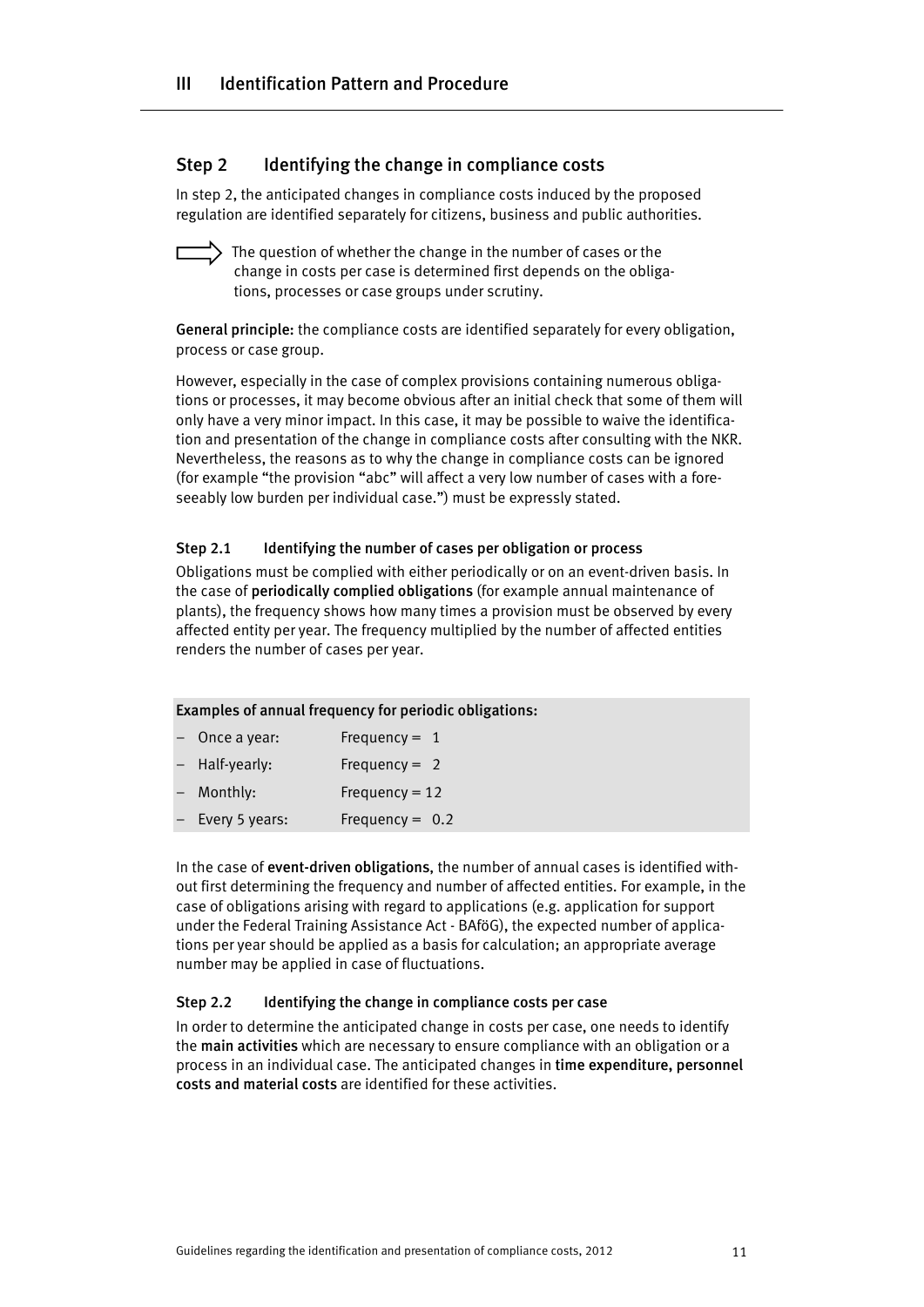The extent of the compliance costs to be identified depends on whether obligations are newly introduced, are amended or are cancelled and is to be identified as follows:

If obligations are newly introduced, the anticipated compliance costs must be displayed for each case in total.

If an existing obligation is amended, only the change in compliance costs needs to be identified. This may be achieved by calculating the difference between the compliance costs according to the old and new obligation or process. However, it will generally be easier, but just as effective, to identify only the anticipated actual changes in time expenditure, personnel costs and material costs. For this purpose, the change in costs induced by the amendment can be identified.

In cases in which an obligation is cancelled, the compliance costs for this regulation – if not already done – must be identified and displayed as a reduction.

Adjustment costs, which are only incurred once by the addressee if a provision is introduced or amended, are displayed separately. An example is the one-time change of software due to legal amendments: this change will normally not affect future updates of the software – for example for adaptation to hardware or operating systems that have to be renewed at regular intervals. However, costs which foreseeably reoccur after a period of several years must be displayed as ongoing compliance costs.

When identifying compliance costs, it must also be verified whether the anticipated costs are so-called business-as-usual costs. This is the case whenever an obligation does not lead to any measurable change in behaviour or costs for the addressees. It must then be assumed that the new regulation will not result in any additional compliance costs or any reduction. If the obligation or process only leads to a change in behaviour among some of the addressees, the change in compliance costs may only be identified for this group. In these cases it is recommended that two case groups are formed and that reasons as to why a change in the compliance costs is expected or not expected are stated. In order to ensure transparency, it is recommended that clear reasons are given for the total anticipated costs and the amount of the excluded business-as-usual costs.

The term "compliance costs" does not include taxes, social security contributions and costs arising according to Article 104a (3) and (4) of the German Basic Law (GG). They must be presented independently of these guidelines according to the Joint Rules of Procedure of the Federal Ministries (GGO). Indirect effects such as imputed costs (e.g. difference between lost hypothetical profits from capital which could have been used more profitably without a legal obligation) and other charges (e.g. countervailing charges) are also not regarded as compliance costs. Fees are displayed in the introductory summary and in the explanatory memorandum under letter F (Other Costs).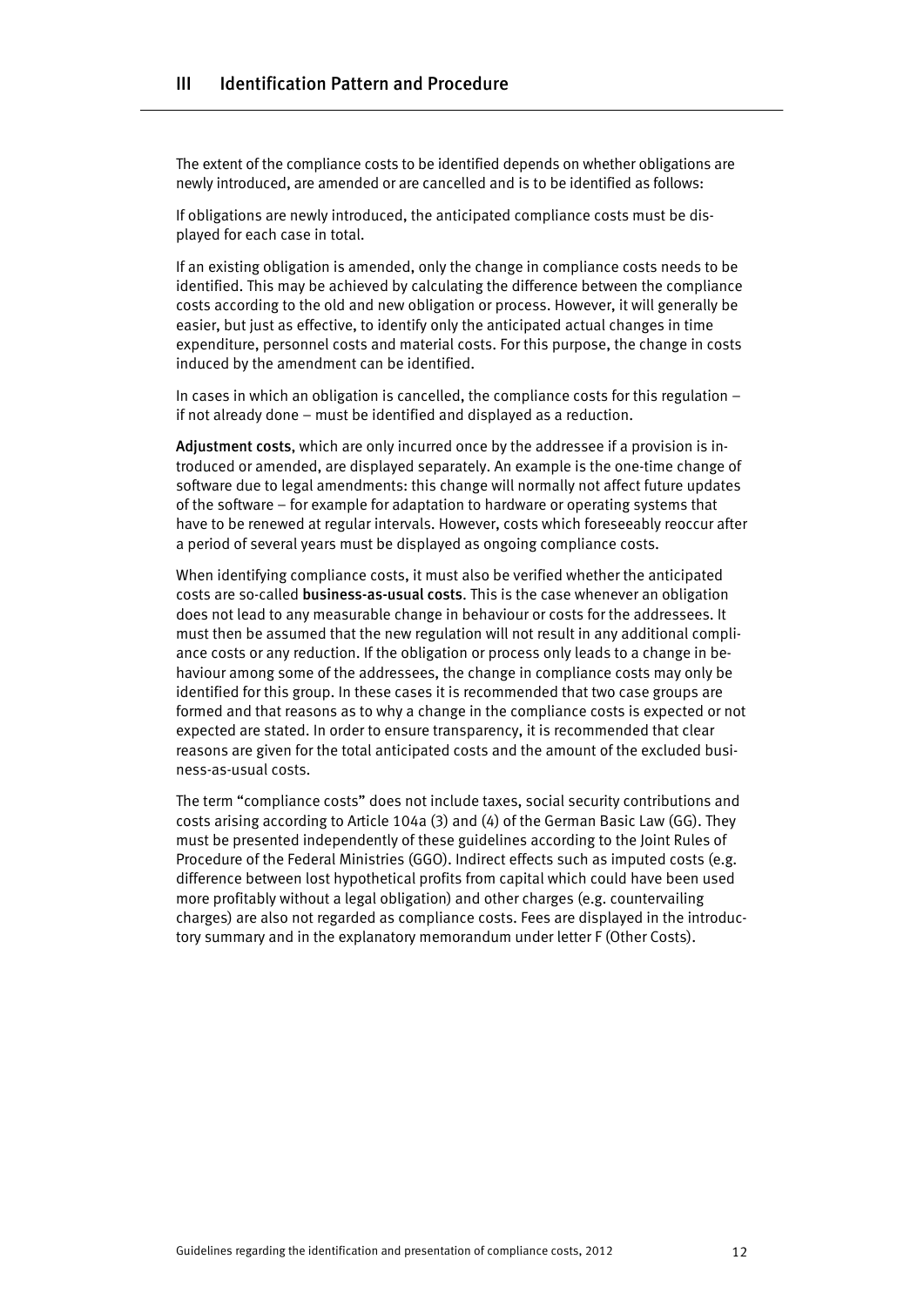# Step 2.3 Identifying the total change in compliance costs

The compliance costs for an obligation, a process or a case group are calculated by multiplying the number of cases by the costs per case. The total compliance costs of a legislative proposal consist of the total costs of all obligations, processes or case groups contained in the proposal. The necessary calculations must be performed separately for each group of addressees (citizens, business, public authorities) on an annual basis (exception: one-time adjustment costs).

In order to avoid false accuracies, figures must be correctly rounded once the calculations have been completed.

#### Examples of rounding:

| $\Rightarrow$ | stated figure: 123 million euro per annum |
|---------------|-------------------------------------------|
|               |                                           |
|               | stated figure: 472,000 hours per annum    |
|               |                                           |

The calculated figures are normally validated by the Federal Statistical Office through remeasurements two years after the legislative act has entered into force.

Since specific identification of the compliance costs may vary depending on the addressee, the general procedure just described is laid out in detail in the following for citizens (page 14 ff.), business (see page 19 ff.) and public authorities (see page 28 ff.). If no separate explanations are given, the general remarks remain applicable.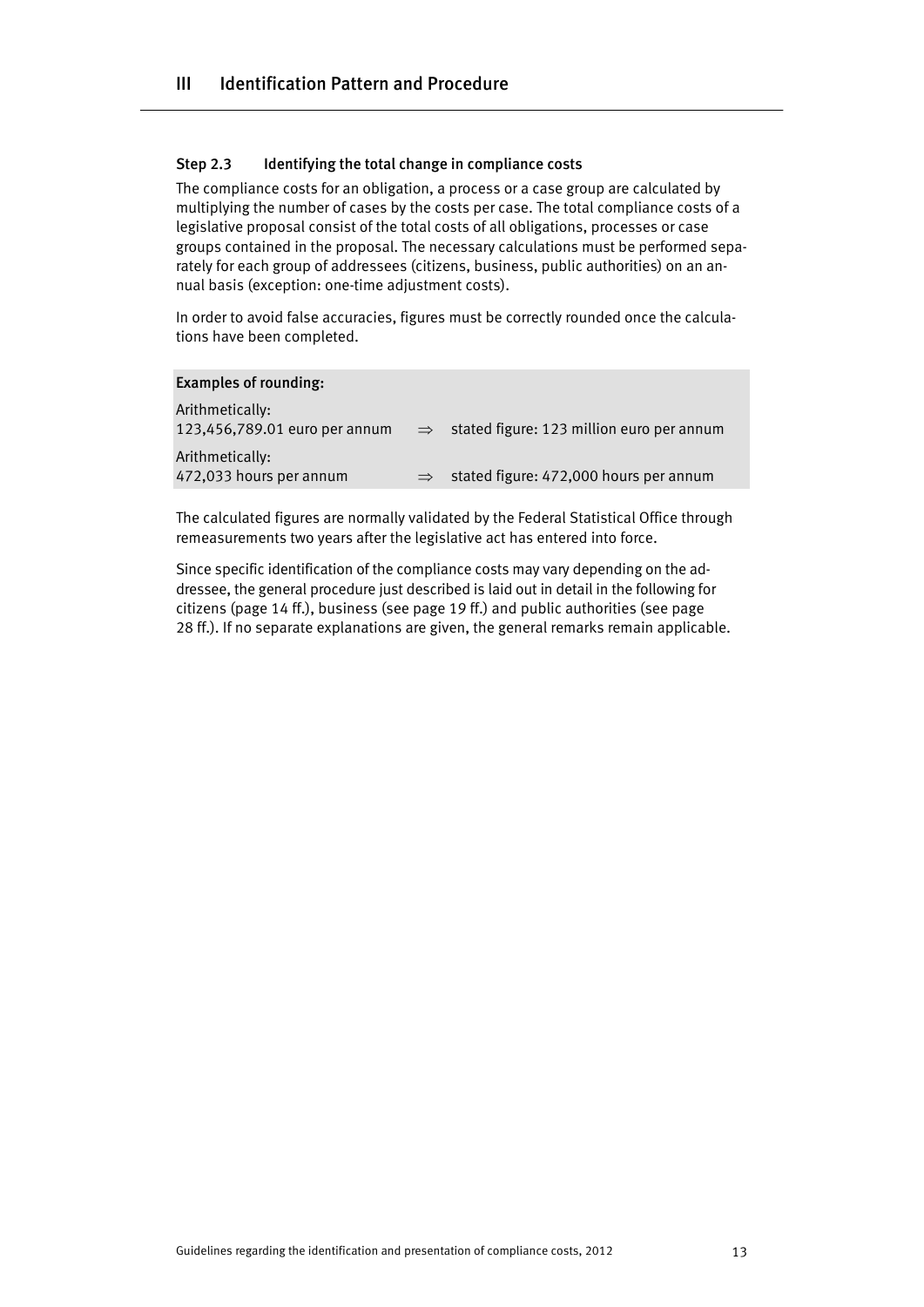# Citizens: Identifying the compliance costs

# Step 2.1 Identifying the number of cases

General principle: if an obligation or a process must be complied with periodically, the annual number of cases is calculated by multiplying the annual frequency of compliance per affected person by the total number of affected persons. If the obligation or the process must be complied with on an event-driven basis (e.g. inspection and acceptance of a chimney by a chimney sweep after installation), only the number of anticipated cases per year is used as a basis. An appropriate average figure may be applied in case of fluctuations.

#### Example of the identification of the number of cases:

Section 2 (3a) of the Road Traffic Regulations (StVO) stipulates that, in the case of black ice, hard-packed snow, slush, ice or frost, a vehicle may only be used if it is fitted with tyres fulfilling certain criteria (M+S tyres). This obligation directly induces compliance costs for owners of private vehicles: if the vehicles shall be driven in the abovementioned weather conditions, they must be fitted with M+S tyres (purchase and fitting costs).

In the case of an obligation stipulating the use of winter tyres in certain weather conditions, the realities of everyday life mean that vehicle owners do not just change to winter tyres once, but revert to summer tyres in spring. The costs for this second change are directly related to the provision and must therefore be taken into account when identifying and presenting the compliance costs.

In practice, out of a total of 56 million registered vehicles, 70% (39.2 million vehicles) have their tyres changed in autumn and spring due to different reasons (recommendations by organizations such as the German Automobile Club, economic considerations such as wear and tear, fuel consumption). A further 20% (11.2 million vehicles) are driven all-year round with all-weather tyres or are not driven at all during wintry road conditions. The remaining 5.6 million vehicles, which have only used summer tyres to date, therefore represent the calculation basis. Their owners will have to purchase M+S tyres for the first time and change them regularly in the following years (frequency  $= 2$ , number of vehicles: 5.6 million, number of cases = 11.2 million vehicles).

It is assumed here that the number of cases relates solely to private vehicles since most vehicles owned by businesses and public authorities are already fitted with winter tyres.

General principle: costs which, on account of obligations or processes to be examined, are only incurred once by citizens when the regulation is introduced, are regarded as one-time adjustment costs and must be displayed separately.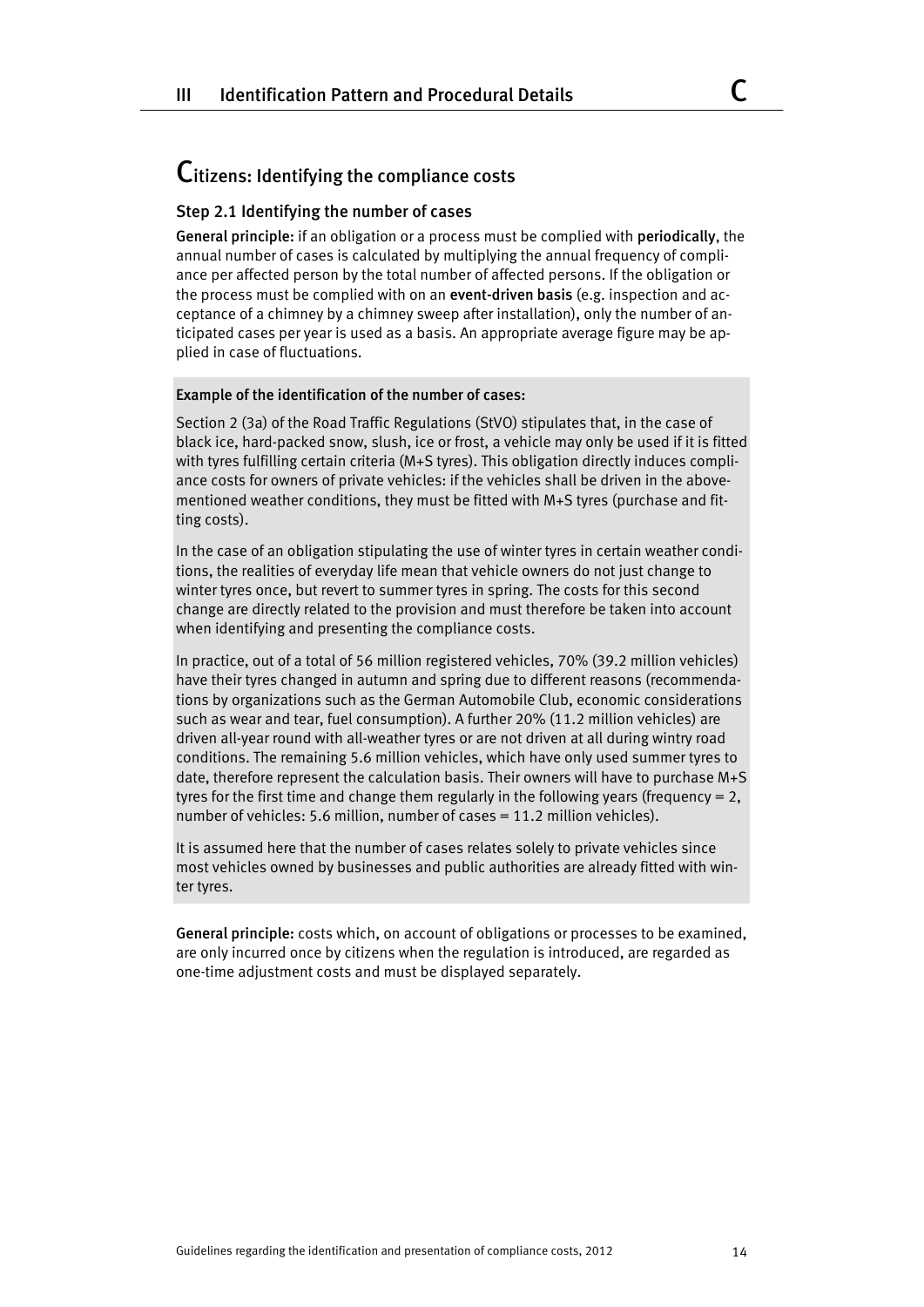Example of the identification of the number of cases for an obligation inducing onetime adjustment costs (fictitious):

# Case group 1 (one-time adjustment costs)

Due to the introduction of the compulsory installation of a smoke alarm system in privately-owned one-family houses, every owner of a house must install an approved smoke detector. The number of cases for these one-time adjustment costs  $-11.3$  million – equals the current number of houses. However, since studies ([www.rauchmelder-lebensretter.de](http://www.rauchmelder-lebensretter.de/)) have revealed that around 30% of houses are already fitted with a smoke detector, the number of cases must be reduced to 7.9 million.

## Case group 2 (annual compliance costs)

The number of cases for the annual compliance costs corresponds to the number of new houses built every year which must now also be fitted with smoke detectors It can be assumed that around 30% of the houses would be fitted with smoke detectors anyway, even without the legal obligation. The number of new houses built per year is 70,000 at present. Less the abovementioned 30%, this results in 49,000 cases per annum.

If existing regulations are amended, case numbers may also be retrieved from existing cost estimates and explanatory memoranda of existing legislation. Before this information is used, it should be updated, if necessary.

# Step 2.2 Identifying the compliance costs per case

When identifying compliance costs of citizens, the following factors are considered in order to identify the costs per case:

- 2.2.1 Time expenditure (page 15),
- 2.2.2 Material costs (page 17).

#### 2.2.1 Identifying time expenditure of citizens

In general, it is necessary to first identify which activities change, newly arise or cease when complying with an obligation or a process.

The following checklist containing possible activities of citizens for compliance with an obligation or a process can be used as an example: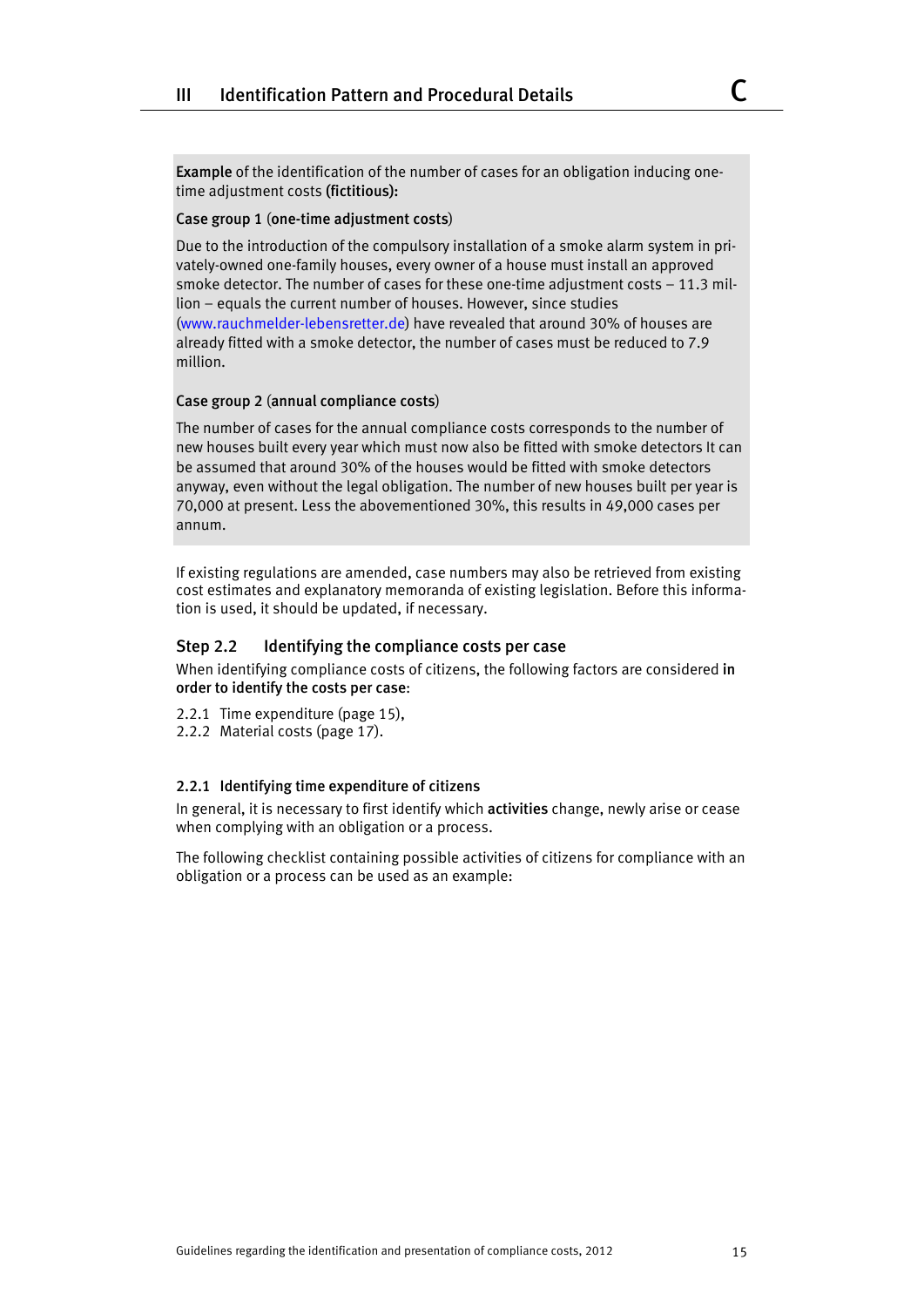# Checklist:

#### Activities of citizens complying with obligations or processes

- Familiarizing oneself with the obligation
- Obtaining advice (e.g. helpdesks, local administration, lawyer)
- Gathering and compiling data and information (e.g. printed forms, documentary evidence, photos)
- Processing information and data (including calculations)
- Filling in forms
- Drafting correspondence (e.g. letters, faxes, e-mails)
- Transmitting information or data to competent authorities
- Making payments (e.g. when settling an invoice by means of a bank transfer: completing a transfer form or arranging an online transfer)
- Photocopying, filing and storing documents
- Cooperating in an inspection by public, devolved or approved authorities (e.g. public health officer, technical expertise, general safety inspection for automobiles)
- Purchasing material
- Personally providing certain services or commissioning them to third parties
- Verifying the implementation of obligations
- Additionally: time expenditure for travelling and waiting (e.g. at an agency/public authority – if necessary as a flat-rate)

Example: in order to comply with the obligations of the above-mentioned Section 2 (3a) of the Road Traffic Regulations (StVO) (obligation to fit M+S tyres), the following activities must be performed:

| Activities according to checklist                                        | <b>Concrete activity</b>                                                                                                                                     |
|--------------------------------------------------------------------------|--------------------------------------------------------------------------------------------------------------------------------------------------------------|
| Familiarizing oneself with the provision                                 | Reading the StVO and/or relevant report                                                                                                                      |
| Obtaining material                                                       | Purchasing suitable M+S tyres<br>(Segment 1)                                                                                                                 |
| Personally performing certain services or<br>commissioning third parties | Personally changing and storing<br>tyres/wheels or having tyres/wheels<br>changed by a garage (incl. travel to and<br>from garage, waiting time) (Segment 2) |
| Making payments                                                          | Paying in cash or transferring invoice<br>amount                                                                                                             |

Other activities can be added to the checklist. It is possible to develop special checklists (e.g. for certain legal areas) which can be used in future for other identifications. It is recommended to involve the National Regulatory Control Council and the Federal Statistical Office at an early stage in such cases.

After identifying the anticipated activities, the time expenditure for the particular activities is determined by the ministry responsible for the obligation. For this purpose, it is possible to use the results of existing cost calculations (e.g. explanatory memoranda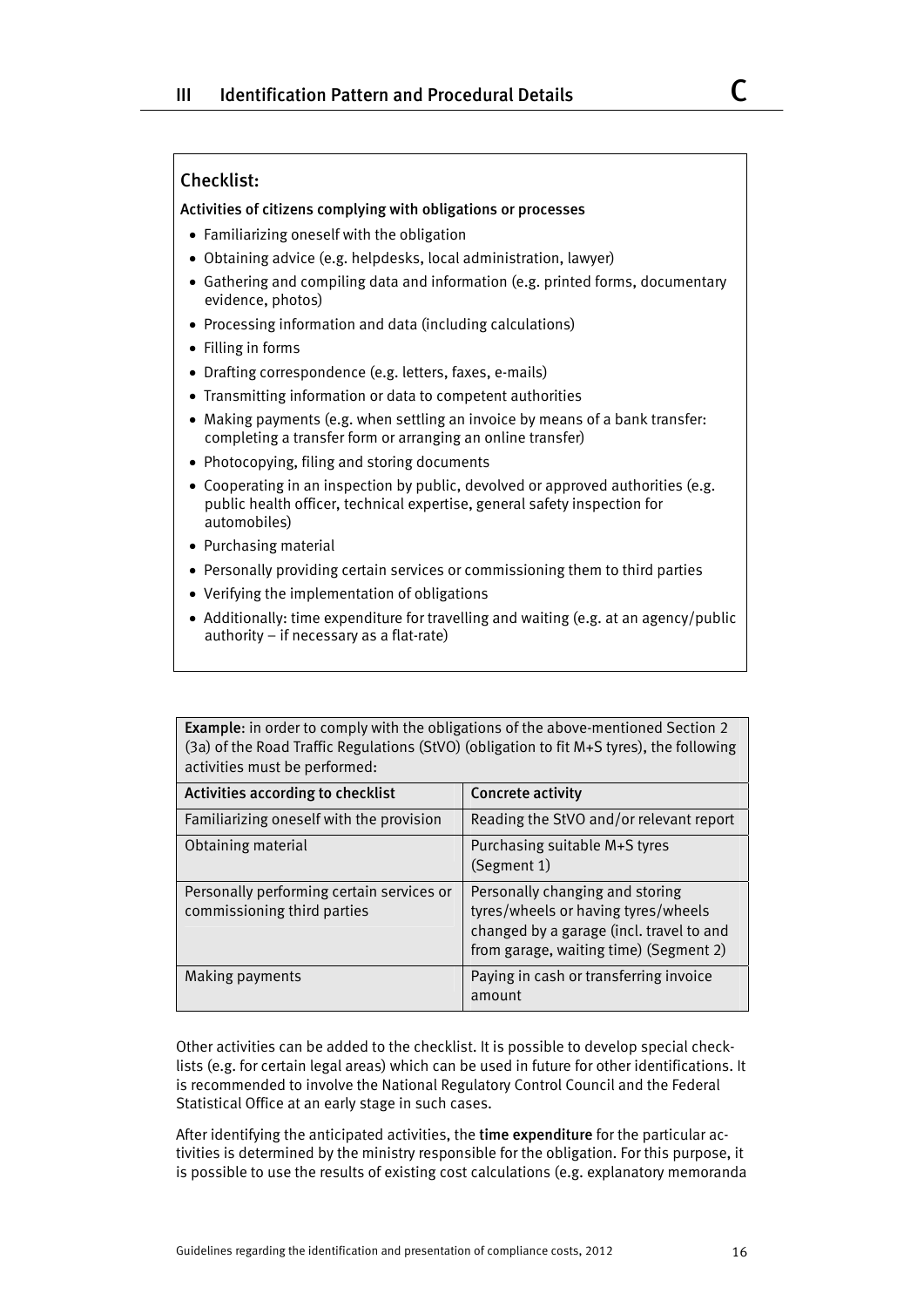of earlier regulations or the WebSKM database of the Federal Statistical Office) and the table (in the Annex) containing the current values for compliance with information obligations by citizens<sup>[3](#page-16-0)</sup> (see Annex IV, page 41). The table contains empirically determined average figures for simple, moderately difficult and complex information obligations. The plausibility of these average values for the specific case at hand must be critically examined.

Example: Regarding the application for a certain permit, a time expenditure of 20 minutes per case and a case number of 100,000 applications per annum can be assumed according to the WebSKM database of the Federal Statistical Office. A (fictitious) new regulation reduces the time expenditure for the activity "compiling data" in this application from 10 to 5 minutes per case. Only the difference in time expenditure between the old and the new regulation needs to be determined to identify the compliance costs.

| Activities according to<br><b>WebSKM</b>            | <b>Previous time</b><br>expenditure<br>according to<br><b>WebSKM</b><br>(min.) | New time<br>expenditure<br>(min.) | Change                         | <b>Number</b><br>of cases |
|-----------------------------------------------------|--------------------------------------------------------------------------------|-----------------------------------|--------------------------------|---------------------------|
| 1. Compiling data                                   | 10                                                                             | 5                                 | $-5$                           |                           |
| 2. Filling in forms                                 | 4                                                                              | 4                                 | --                             |                           |
| 3. Making payments                                  | $\overline{1}$                                                                 | $\mathbf{1}$                      | $- -$                          |                           |
| <b>Total time expenditure</b>                       |                                                                                |                                   |                                |                           |
| per case                                            | 15                                                                             | 10                                | $-5$                           | 100,000                   |
| Travelling time to au-                              |                                                                                |                                   |                                |                           |
| thority                                             | 5                                                                              | 5                                 | $- -$                          |                           |
| <b>Compliance costs for</b><br>change of obligation |                                                                                |                                   | $-8,333$<br>hours <sup>1</sup> |                           |

1 The total number of hours saved are calculated from (5\*100,000)/60

The time expenditure can also be estimated without breaking down compliance with the provision or the process into separate activities. This is suitable if the obligations or processes in question are not very complex or contain few regulations, or if the total time expenditure can be determined on the basis of validated empirical data or clearcut information from third parties (e.g. consumer protection organizations).

#### 2.2.2 Identifying material and purchase costs

In addition to time expenditure, material costs and other charges can also be incurred when complying with obligations or processes.

These include, for example:

- Costs of involving third parties (services of craftsmen)
- Maintenance costs
- Costs of purchasing materials or of retrofitting equipment or plants

Multiplying time expenditure and material costs per case by the number of cases yields the compliance costs for an obligation or a process or for case groups.

<span id="page-16-0"></span><sup>3</sup> As soon as the Federal Statistical Office has enough empirical data at its disposal, the time expenditure table for compliance with information obligations is replaced by a time expenditure table for the checklist of activities to determine the compliance costs.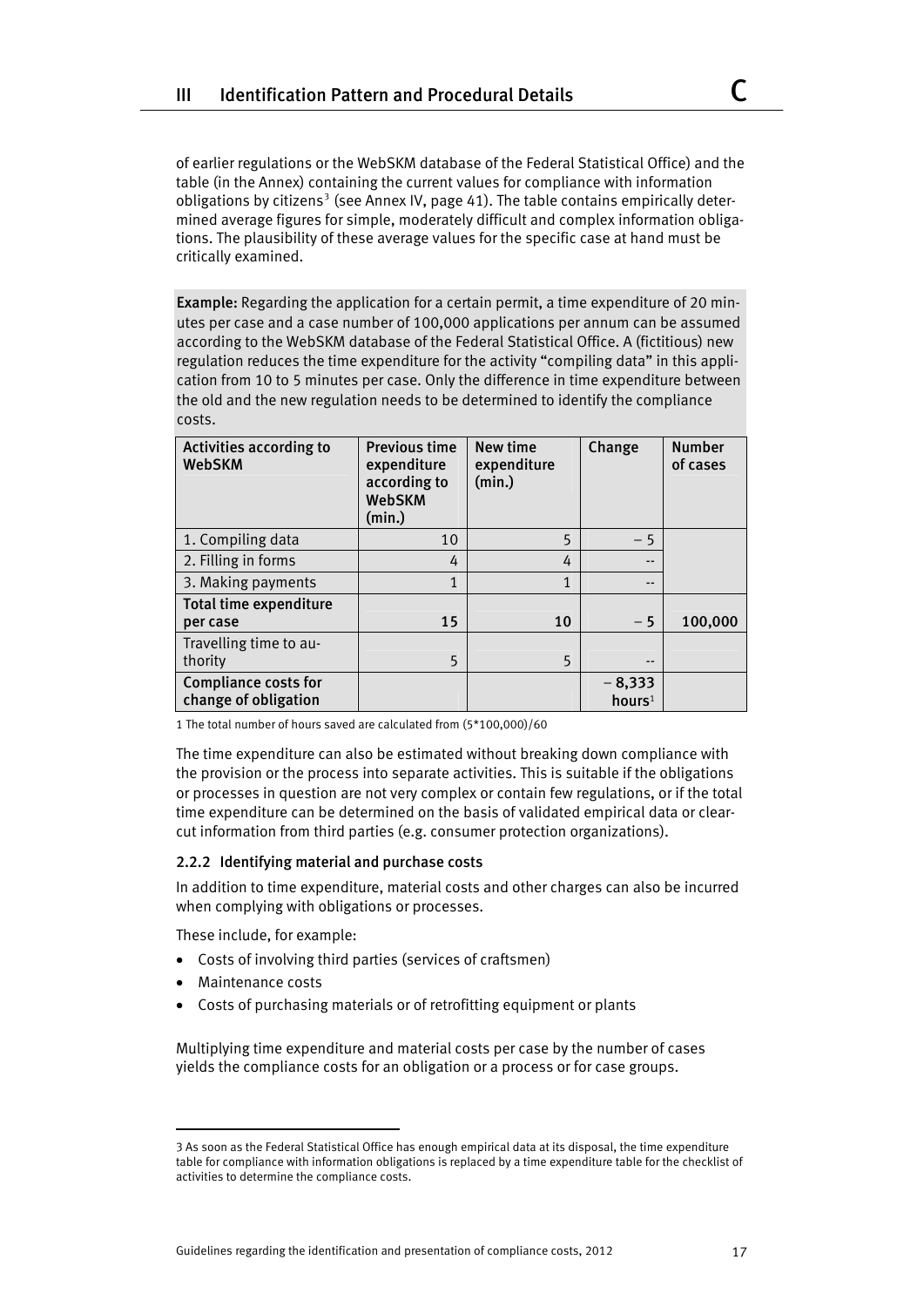| Activities according to checklist                                                         | Time expenditure             |                  |  |
|-------------------------------------------------------------------------------------------|------------------------------|------------------|--|
|                                                                                           | Segment 1                    | Segment 2        |  |
| Familiarizing oneself with the obligation (acc. to                                        |                              |                  |  |
| time expenditure table; low complexity)                                                   | $2$ min.                     | 2 min.           |  |
| Personally performing service or commissioning                                            |                              |                  |  |
| third parties (own estimate)                                                              | 60 min.                      | 30 min.          |  |
| Making payment (acc. to time expenditure table;                                           |                              |                  |  |
| low complexity)                                                                           | $1$ min.                     | $1$ min.         |  |
| <b>Total per case</b>                                                                     | 63 min.                      | 33 min.          |  |
| Number of cases (5.6 m. private cars x twice a                                            |                              |                  |  |
| year):                                                                                    |                              |                  |  |
| 11.2 m.; 40% segment 1; 60% segment 2                                                     | 4.48                         | 6.72             |  |
| Total hours in m.                                                                         | 4.704                        | 3.696            |  |
|                                                                                           |                              |                  |  |
|                                                                                           |                              |                  |  |
| Cost type                                                                                 | <b>Annual material costs</b> |                  |  |
|                                                                                           | Segment 1                    | <b>Segment 2</b> |  |
| Installation costs 20 euro each (in case a garage is<br>commissioned)                     |                              |                  |  |
| 6.72 m. vehicles x price 20 euro                                                          |                              | 134.4 m. euro    |  |
| New purchase of winter tyres (700 euro) compared<br>with price of summer tyres (600 euro) |                              |                  |  |
| 5.6 m. private vehicles x frequency 0.17 (every 6                                         |                              |                  |  |
| years) x additional costs 100 euro                                                        | 38 m. euro                   | 57 m. euro       |  |
|                                                                                           |                              |                  |  |
| <b>Compliance costs</b>                                                                   | Segment 1                    | Segment 2        |  |
| Annual time expenditure                                                                   | $4.704$ m.                   | $3.696$ m.       |  |
|                                                                                           | hours                        | hours            |  |

Example relating to Section 2 (3a) of the Road Traffic Regulations (fictitious results):

Basis for the calculation is the number of people who have to date driven summer tyres all-year round. The time expenditure table for citizens (cf. Annex IV, page 41) and additional estimates (because either empirical values differ from the time expenditure table or no time values are available for the activity) were used.

Total annual time expenditure **8.4 m.** hours Total annual material costs 229.4 m. euro

Continuous material costs: assumed installation costs of 20 euro each per change and additional costs of winter tyres compared to summer tyres (10% to 20%, here an average additional price of 100 euro per set of tyres). Time expenditure is the same as for the purchase of summer tyres (replacement investment) and is not taken into account. It is assumed that new winter tyres have to be bought every 6 years (frequency 0.17).

# Step 2.3 Identifying the total compliance costs

The compliance costs of the legislative proposal for citizens is the result of the total costs of all obligations or processes of the proposal.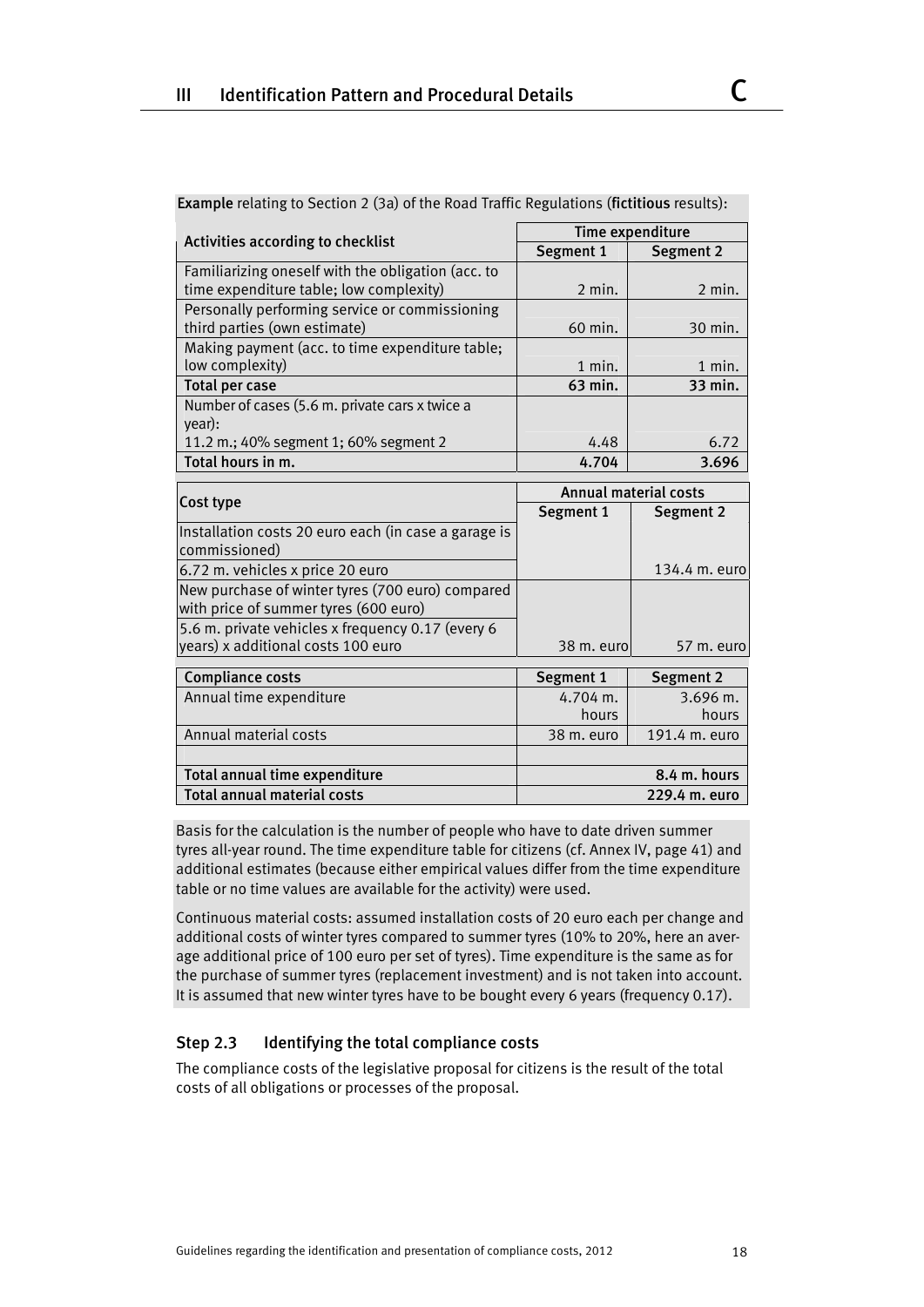# Business: Identifying the compliance costs

The Federal Government committed itself to, compared to 2006, reduce the costs arising from information obligations for business by a net total of 25% until the end of 2011. In order to verify whether this target is attained, it is necessary to separately identify and display the costs arising from information obligations. Compliance costs include administrative costs resulting from information obligations that are stipulated in legislative proposals. However, they need to be reported separately for the addressee "business".

In order to describe the facts as realistically as possible, the affected industrial sectors or groups of companies should also be specified in more detail. Above all, the extent to which small and medium-sized enterprises<sup>[4](#page-18-0)</sup> are particularly affected must be examined (cf. Section 1 (3) of the Act on the Establishment of the National Regulatory Control Council).

# Step 2.1 Identifying the number of cases

The number of cases will be determined as follows:

General principle: if a provision or a process must be complied with periodically, the annual number of cases is calculated by multiplying the annual frequency of compliance per affected party by the total of affected parties. If the provision or the process has to be complied with on an **event-driven basis** (e.g. inspection and acceptance of a filter system by the competent authority after installation), only the number of anticipated cases per annum is used as a basis. An appropriate average figure may be applied in case of fluctuations. Whether it is cheaper to first determine the number of cases or the costs per case depends on the individual case.

General principle: if different approaches of the addressees to comply with the obligation or process in question can be expected, separate case groups for significant differences should be formed, and corresponding case numbers should be identified.

#### Example of case groups:

In order to comply with the maximum limits for radiation intensity laid down in § 3 (1) of the UV Protection Ordinance (UVSV), commercial operators of UV solaria are obliged to retrofit old equipment or replace it with new units. In accordance with Section 4 (1) and 5 (1) of the UVSV, these operators must also ensure that trained staff is present during opening hours. The corresponding training of employees calls for a one-time training of the existing staff and training of new employees.

Around 4,000 commercial operators throughout Germany with approximately 45,000 of these machines are affected by the one-time replacement and retrofitting obligation. It is assumed that 5,000 units will have to be replaced completely, due to their age, by new ones (case group 1) and that up to 40,000 machines will have to be retrofitted (case group 2).

A special procedure may apply to information obligations where the number of annual cases does not exceed 10,000. In such a case, the burden can be determined using a simplified procedure. For this purpose, the information obligations are assigned, depending on their type (e.g. permit, certification, labelling obligation), to a cost category (see Annex Va: "Simplified procedure and cost categories", page 42). In order to identify

<span id="page-18-0"></span><sup>4</sup> The following definition of small and medium-sized enterprises (SME) shall apply: SME are companies with fewer than 250 employees and a maximum annual turnover of 50 million euro or a maximum balance sheet total of 43 million euro (Source: http://ec.europa.eu).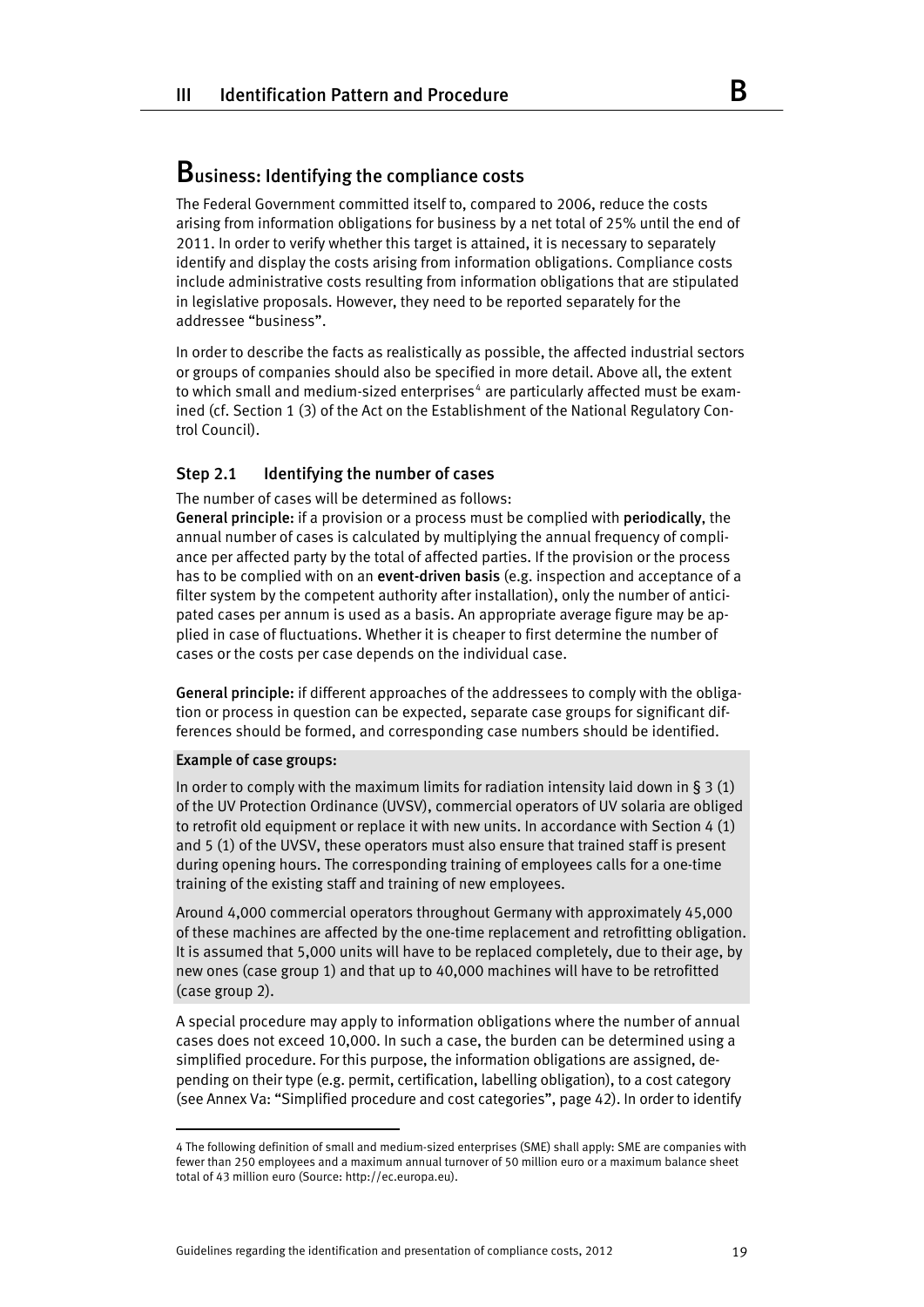the burden, the number of cases is then multiplied by the cost factor of the cost category. Irrespective of the burden value calculated using the simplified procedure, the administrative costs should be identified according to these guidelines if the responsible ministry or the NKR deem this necessary.

# Step 2.2 Identifying the compliance costs per case

When identifying the compliance costs for business, the following cost types will in general be relevant:

2.2.1 Personnel costs (page 20 ff.),

2.2.2 Material costs (page 25 ff.)

#### 2.2.1 Personnel costs

It is necessary to identify the personnel costs per case that are directly incurred by the affected companies through compliance with the obligation or process. For this purpose, the anticipated time expenditure is multiplied by the particular wage rate.

Two methods are possible to identify the personnel costs:

- a) Identification of the time expenditure based on activities (see page 20 ff.)
- b) In the case of simple compliance actions or validated empirical data: identification of the total time expenditure without breaking it down to individual activities (see page 23 f.).

The choice of method depends on the individual case.

# a) Identification of the time expenditure based on activities

In order to identify the time expenditure required to comply with an obligation or process, the person responsible should consider the specific procedures, for example, in a specific company: first of all, the anticipated activities should be identified. In the case of information obligations, the list of standard activities can be applied for this purpose. For all other obligations, the list was extended to include other possible activities. The extended checklist contains activities which may normally occur when complying with information obligations or other obligations.

The anticipated time expenditure (in minutes) is then assigned to the activities. This individual case-based approach is primarily recommended when the obligations or processes call for several work steps.

If it is not possible to identify any specific data on the time expenditure for information obligations, the time expenditure table for business can be applied  $5$  (see Annex Vb, page 43 f.).

The time expenditure figures need to be multiplied by the corresponding wage rates. The wage rates – classified according to the qualification level – are displayed in the applicable labour cost table (Annex VI, page 45).

<span id="page-19-0"></span><sup>5</sup> As soon as the Federal Statistical Office has enough empirical data, the time expenditure table for compliance with information obligations will be replaced by a time expenditure table for the (extended) activity checklist relating to identification of the compliance costs.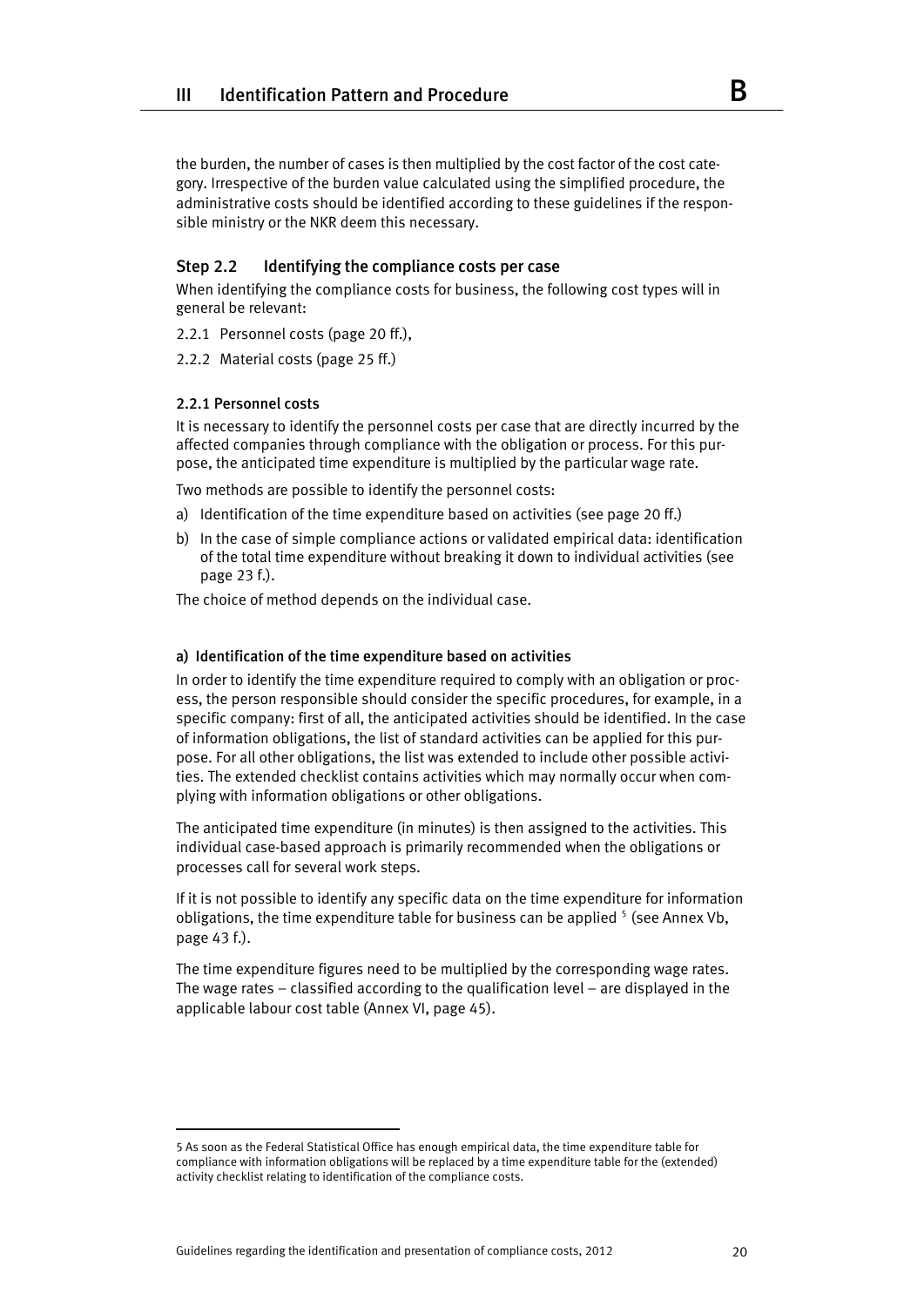|       | <b>Checklist Part A:</b><br>Activities for compliance with information obligations of business |                                                                                                                   |  |  |
|-------|------------------------------------------------------------------------------------------------|-------------------------------------------------------------------------------------------------------------------|--|--|
|       | <b>General standard activity</b>                                                               | <b>Explanation:</b>                                                                                               |  |  |
| I.    | Familiarizing oneself with the<br>information obligation                                       | Are separate costs incurred because the<br>information obligation is regularly<br>changed or is only rarely used? |  |  |
| П.    | Procuring data                                                                                 | Which costs are incurred trough procuring<br>necessary information and data?                                      |  |  |
| Ш.    | Filling in forms, labelling,<br>classifying                                                    | Which costs are incurred, for example,<br>through filling in an application form?                                 |  |  |
| IV.   | Performing calculations                                                                        | Which calculations, evaluations, counts<br>have to be performed?                                                  |  |  |
| V.    | Checking data and inputs                                                                       | Are costs incurred through control<br>measures?                                                                   |  |  |
| VI.   | <b>Correcting errors</b>                                                                       | Are costs incurred through corrective<br>measures?                                                                |  |  |
| VII.  | Processing data                                                                                | Which costs are incurred through the<br>processing of data?                                                       |  |  |
| VIII. | <b>Transmitting and publishing</b><br>data                                                     | Which costs are incurred through<br>transmitting data and/or publishing data<br>or information?                   |  |  |
| IX.   | Internal meetings                                                                              | Which costs are incurred through<br>necessary internal meetings?                                                  |  |  |
| Χ.    | <b>External meetings</b>                                                                       | Which costs are incurred through<br>necessary external meetings, e.g. with tax<br>consultants?                    |  |  |
| XI.   | Payment                                                                                        | Are costs incurred, e.g. when completing<br>a bank transfer form?                                                 |  |  |
| XII.  | Photocopying, filing,<br>distribution                                                          | Are costs incurred, e.g. for photocopying<br>activities or filing work?                                           |  |  |
| XIII. | Cooperating in an audit by<br>public authorities                                               | Which costs are triggered, e.g. by<br>company audits?                                                             |  |  |
| XIV.  | Corrections which have to be<br>made as a result of the audit                                  | Are costs incurred through corrections<br>and revision of data?                                                   |  |  |
| XV.   | <b>Procuring additional</b><br>information                                                     | Are costs incurred through procuring<br>additional information?                                                   |  |  |
| XVI.  | <b>Training courses</b>                                                                        | Are costs incurred because compliance<br>with an information obligation<br>necessitates training?                 |  |  |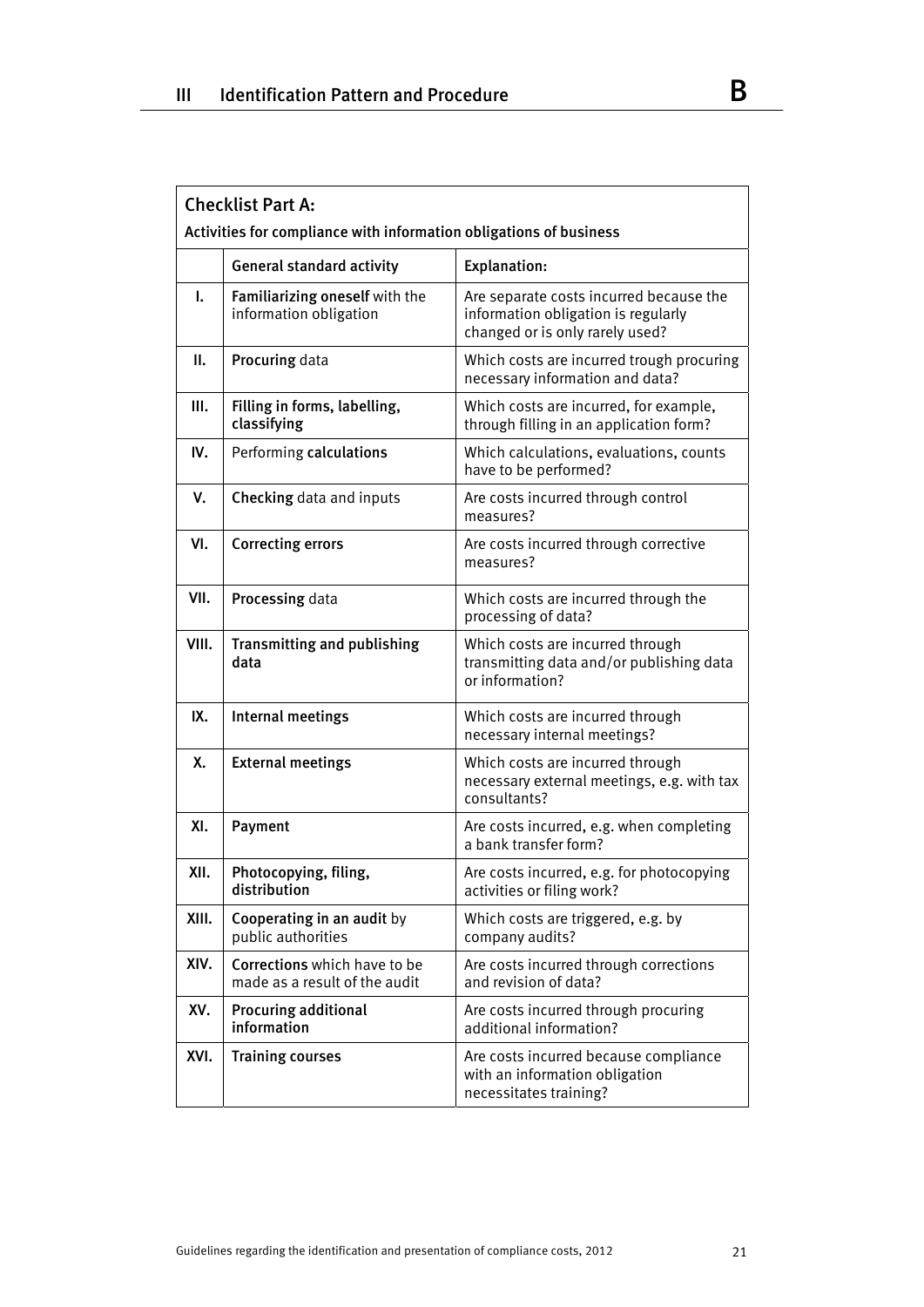| <b>Checklist Part B:</b><br>Other possible activities for obligations other than information obligations |                                                                                                                                                                                                |  |  |  |
|----------------------------------------------------------------------------------------------------------|------------------------------------------------------------------------------------------------------------------------------------------------------------------------------------------------|--|--|--|
| Activity                                                                                                 | <b>Explanation</b>                                                                                                                                                                             |  |  |  |
| Procuring goods and services                                                                             | Do the costs change when taking part in                                                                                                                                                        |  |  |  |
| Procuring services and/or hiring<br>additional staff                                                     | tenders, placing orders, accepting goods,<br>etc.?                                                                                                                                             |  |  |  |
| Supplying own services                                                                                   | Do costs change, e.g. when installing<br>machines, etc.?                                                                                                                                       |  |  |  |
| Adjustment of internal processes                                                                         | Are costs incurred when analyzing the<br>status quo, defining the target process,<br>making corresponding adjustments to IT,<br>leaflets, documents, etc. on account of<br>the new obligation? |  |  |  |
| Supervisory measures                                                                                     | Do the costs change, e.g. when verifying<br>whether the obligation was carried out<br>correctly or thresholds were observed?                                                                   |  |  |  |
| Storage, inventory management,<br>production                                                             | Do the costs change, e.g. for the<br>necessary management of inventories or<br>in production?                                                                                                  |  |  |  |

The following aspects must be taken into account when working with the two checklists:

Rarely all of the activities mentioned above are relevant in practice. If, for example, a monthly report is sent to social security providers, no initial training costs are incurred, since a certain routine can be assumed to exist in the company. The baseline measurement of the administrative costs for business revealed, for example, that only four to six activities are relevant for the majority of information obligations.

A number of activities are performed automatically if suitable IT is in use. While automatic processing initially does not lead to time expenditure, the provision and maintenance of IT due to a change in obligations can lead to additional material and personnel costs.

In some cases it may be appropriate to add special activities to the above checklist. If special lists are developed and used in future for other estimates, it is recommended to involve the NKR and the Federal Statistical Office at an early stage.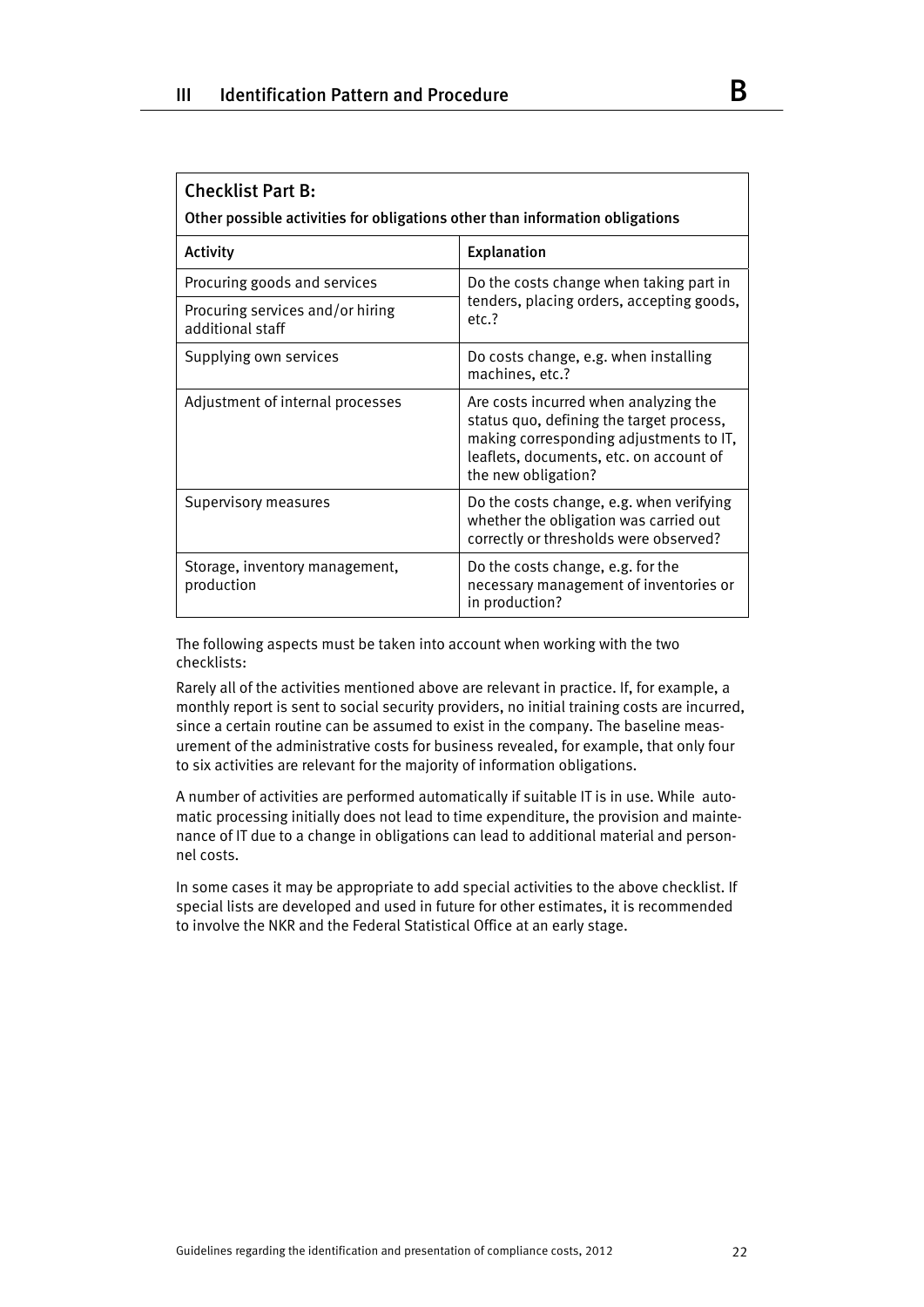Example: Identification of the personnel costs induced by an information obligation due quarterly, broken down to individual activities (here: standard activities) and based on the time expenditure table for business.

| Activity                                                                                                      | <b>Time</b><br>expenditure<br>per case<br>(in min.) | Wage rate<br>per hour <sup>6</sup><br>(in euro) | Calculation               | Annual<br>personnel<br>costs<br>(in euro) |
|---------------------------------------------------------------------------------------------------------------|-----------------------------------------------------|-------------------------------------------------|---------------------------|-------------------------------------------|
| Ongoing costs per case                                                                                        |                                                     |                                                 |                           |                                           |
| II. Procuring data                                                                                            | 15                                                  | 28.5                                            | $15/60 \times 28.5 = 7.1$ |                                           |
| III. Completing<br>forms                                                                                      | $\overline{7}$                                      | 28.5                                            | $7/60 \times 28.5 = 3.3$  |                                           |
| IV. Performing<br>calculations                                                                                | 20                                                  | 28.5                                            | $20/60 \times 28.5 = 9.5$ |                                           |
| <b>VIII. Transmitting</b><br>data                                                                             | 2                                                   | 28.5                                            | $2/60 \times 28.5 = 1$    |                                           |
| XII. Copying,<br>archiving,<br>distributing                                                                   | 2                                                   | 19.3                                            | $2/60 \times 19.3 = 1$    |                                           |
| Total (personnel costs in euro per case)                                                                      |                                                     |                                                 |                           |                                           |
| Total (personnel costs per annum)                                                                             | 2,277,600                                           |                                                 |                           |                                           |
| Number of affected companies x frequency x costs per case<br>$= 26,000 \times 4 \times 21.9 = 2,277,600$ euro |                                                     |                                                 |                           |                                           |

# b) Identifying total time expenditure (without breaking it down to individual activities)

The personnel costs can also be identified without breaking down compliance with the obligation or process to individual activities. The total time expenditure thus identified is multiplied by the corresponding labour costs according to the latest Labour Cost Table of the Federal Statistical Office (see Annex VI, page 45).

Time shares in full time equivalent can also be identified: if, for example, a half-post is required to comply with an obligation, the annual labour costs of a full post must be multiplied by the factor 0.5. A division into individual activities is not required in these cases. The number of cases is then replaced by the number of affected companies.

This procedure is appropriate whenever the obligations or processes are not very complex or contain few regulations, or if the total time expenditure can be determined on the basis of validated empirical data.

<span id="page-22-0"></span><sup>6</sup> Sector-specific or average, and dependent on the qualification level, cf. Time expenditure table in Annex Vb, page 43, and the Labour Cost Table of the Federal Statistical Office in Annex VI, page 45.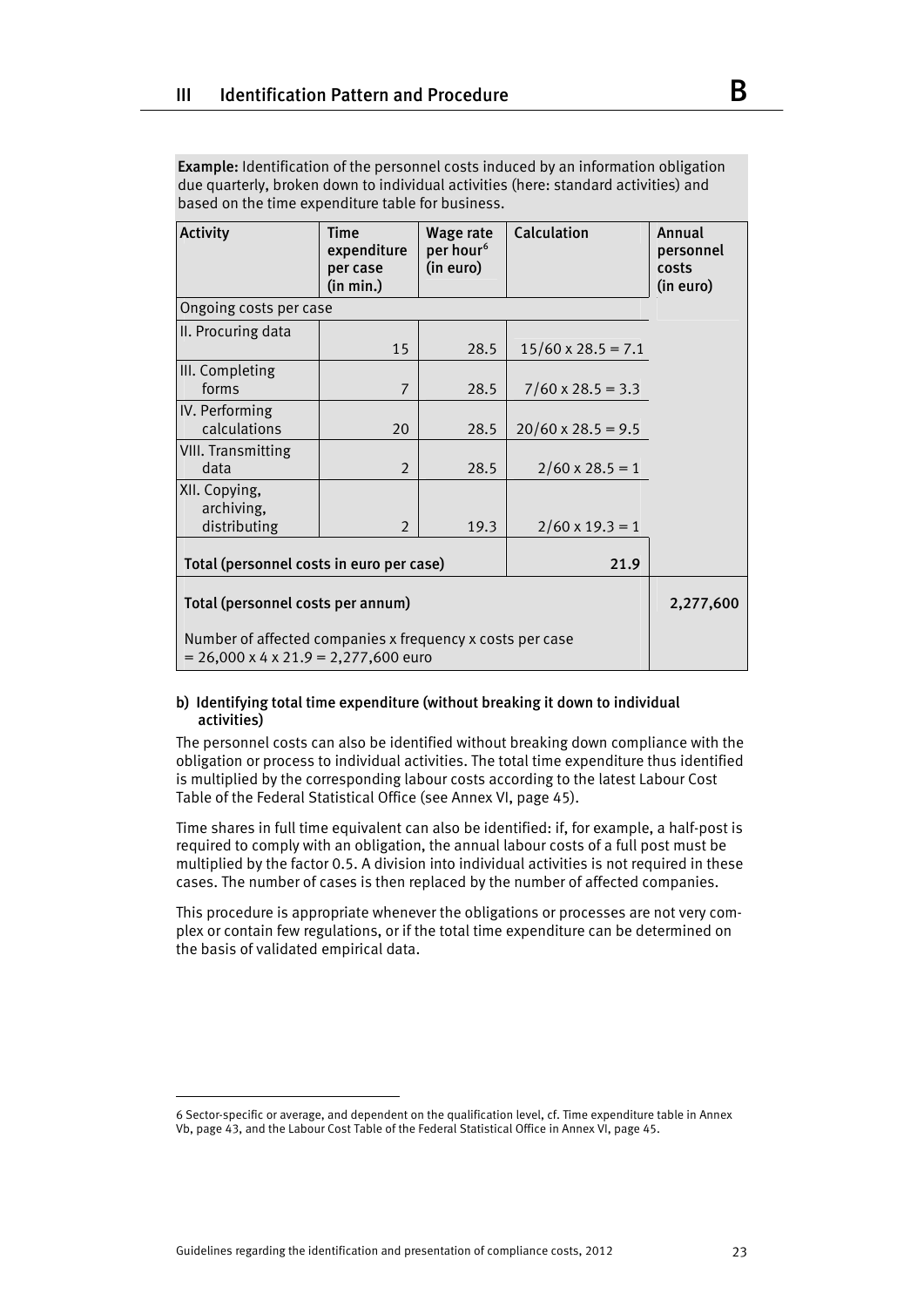Example: In accordance with the provisions of the UV Protection Ordinance, employees must be trained. This leads to one-time costs for the first "wave" of training courses and ongoing costs for annually required training courses. 19 euro per hour are taken as basis for the labour costs of the employees to be trained, while the training takes 12 hours (720 minutes). 45,000 employees are trained during the first year. It is assumed that 4,500 new employees, i.e. 10% of staff, are newly recruited and trained every year.

| <b>Activity: training</b>       |                                                              |                                  |                    | Personnel costs (in euro) |            |
|---------------------------------|--------------------------------------------------------------|----------------------------------|--------------------|---------------------------|------------|
| <b>Qualification Time</b><br>of | expenditure                                                  | Hourly wage<br>rate <sup>7</sup> | <b>Calculation</b> | Annual                    | One-time   |
| employees                       | per case                                                     | (in euro)                        |                    |                           |            |
|                                 | (in min.)                                                    |                                  |                    |                           |            |
|                                 |                                                              |                                  |                    |                           |            |
| Ongoing costs per case          |                                                              |                                  |                    |                           |            |
| Low                             |                                                              |                                  | 720/60 x 19        |                           |            |
| qualification                   | 720                                                          | 19                               | $= 228$            |                           |            |
|                                 | Number of new employees per annum x frequency x              |                                  |                    | 1,026,000                 |            |
|                                 | costs per case = $4500 \times 1 \times 228 = 1,026,000$ euro |                                  |                    |                           |            |
|                                 |                                                              |                                  |                    |                           |            |
| One-time costs per case         |                                                              |                                  |                    |                           |            |
| Low                             |                                                              |                                  | 720/60 x 19        |                           |            |
| qualification                   | 720                                                          | 19                               | $= 228$            |                           |            |
|                                 | Number of existing employees to receive one-off              |                                  |                    |                           |            |
|                                 | training x costs per case = $45,000 \times 228$              |                                  |                    |                           |            |
| $= 10,260,000$ euro             |                                                              |                                  | 10,260,000         |                           |            |
|                                 | <b>Compliance costs</b>                                      |                                  |                    |                           | 10,260,000 |

| <b>Example (fictitious):</b> Identification of the average annual personnel costs |                      |                        |            |          |  |
|-----------------------------------------------------------------------------------|----------------------|------------------------|------------|----------|--|
|                                                                                   |                      |                        |            |          |  |
| <b>Personnel costs</b>                                                            | Labour<br>costs/year | Calculation            | Annual     | One-time |  |
| Ongoing costs per annum                                                           |                      |                        |            |          |  |
| 0.25 full-time                                                                    |                      | $0.25 \times 46,800 =$ |            |          |  |
| posts                                                                             | 46,800               | 11,700                 |            |          |  |
| Number of companies x costs per annum =                                           |                      |                        |            |          |  |
| $4000 \times 11,700 = 46,800,000$                                                 |                      |                        | 46,800,000 |          |  |
|                                                                                   |                      |                        |            |          |  |
| One-time costs per case                                                           |                      |                        |            |          |  |
| 0.1 full-time posts                                                               |                      | $0.1 \times 64,000 =$  |            |          |  |
|                                                                                   | 64,000               | 6400                   |            |          |  |
| Number of companies x costs per case                                              |                      |                        |            |          |  |
| $= 4000 \times 6400 = 25,600,000$                                                 |                      | 25,600,000             |            |          |  |
| <b>Compliance costs</b>                                                           | 46,800,000           | 25,600,000             |            |          |  |

<span id="page-23-0"></span><sup>7</sup> Sector-specific or average, cf. Labour Cost Table of the Federal Statistical Office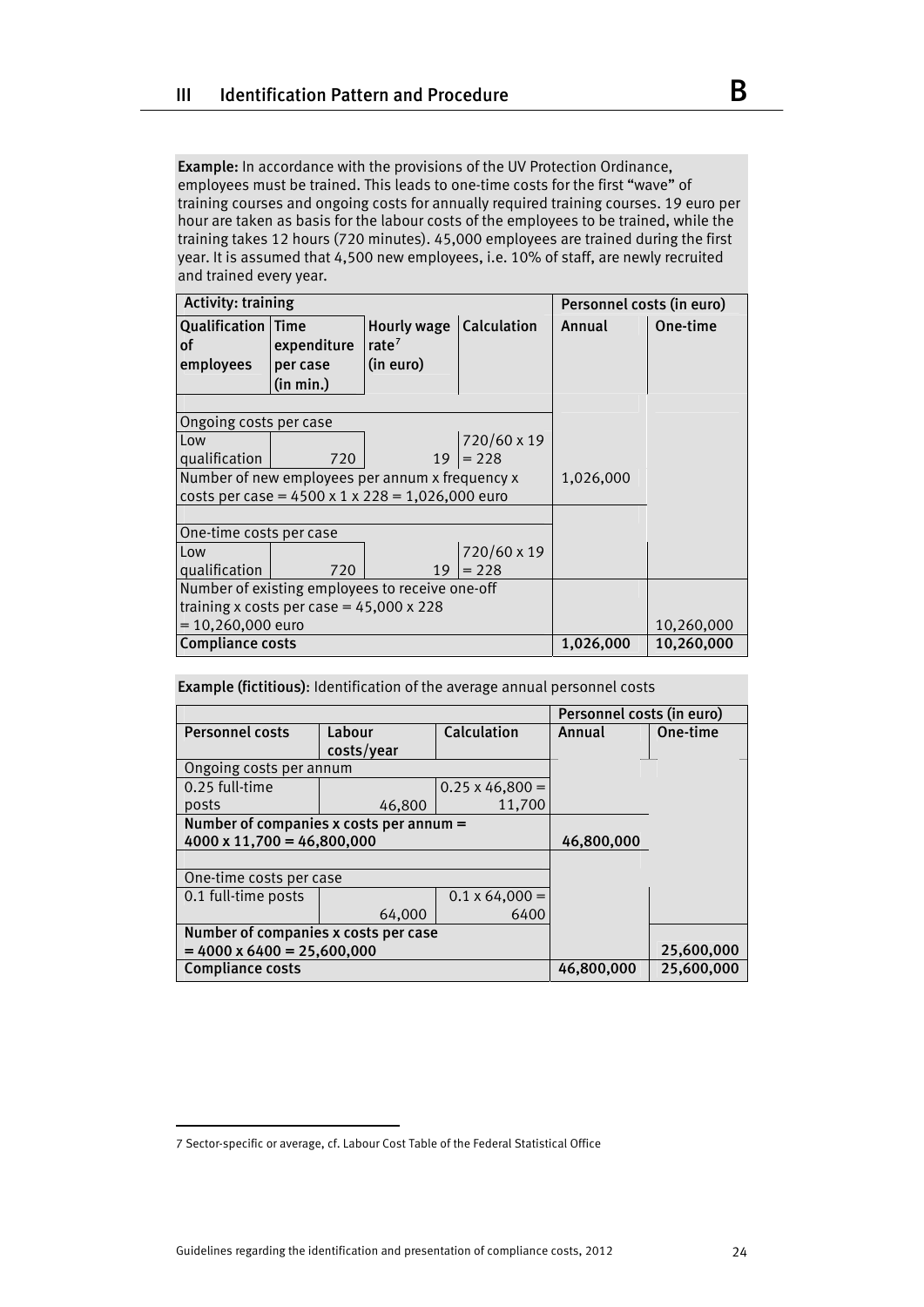# 2.2.2 Material costs

It is necessary to identify the material and purchase costs (in short: material costs) which are directly incurred by the affected companies due to compliance with an obligation or a process. They also include expenses for external services (e.g. training costs, expense allowances, costs of audits, etc.).

Imputed costs (e.g. lost profit for capital that could have been used otherwise) are normally not taken into account. When identifying the compliance costs, only the costs actually expected to incur are considered.

Two methods can be applied to identify the material costs:

- a) Identification of the material costs per case or
- b) Identification of the average annual material costs

The selection of the method depends on the obligation under scrutiny.

# a) Identification of material costs per case

This procedure is recommended in cases in which the material costs can be clearly assigned to each case or the work processes are broken down into individual activities and the material costs can be directly assigned to the individual activities.

#### b) Identification of average annual material costs

In the case of obligations which lead to a permanent activity in the company, the average annual material costs can also be used as a basis.

One-time material costs which occur due to the change to a new procedure, the set-up of a workplace etc. are identified as adjustment costs. An example is the one-time exchange of software due to changed legal provisions. These one-time costs are not assigned to the ongoing material costs or the material costs per case, but are displayed separately.

#### Example:

Material costs incurred by a company due to the introduction of an IT-process (fictitious), here: identification of the average annual material costs per company

|                                     |                                                                                   | <b>Material costs (in euro)</b> |            |  |
|-------------------------------------|-----------------------------------------------------------------------------------|---------------------------------|------------|--|
| Type of cost                        | Average costs per company                                                         | Annual                          | One-time   |  |
| Material costs<br>(per annum)       | Software licences and costs for IT-<br>support $= 800$ euro                       |                                 |            |  |
|                                     | Number of affected companies: 4,000                                               |                                 |            |  |
|                                     | Calculation: 4000 x 800 euro = 3,200,000 euro                                     | 3,200,000                       |            |  |
| <b>Material costs</b><br>(one-time) | Purchase of new hardware and<br>$costs$ for initial installation $=$<br>2500 euro |                                 |            |  |
| Number of affected companies: 4,000 |                                                                                   |                                 |            |  |
|                                     | Calculation: $4,000 \times 2,500$ euro = 10,000,000 euro                          |                                 | 10,000,000 |  |
| Total:                              |                                                                                   | 3,200,000                       | 10,000,000 |  |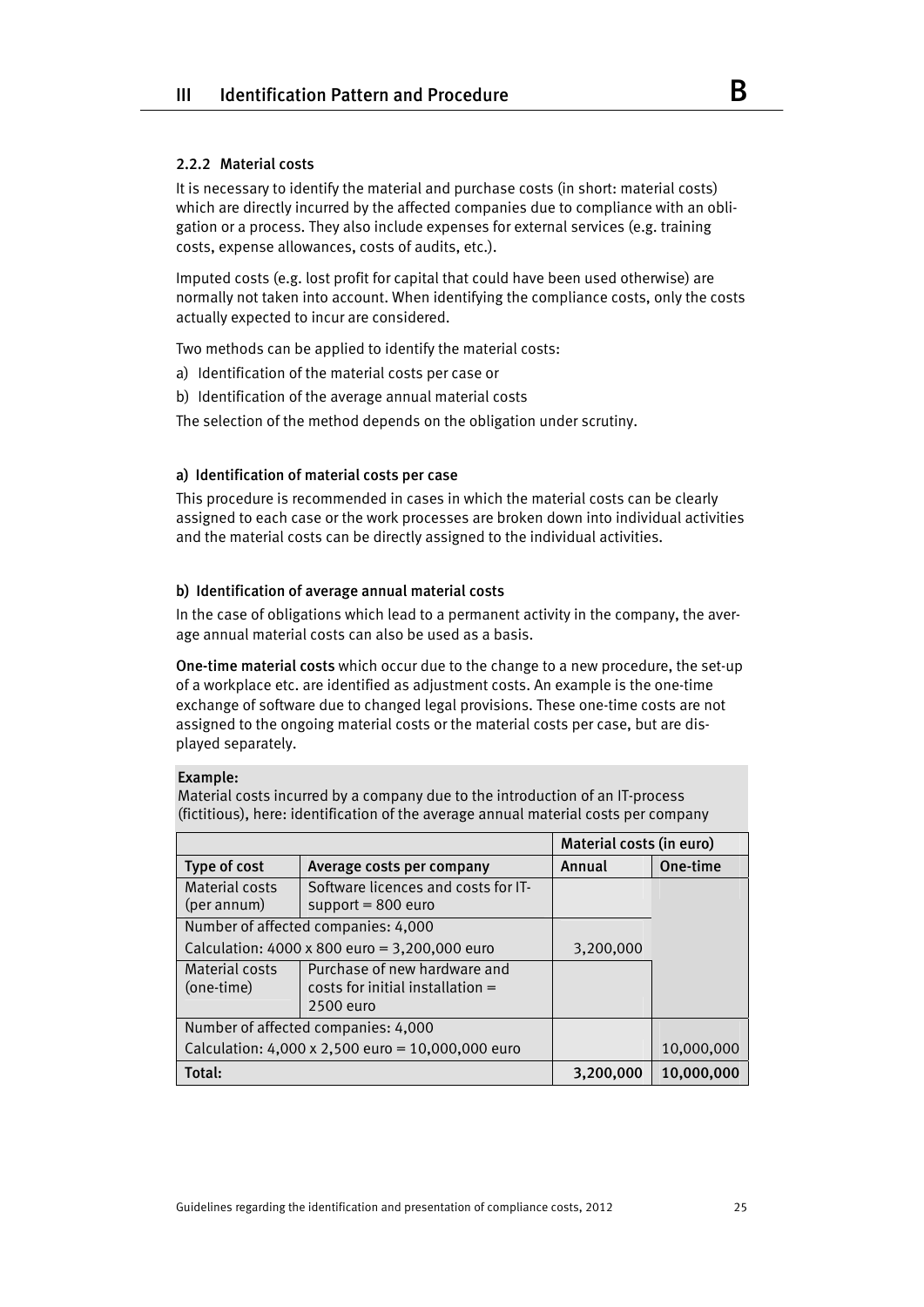#### Excursus: Replacement investments

If, for example, a machine or a system has to be replaced due to a change in law, it can be assumed that this investment would become necessary anyway within a given period of time due to economic reasons.

The compliance costs arising in these cases represent, at least partially, an investment which sooner or later would have become necessary. The usual assumption is that half of the investments would have been made anyway. In case of replacement investments, 50% of the purchase costs are therefore regarded as compliance costs, while the remaining costs are considered to be so-called business-as-usual costs, unless a different share of business-as-usual costs cannot be substantiated.

Example: In accordance with the provisions of the UV Protection Ordinance, operators of UV solaria are obliged to retrofit old units or replace them with new machines. Material costs are incurred if new machines are purchased (Case group 1) or old ones are retrofitted (Case group 2).

#### Case group 1

A new unit costs about 15,000 euro (assumption). 7,500 units are purchased. This leads to one-time material costs of 112.5 million euro. The old machines, which have to be replaced in solariums, would have been replaced anyway by the companies at the end of their technical or economic life cycle. The substantive compliance costs are therefore not calculated on the basis of the full purchase price amounting to 112.5 million euro. Instead, only 50% of the full purchase price, i.e. 56 million euro, are taken as basis.

#### Case group 2

Up to 40,000 machines are retrofitted. The costs amount to 750 euro per unit. This induces one-time material costs of up to 30 million euro.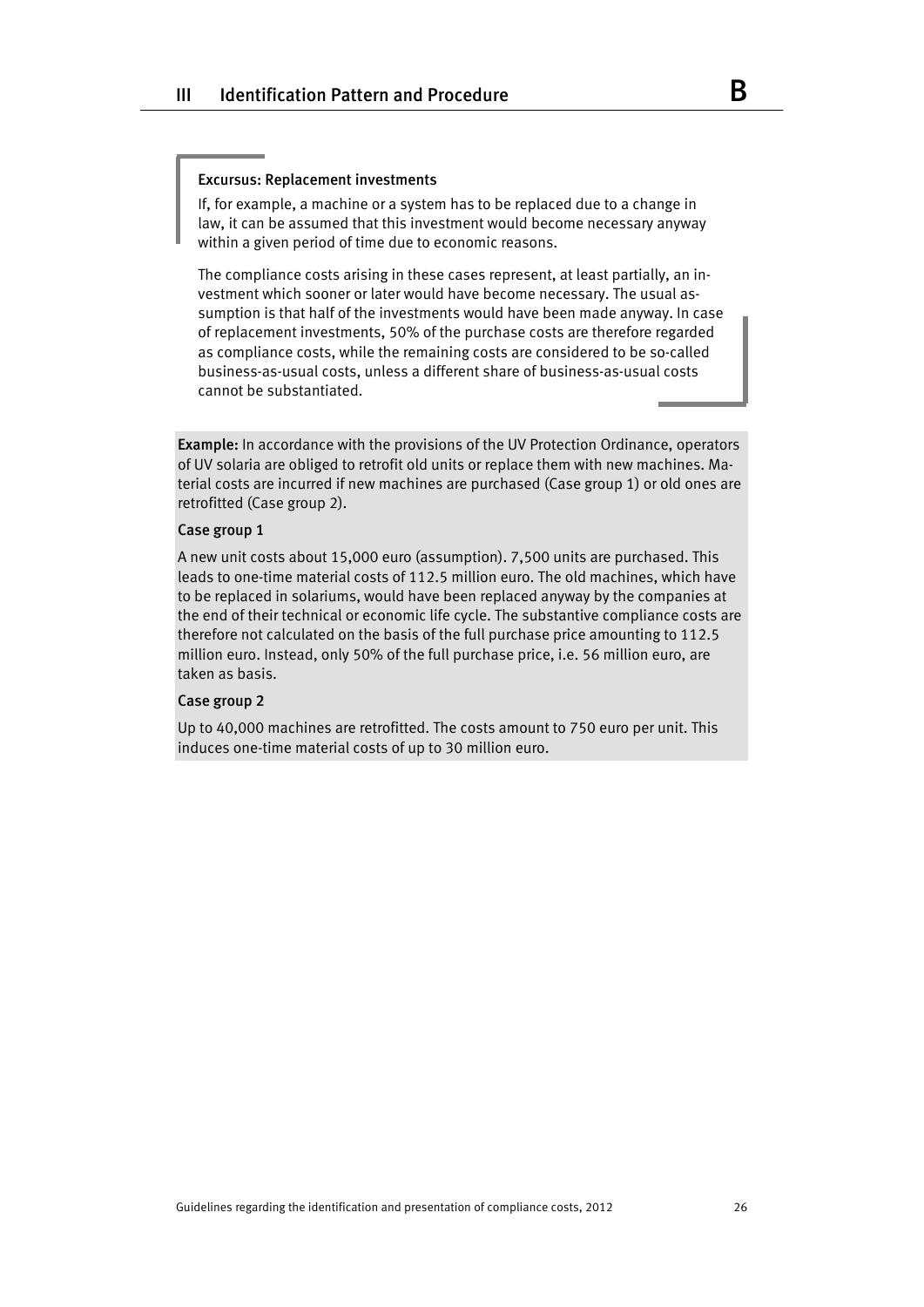# Step 2.3 Identifying the total compliance costs

After the previous steps, all data should be available at least in form of rough estimates. The costs per case plus the pro-rata material costs multiplied by the number of cases yield the compliance costs for an obligation or a process. The compliance costs of the proposed regulation for business comprise the total costs of all obligations or processes affecting business contained in the legislative proposal.

Example: Identification and presentation of the compliance costs for business due to a legislative proposal (fictitious)

| Obligation/<br>information obligation |              | Annual<br>personnel<br>costs | One-time<br>personnel<br>cost | Annual<br>material<br>costs | One-time<br>material<br>costs |
|---------------------------------------|--------------|------------------------------|-------------------------------|-----------------------------|-------------------------------|
| Obligation 1                          | Case group 1 |                              |                               |                             | 30,000,000                    |
|                                       | Case group 2 |                              |                               |                             | 26,250,000                    |
| Obligation 2                          |              | 1,026,000                    | 10.260,000                    |                             |                               |
| Obligation 3                          |              |                              |                               | 3,200,000                   | 10.000.000                    |
| Information<br>obligation 1           |              | 2,277,600                    |                               |                             |                               |
| <b>Total</b>                          |              | 3,303,600                    | 10.260.000                    | 3,200,000                   | 66.250.000                    |
| Of which administrative<br>costs      |              | 2,277,600                    |                               |                             |                               |

Annual compliance costs for business:

6.5 million euro p.a., of which 2.3 million euro p.a. administrative costs One-time compliance costs: 76.5 million euro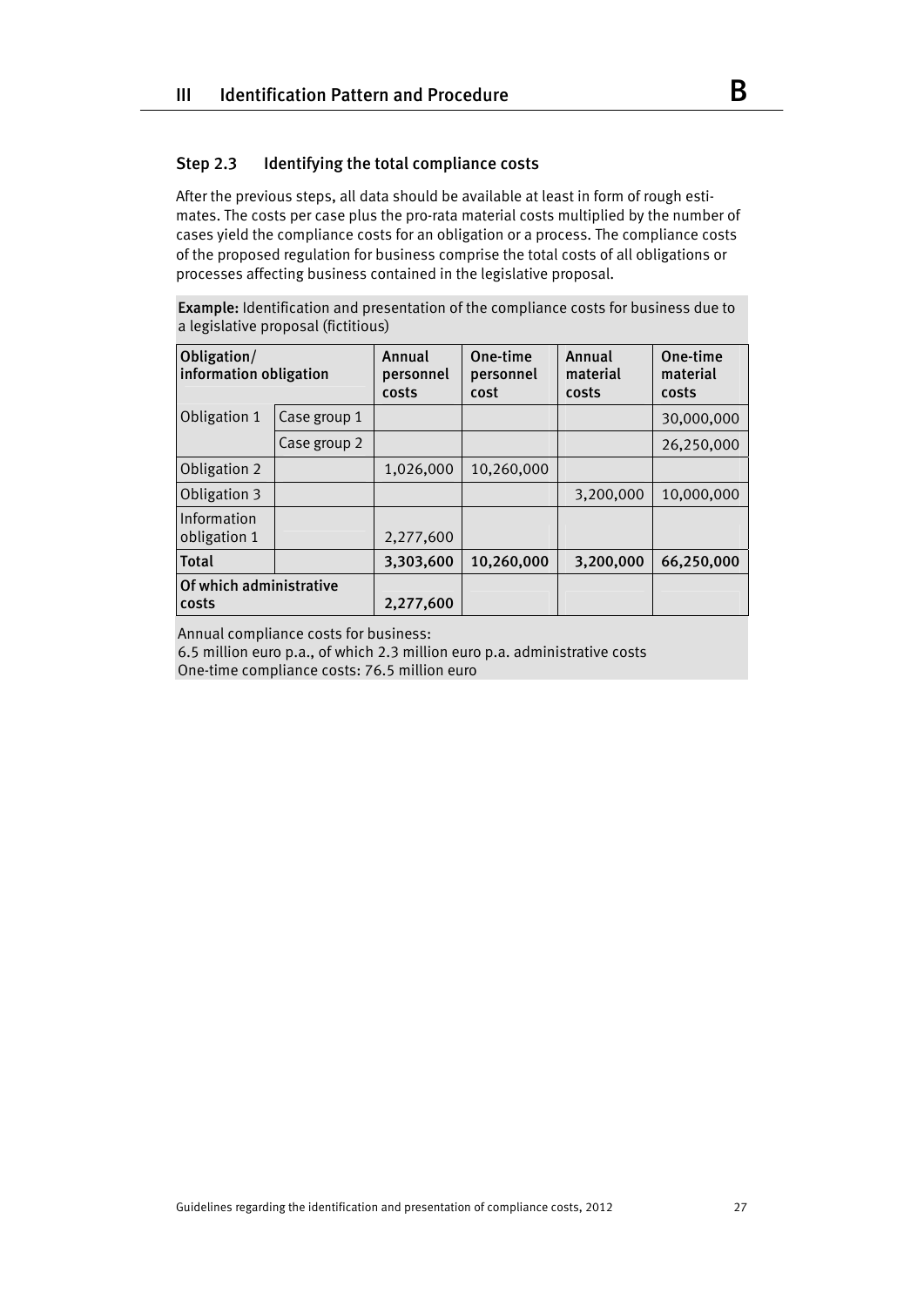# Public authorities: Identifying the compliance costs

The compliance costs for public authorities include implementation costs and the costs for fiscal actions by public authorities as addressees of legislative provisions (e.g. as owners of vehicles or as building contractors).

Compliance costs are primarily incurred by public authorities through processing of applications or performing supervisory tasks, and through providing information and material (e.g. application forms) to citizens, business or other areas of public administration.

Revenue and budgetary expenditure shown in legislative drafts under letter D of the introductory summary are not taken into account when identifying the compliance costs (for example higher/lower tax revenue, expenses according to Article 104a (3) and (4) of the Basic Law). Revenue from fees shown in the introductory summary under letter D must be juxtaposed with the implementation costs.

The compliance costs must be identified and displayed separately for the Federal State and the *Länder* (see the sample Introductory Summary, Annex III; page 40). The share of the *Länder* also contains the compliance costs of local authorities.

Examples of tasks triggering compliance costs:

- Processing applications or answering questions (e.g. regarding parental benefits)
- Preparing an official order
- Confirming the receipt of documents
- Accreditation of an educational/training institution
- Monitoring compliance with hygiene regulations by public health offices
- Checking whether certain requirements have been fulfilled

# Step 2.1 Identifying the number of cases

General principle: in the case of obligations or processes that need to be fulfilled periodically, the number of cases is obtained by multiplying the frequency by the number of affected parties. The frequency shows how often an obligation or a process is completed per annum or how often the associated costs occur.

In the case of obligations or processes that need to be fulfilled on an event-driven basis, the number of anticipated annual applications should be set as a basis for the number of cases. An appropriate average figure applies in case of fluctuations. The number of cases for monitoring and control measures is normally much lower.

Example (fictitious): in accordance with the provisions of a federal regulation, compliance with safety requirements and certain information obligations (e.g. affixing of safety notices) in the hotel and restaurant trade must be verified on an event-driven basis and also by way of spot checks by the competent *Länder* authorities. Since the number of cases depends on the authorities in question performing these checks, it can only be roughly estimated. As an upper limit, it can be assumed that a maximum of 20% of companies in the hotel and restaurant trade will be inspected annually in future. Out of a total number of 266,000 companies in the hotel and restaurant trade, this yields a maximum case number of 53,200 official inspections per annum.

Costs which only occur once within an administrative unit in order to adapt to the legislative proposal are regarded as one-time adjustment costs and must be displayed separately.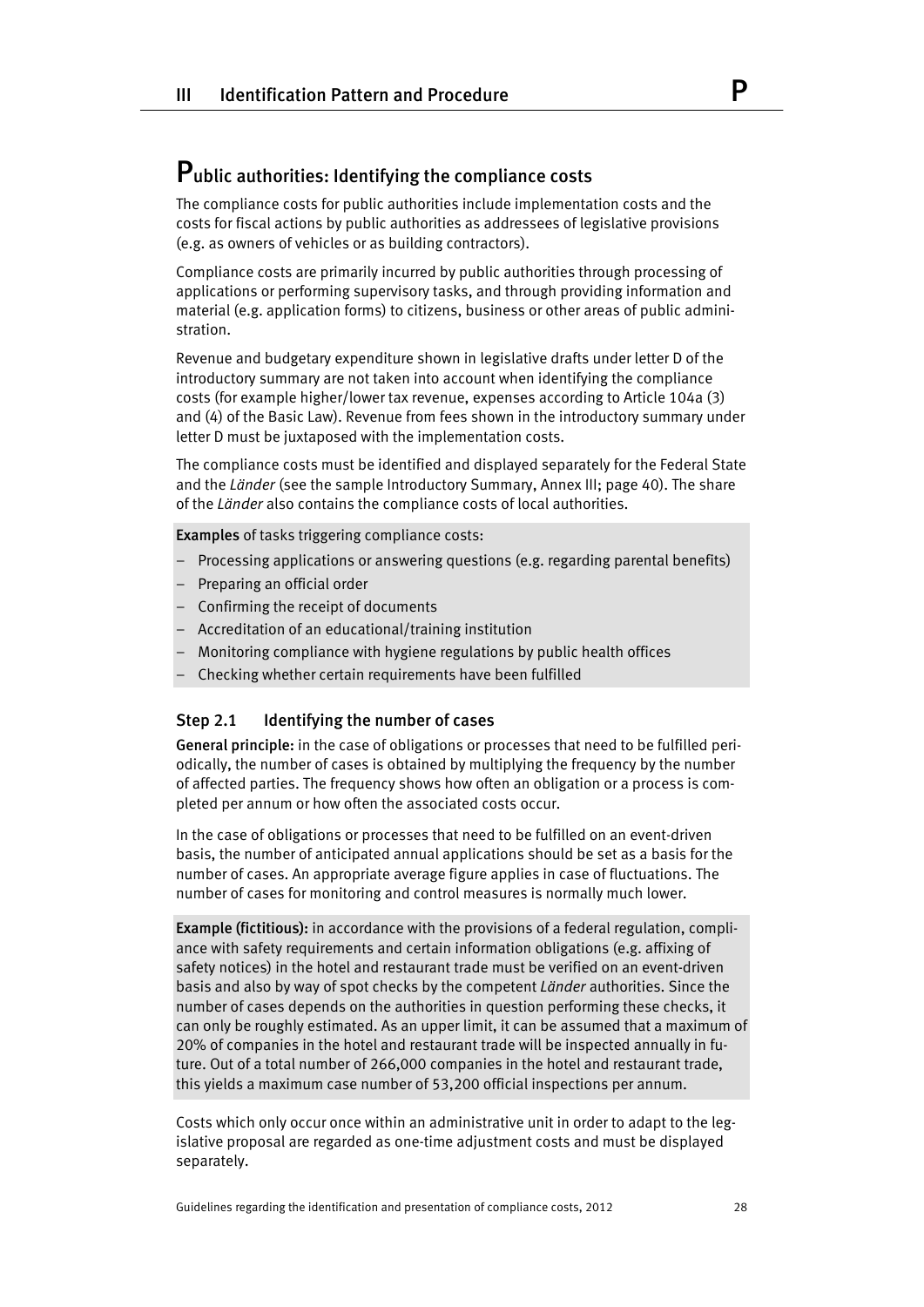# Step 2.2 Identifying the compliance costs per case

In the next step the costs of complying with an obligation or a process per case will be identified. For this purpose, the main activities performed by administrative bodies to comply with an obligation or a process need to be identified.

Subsequently, the necessary personnel and material costs are identified on this basis. The total costs per case are determined by adding up the costs for all activities.

2.2.1 Personnel costs (page 29 ff.),

2.2.2 Material costs (page 32)

### 2.2.1 Identifying personnel costs of public authorities

The checklist containing likely activities of public authorities for compliance with a provision can be helpful to identify the actual activities in question.

# Checklist:

Activity of public authorities

- Familiarizing oneself with the provision
- Providing advice, holding preliminary discussions with applicants
- Carrying out formal checks, examining and compiling data and information, performing checks for completeness
- Confirming receipt of data/information or obtaining missing data/information
- Carrying out content-related checks, calculations and evaluations
- Holding internal or external meetings (e.g. hearings)
- Filling in or completing forms, recording data, making classifications
- Checking and, if necessary, correcting results/calculations
- Transmitting and publishing data
- Making payments
- Making corrections (e.g. on account of participation procedures) and/or providing further information in response to inquiries
- Finalizing information
- Preparing official notices
- Photocopying, distribution, filing, documentation
- Implementing monitoring and supervisory measures, classifying risks
- Procuring goods and services and/or recruiting additional staff
- Adapting internal processes
- Attending training courses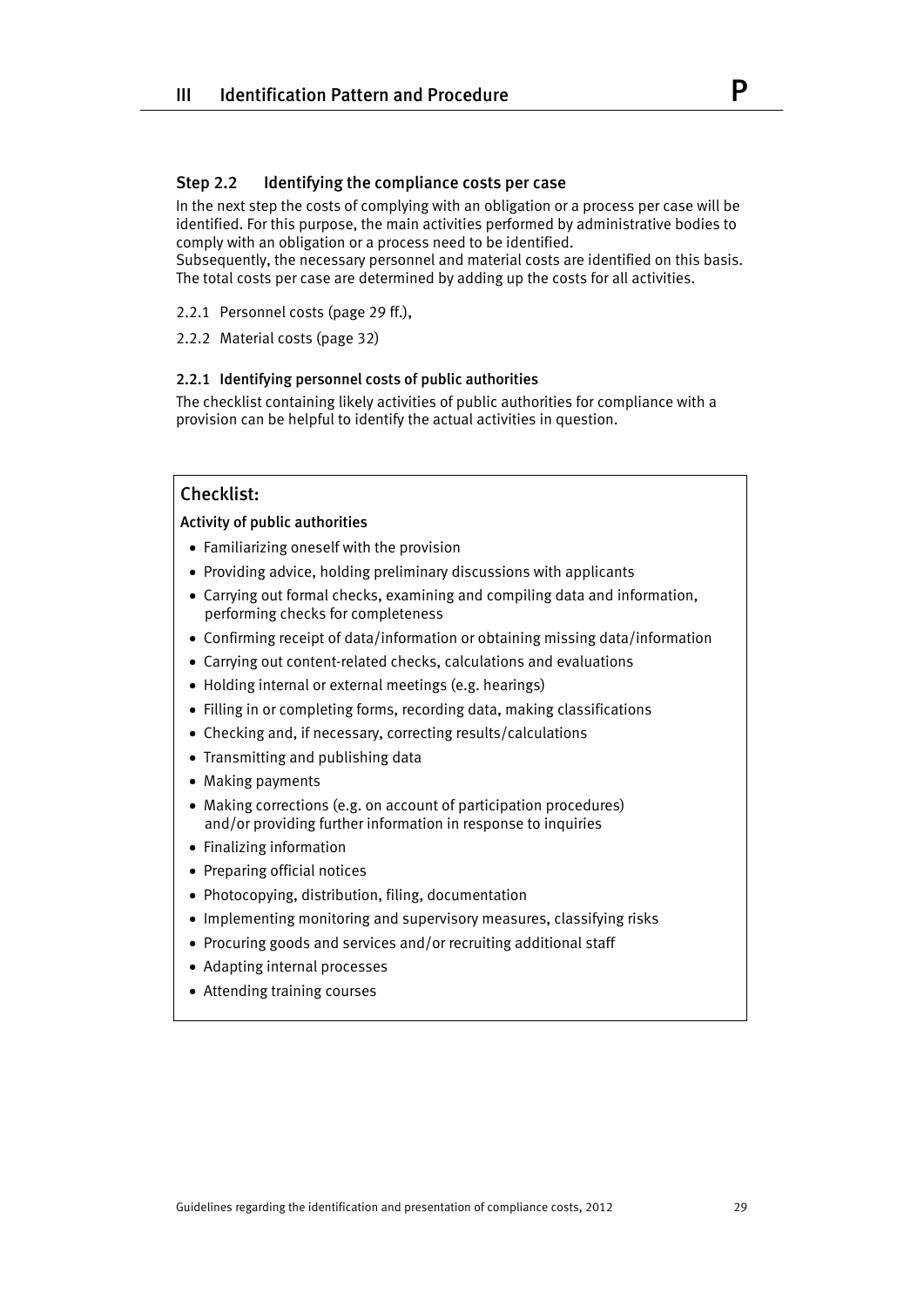General principles for the use of checklists:

In practice, rarely all of the above-mentioned activities will be relevant. The baseline measurement of the administrative costs for business revealed, for example, that the majority of information obligations only require four to six of these activities.

A number of activities are performed automatically if suitable IT is in use. While automatic processing initially does not lead to time expenditure, the provision and maintenance of IT due to a change in obligations can lead to additional material and personnel costs.

In some cases it may be appropriate to add special activities to the above checklist. If special lists are developed and used in future for other estimates, it is recommended to involve the NKR and the Federal Statistical Office at an early stage.

In order to identify the personnel costs for public authorities, the anticipated processing times need to be analyzed first. If the obligation or process under scrutiny results in changes in staff requirements, this must be expressly stated.

Two identification methods are recommended:

- a) Identification of personnel costs per activity and per case, or
- b) Identification of the time expenditure in man-days or man-months.

#### a) Identifying personnel costs per activity and per case

Personnel costs are in principle described by means of the anticipated working hours per activity and per case, which are then multiplied by the job-specific wage rates of the respective employees. The anticipated working hours per case (time expenditure) can be identified, for example, with the help of empirical data, organizational studies or a cost-performance calculation.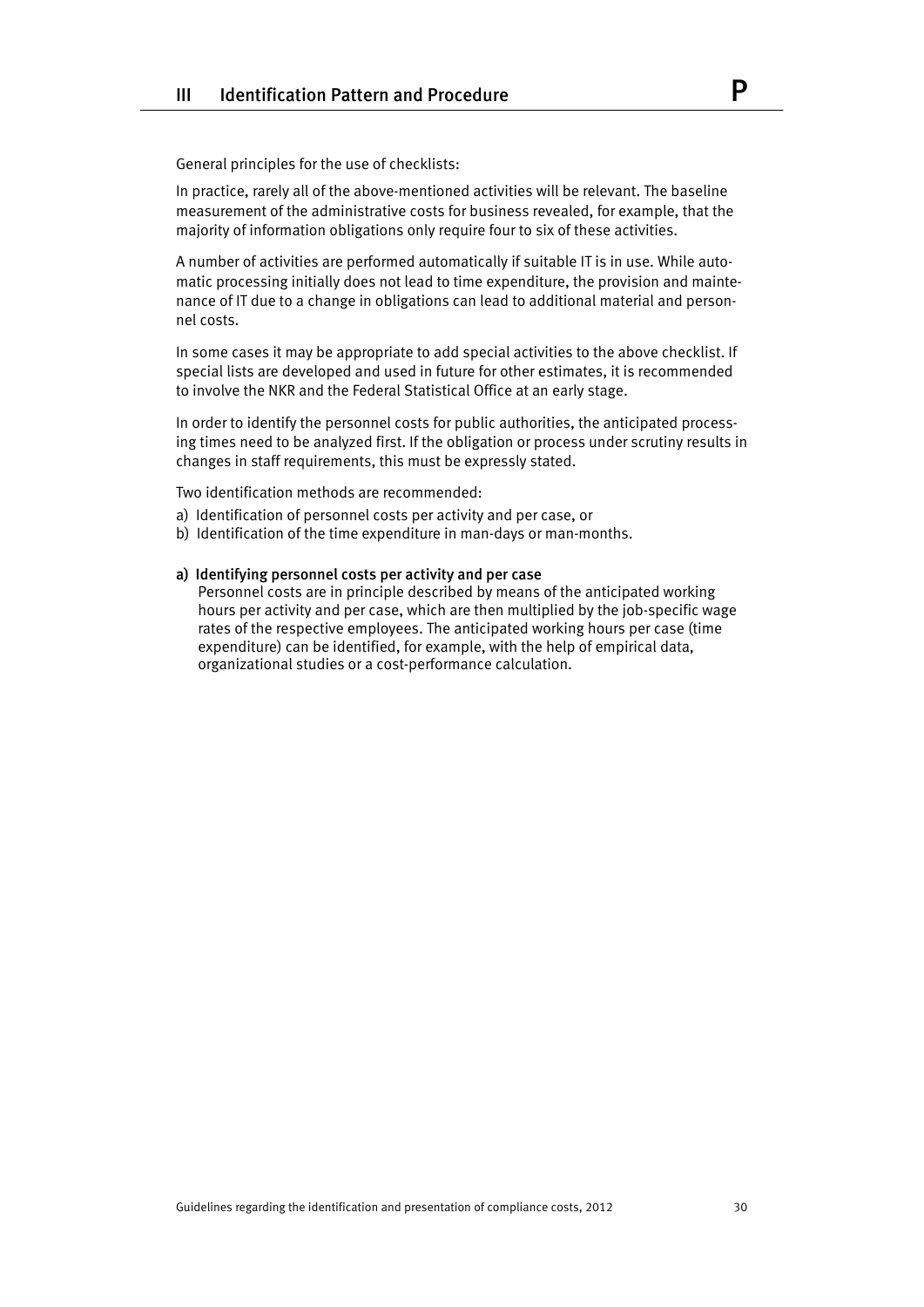Example: Activities and time expenditure of public authorities when processing applications for parental benefits (result of the project "easier access to parental benefits")

| <b>Activities</b>                                                                     |                                                   | Case group                                          |                                                                                         |
|---------------------------------------------------------------------------------------|---------------------------------------------------|-----------------------------------------------------|-----------------------------------------------------------------------------------------|
|                                                                                       | No income<br>from<br>employment<br>prior to birth | With income<br>from<br>employment<br>prior to birth | With income<br>before and<br>after birth,<br>self-employed<br>persons,<br>special cases |
|                                                                                       |                                                   | Minutes per case                                    |                                                                                         |
| Providing advice                                                                      |                                                   | 20                                                  |                                                                                         |
| Familiarizing oneself with the<br>provision                                           |                                                   | $\overline{2}$                                      |                                                                                         |
| Examining and compiling data<br>and information, performing<br>check for completeness | 3                                                 | 10                                                  | 13                                                                                      |
| Obtaining missing data or<br>information                                              | 5                                                 | 5                                                   | 9                                                                                       |
| Filling in or completing forms<br>and/or recording data                               | 8                                                 | 12                                                  | 30                                                                                      |
| Making<br>calculations/evaluations                                                    | $\mathbf 0$                                       | 10                                                  | 40                                                                                      |
| Checking and, if necessary,<br>correcting results                                     | 5                                                 | 10                                                  | 10                                                                                      |
| Finalizing information                                                                |                                                   | $\overline{2}$                                      |                                                                                         |
| Holding internal or inter-<br>authority meetings                                      | $\mathbf{1}$                                      |                                                     |                                                                                         |
| <b>Making payments</b>                                                                | $\mathbf{1}$                                      |                                                     |                                                                                         |
| Photocopying, distribution,<br>filing, documentation                                  |                                                   | 4                                                   |                                                                                         |
| Providing further information<br>in response to inquiries                             | $\mathbf{1}$                                      |                                                     |                                                                                         |
| Attending training courses                                                            | $\overline{2}$                                    |                                                     |                                                                                         |
| <b>Total</b>                                                                          | 54                                                | 80                                                  | 135                                                                                     |

The job-specific wage rates are shown in the Labour Cost Table of the Federal Statistical Office (Annex VII, page 47).

# b) Identification of time expenditure in man-days or man-months per obligation/process and authority

In the case of permanent tasks or if empirical data is available (e.g. from organizational studies, comparative circles), it may be expedient to identify the time expenditure in man-days or man-months without breaking it down to individual activities first. The calculations must then be based on the annual number of hours which can be assigned on average to the actual services provided by each public authority.

The following standard values based on a 40-hour week apply to employees in the civil service:

Guidelines regarding the identification and presentation of compliance costs, 2012 31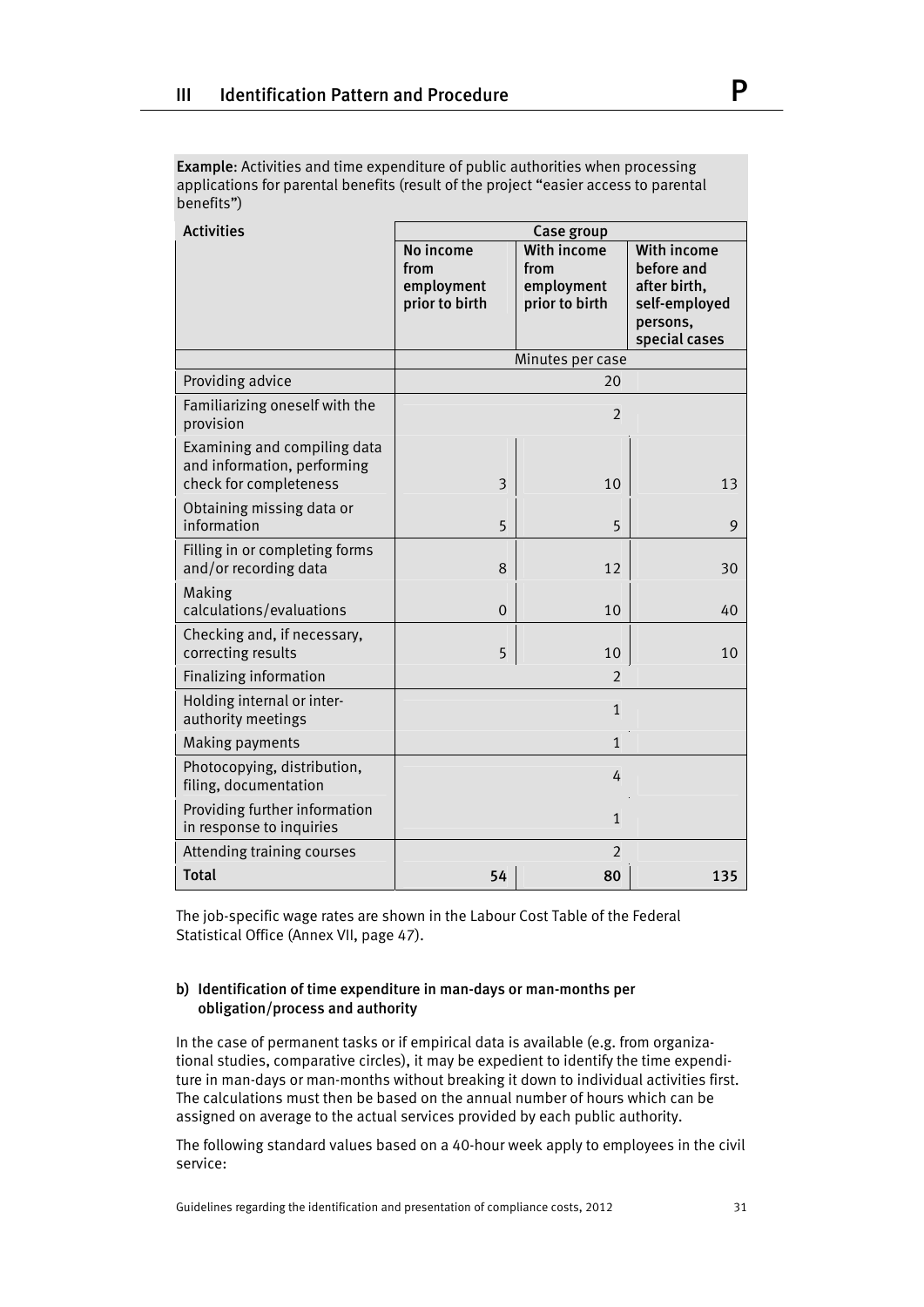| 1 man-day:             | 8 hours          |
|------------------------|------------------|
| 1 man-month: 134 hours |                  |
| 1 man-year:            | 200 working days |

Example (fictitious): Identification of personnel costs in man-days or man-months per obligation/process and authority

| Obligation /<br>process | <b>Authority</b>                | Time expenditure<br>(per annum)  | <b>Wage rate</b><br>per hour <sup>8</sup><br>(in euro) | Calculation            |
|-------------------------|---------------------------------|----------------------------------|--------------------------------------------------------|------------------------|
| Obligation 1:           | Federal                         | 4 man-months                     |                                                        |                        |
| technical               | ministry XY                     | $(4 \times 134$ hours =          |                                                        | 536 x 52.30            |
| coordination            |                                 | 536 hours)                       | 52.30                                                  | $= 28,033$ euro        |
| Obligation 2:           | Federal                         | 18 man-months                    |                                                        |                        |
| Performing risk         | authority XY                    | $(18 \times 134 \text{ hours} =$ |                                                        | $2,412 \times 32.10 =$ |
| analyses                |                                 | 2,412 hours)                     | 32.10                                                  | 77,425 euro            |
| Control                 | Federal                         | 6 man-months                     |                                                        |                        |
| activities              | authority XY                    | $(6 \times 134$ hours =          |                                                        | 804 x 32.10            |
|                         |                                 | 804 hours)                       | 32.10                                                  | $= 25,808$ euro        |
|                         | Total personnel costs per annum |                                  |                                                        | 131,266 euro           |

# 2.2.2 Identifying the material costs per case of public authorities

Material costs include the anticipated operating, maintenance and investment expenses for complying with an obligation or a process.

If additional staff will likely be required in order to comply with an obligation or process, the corresponding material costs need to be quantified. In principle, the costs for a standard workplace must be taken as basis for this purpose.

Alternatively, a flat-rate for material costs can be applied for a standard workplace. It amounts to 12,217 euro in Federal Administration<sup>9</sup>. These flat-rate material costs already include the annual investment costs per employee or per job.

The flat-rate for material costs of a workplace in Federal Administration should only be applied as a basis if the assumptions made during the calculation in the particular area under scrutiny do not imply otherwise. The anticipated costs of setting up a laboratory workplace at the Robert-Koch-Institute [a renowned biological institute], for example, will be higher than the costs of setting up a standard workplace. When identifying the compliance costs, any other necessary investment costs for public authorities should also be itemised in detail

These costs include, for example:

- costs incurred through referring to the services of third parties (services of tradesmen),
- costs incurred through purchasing special information and communication technology,
- costs incurred through retrofitting machines.

<span id="page-31-1"></span><span id="page-31-0"></span><sup>8</sup> Cf. Labour Cost Table for Public Authorities in Annex VII, page 47

<sup>9</sup> For a detailed presentation, please refer to Annex 2 of the regularly published circular of the Federal Ministry of Finance, here as at 2 July 2012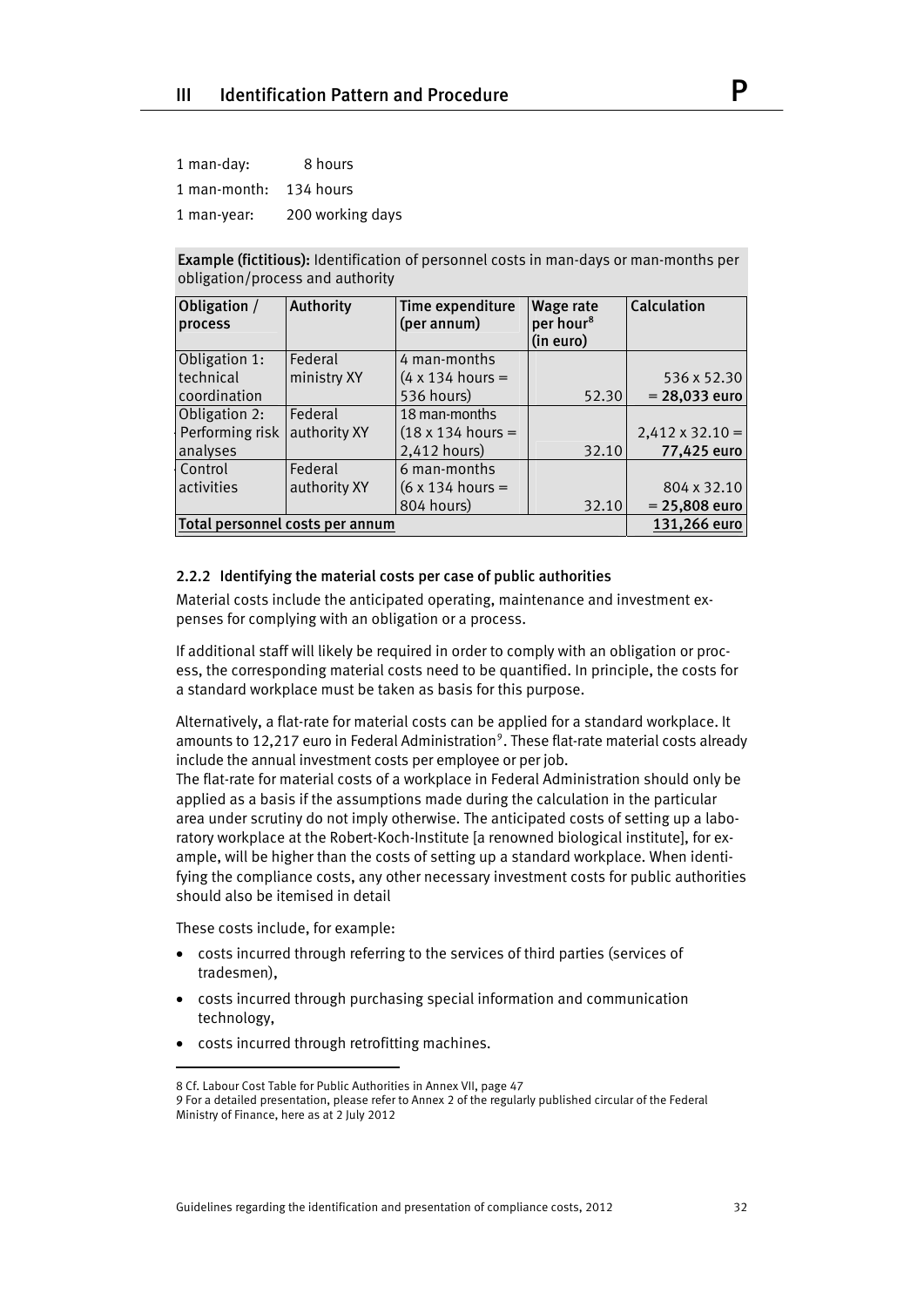# Step 2.3 Identifying the total compliance costs

The costs per case plus the pro rata material costs multiplied by the number of cases yield the compliance costs for an obligation or a process. For public authorities, the compliance costs of a legislative proposal constitute the total costs of public authorities for all obligations or processes contained in the legislative proposal.

Example: Identification and presentation of the compliance costs for public authorities due to a legislative proposal (fictitious)

| Obligation/<br>process | Annual<br>personnel costs | One-time<br>personnel<br>costs | Annual<br>material costs | One-time<br>material costs |
|------------------------|---------------------------|--------------------------------|--------------------------|----------------------------|
| Obligation 1           | 2,070,000                 |                                |                          |                            |
| Obligation 2           | 430,000                   |                                | 124,000                  | 33,000                     |
|                        |                           |                                |                          |                            |
| <b>Total</b>           | 2,500,000                 |                                | 124,000                  | 33,000                     |

Annual compliance costs for public authorities: 2.6 million euro One-time adjustment costs: 33,000 euro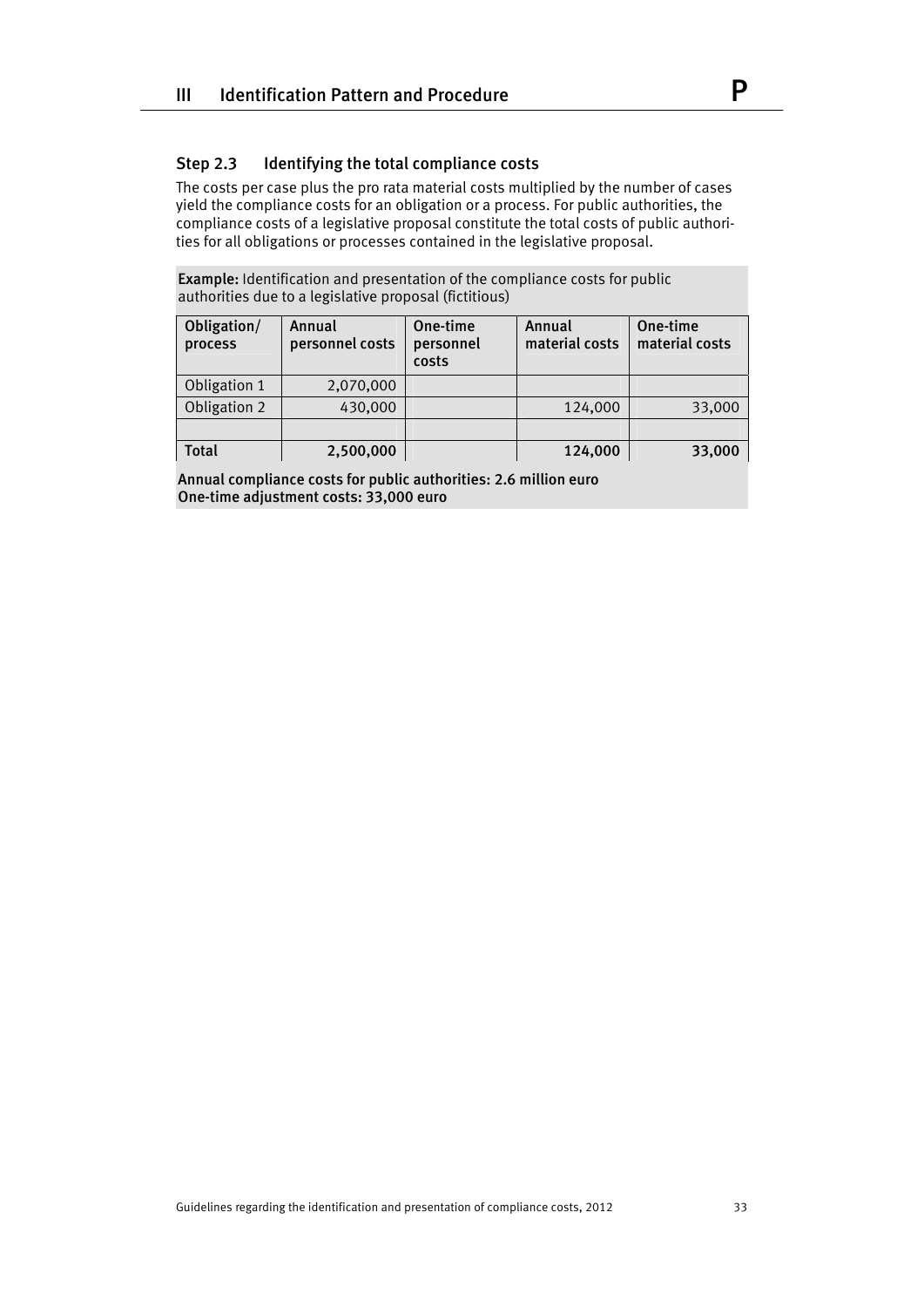# Step 3 Presentation of the overall results

Anticipated changes in the compliance costs must be identified in accordance with Section 44 (5) and Annex 3 of the Joint Rules of Procedure of the Federal Ministries (GGO), and must be presented in the introductory summary and in the explanatory memorandum of a legislative draft.

# Presentation in the introductory summary

The introductory summary setting out the reasons for the legislative proposal should not exceed one page. In view of this fact, only the main results of the identification of the compliance costs should be highlighted under "E. Compliance Costs". In particular, the following questions should be briefly addressed:

# Compliance costs for citizens

What is the overall change in costs for citizens (in terms of time and money) to be expected on account of the legislative proposal?

#### Compliance costs for business

What is the overall change in costs for business? The annual compliance costs and one-time adjustment costs need to be reported separately. It is sufficient to show the balance resulting from all obligations or processes. Additional or reduced costs resulting from compliance with information obligations must be displayed separately. The quantity of information obligations introduced, changed or withdrawn needs to be stated, as well as the amount of annual additional or reduced costs on balance.

#### Compliance costs for public authorities

What is the change in costs for public authorities?

The annual compliance costs and one-time adjustment costs need to be reported separately. The costs for the Federal Government and the*Länder* (incl. local authorities) must be displayed separately. It is sufficient to show the net total costs resulting from obligations or processes.

#### Example of introductory summary (fictitious):

#### E1. Citizens

Total additional compliance costs per annum = approx. 200,000 hours and 2.5 million euro

#### E2. Business

One-time adjustment costs = 33 million euro: additional compliance costs per annum: 20 million euro; three new information obligations inducing administrative costs of 3 million euro annually (contained in the compliance costs)

#### E3. Public authorities

Additional compliance costs at federal level: 2 million euro per annum; at *Länder* level incl. local authorities: 1 million euro per annum; one-time adjustment costs: 1.5 million euro.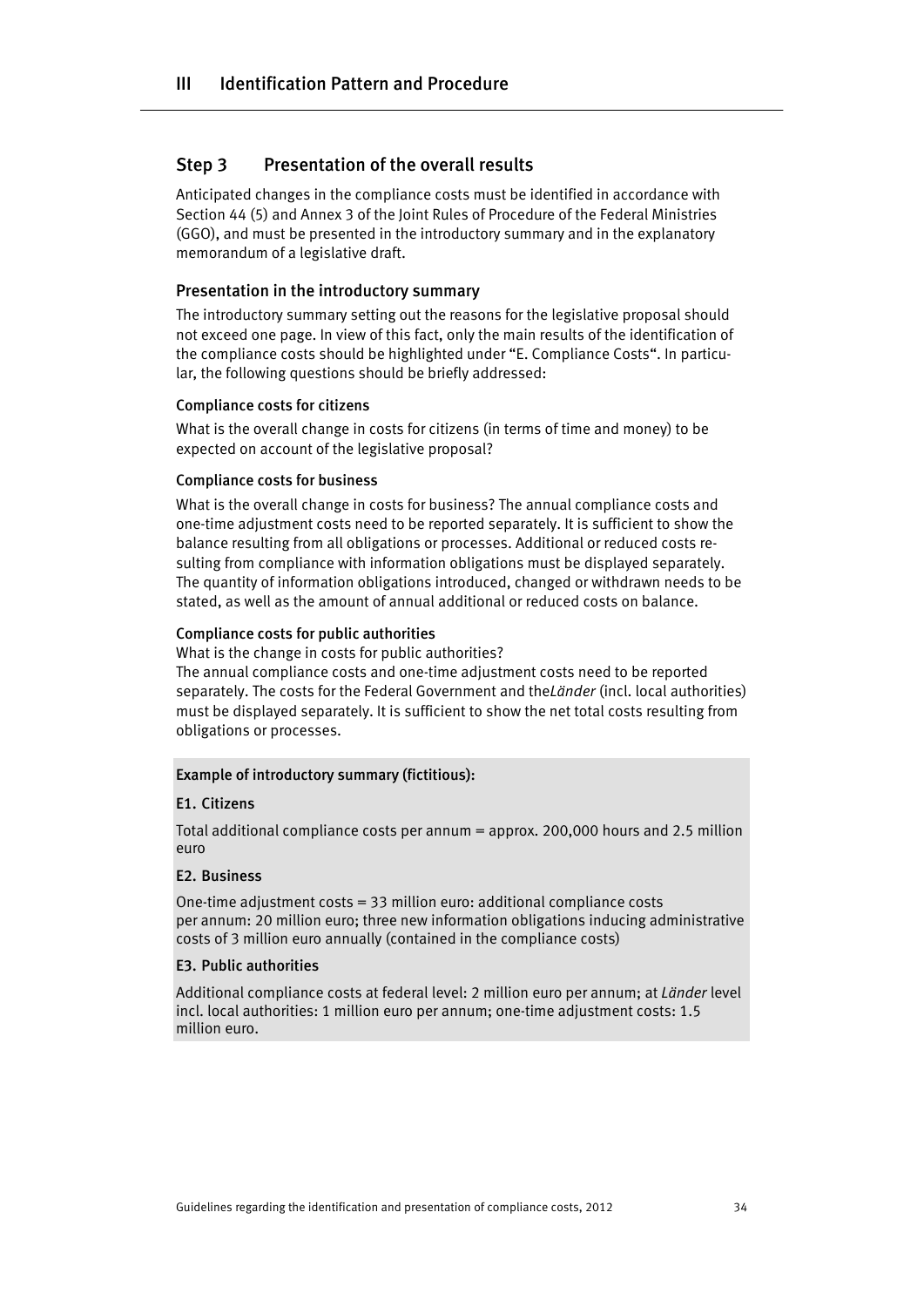#### Presentation in the explanatory memorandum

The information in the introductory summary is elaborated and further substantiated in the explanatory memorandum. The following aspects need to be taken into account when doing so:

The description of the compliance costs should form a separate section of the general explanatory remarks.

As introduction, the overall results of the compliance costs calculation should be summarized. The statements from the introductory summary can be copied for this purpose.

Unlike in the introductory summary, the cost calculations must be clearly explained in the explanatory memorandum:

- obligations or processes (incl. the corresponding provision)
- results of the identified changes in compliance costs
- brief presentation of the main assumptions on which the analyses was based
- regulatory options and reasons for deciding on the one chosen
- a supplementary table (if helpful)

As regards ongoing application procedures in particular, it is recommended to present the usual duration of the procedure in question (from application to requested decision). The effect of a change in law aiming at expediting this procedure can only be described if relevant information is given and, where applicable, comparative values from similar procedures are also available. At the same time, one needs to consider that the processing times of public authorities are regarded as a key quality indicator.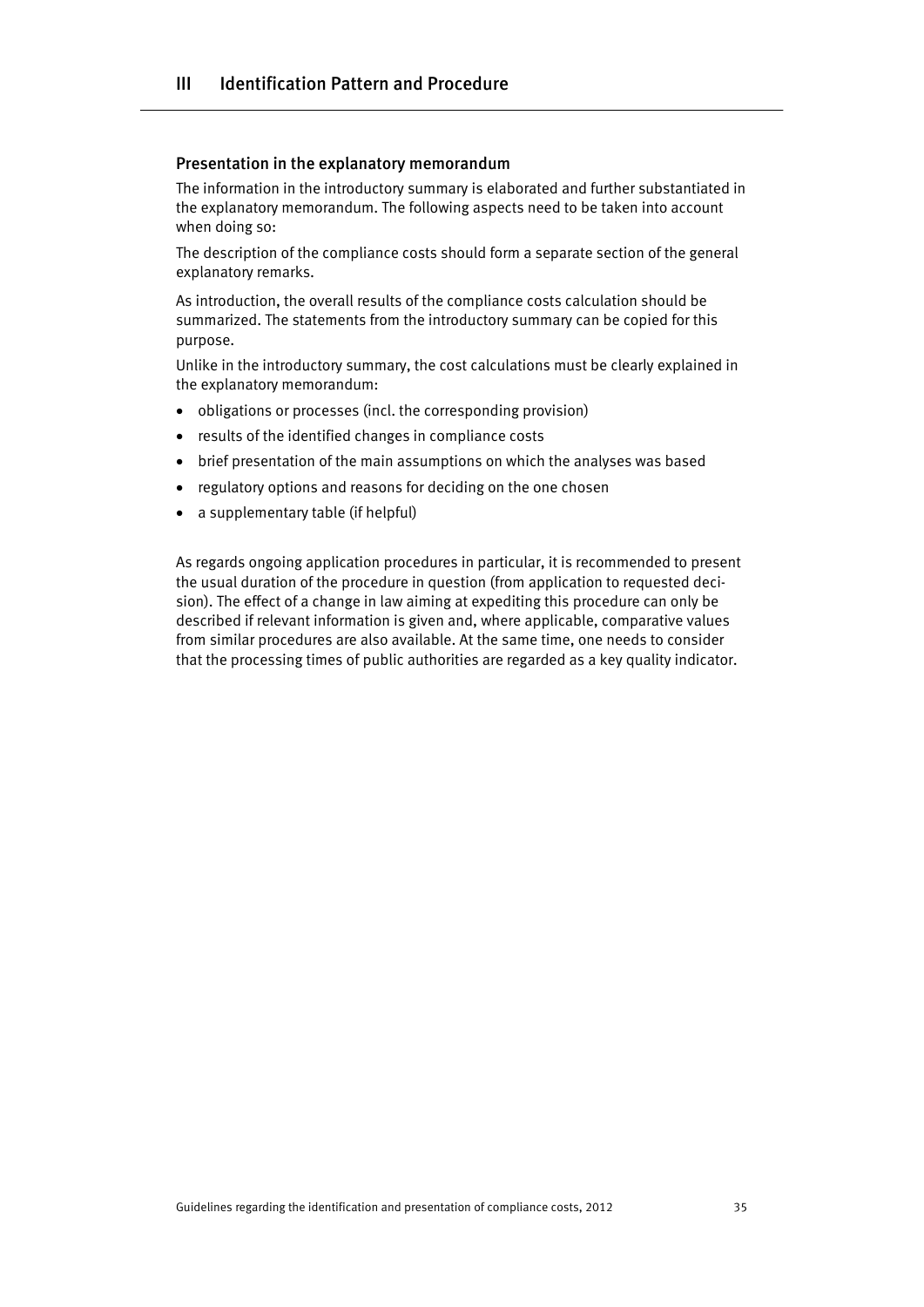# Annex I: Cabinet decision of 27 January 2010

# Key points regarding bureaucracy reduction and better regulation in the 17th legislative period

The Federal Government wants to shape policies for the future that will strengthen economic performance and social responsibility. To support these goals, the Federal Programme for the Reduction of Bureaucracy Reduction and Better Regulation of 25 April 2006 will be expanded to take into account the total administrative burden federal legislation places on citizens, business and public authorities. The necessary methods shall be developed together with the National Regulatory Control Council and adopted by the end of March 2010.

From July 2010, the Federal Government Coordinator for Bureaucracy Reduction and Better Regulation will inform the Cabinet regularly on the progress achieved in implementing the programme.

# 1. Achieving a 25 per cent net reduction of information obligations for business

Until the end of 2011, the Federal Government will initiate and implement additional simplification measures in order to reduce the costs caused by informational obligations for business by a total of 25 % compared to the legal framework valid on 30 September 2006. Examining the costs of bureaucracy includes EU-law to the extent that it was transposed into national law by a federal legislative act.

Costs incurred since 1 October 2006 due to information obligations shall be compensated by simplifications in other areas.

Due to the different responsibilities and obligations of the ministries, it is not possible to achieve an equal reduction in each ministry. The Federal Government is therefore in agreement that the overall reduction target does not have to be met by each ministry, but by the Federal Government as a whole.

Until May 2010, the ministries will draft proposals of their implementation plans. These plans will contain a list of the intended projects and a description of the anticipated burdens and burden reductions.

The Better Regulation Unit will determine the estimated overall reduction and the Committee of State Secretaries will decide whether additional measures are necessary. Subsequently, the Committee of State Secretaries will adopt the overall implementation plan by 1 July 2010. It will reflect the reductions achieved at a given point in time. This review will form part of the regular Cabinet briefings.

The Federal Statistical Office will further develop the current SKM database and turn it into a central database for all stakeholders. It shall contain the costs resulting from information obligations already measured or estimated by the ministries, and will form the basis for further controlling. The corresponding technical requirements and the necessary procedural steps will have to be met by 1 July 2010.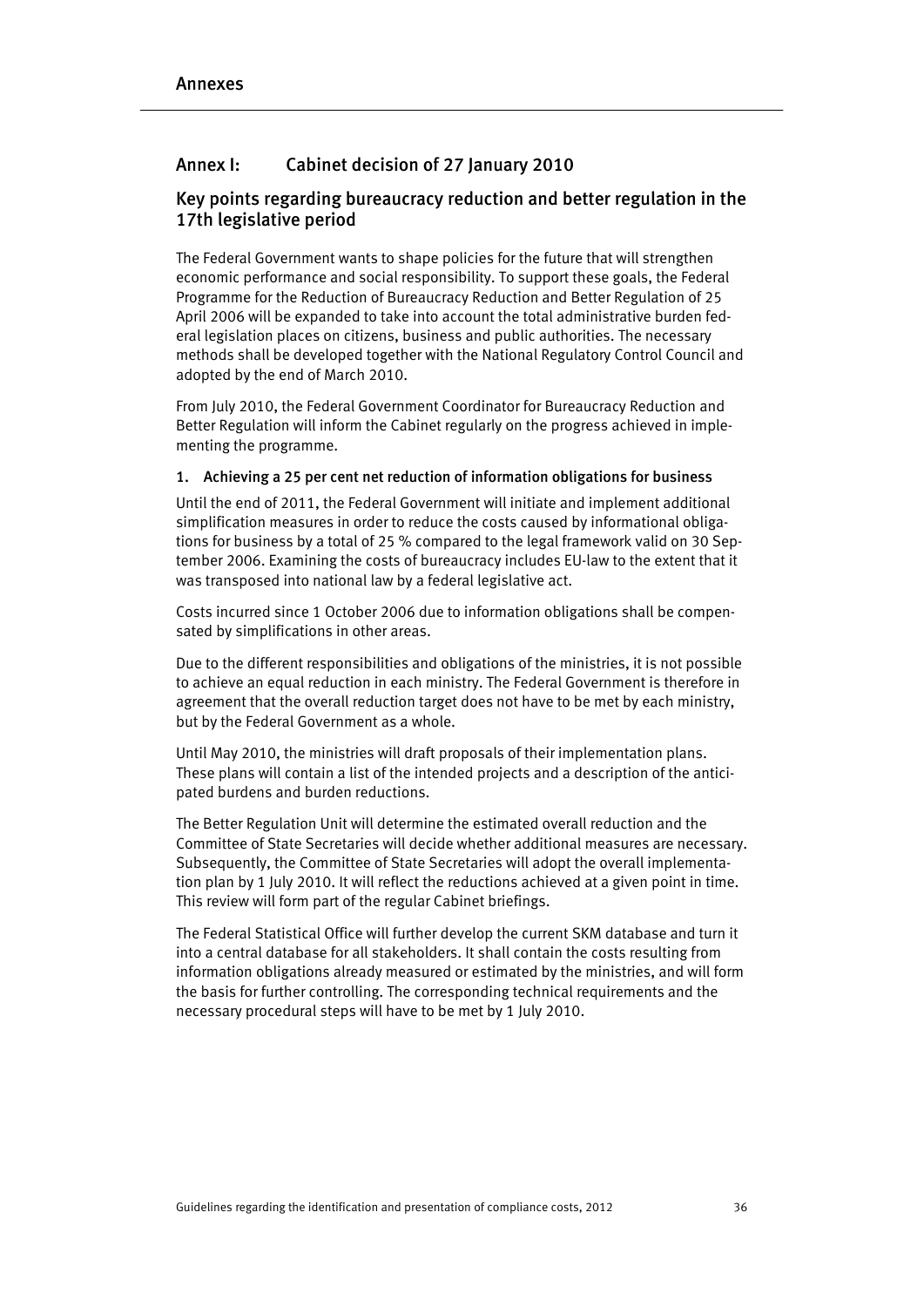# 2. Reducing existing burdens in priority areas of life and law

In order to achieve further perceptible simplifications for citizens, business and public authorities, the Federal Government will implement projects involving different areas of law and government. After a definition of and a method for identifying compliance costs have been established, the Committee of State Secretaries for Bureaucracy Reduction will decide on a pilot project for testing the method at the end of March 2010, which will begin in April 2010.

During the course of 2010, projects in the following priority areas will commence:

- Planning and construction law in infrastructure projects (i.a. Federal Ministry of Transport, Building and Urban Development, Federal Ministry for Environment, Nature Protection and Nuclear Safety)
- Tax declarations, obligations to provide supporting documents for tax and customs (i.a. Federal Ministry of Finance)
- Harmonization and shortening of retention and evaluation periods under commercial, tax and social law (i.a. Federal Ministry of Justice, Federal Ministry of Finance, Federal Ministry of Labour and Social Affairs)
- Company officers (i.a. Federal Ministry of Labour and Social Affairs, Federal Ministry of the Interior, Federal Ministry for Environment, Nature Protection and Nuclear Safety)
- Applications for statutory benefits and services, in particular for
	- o start-ups and small businesses, as well as companies facing bankcruptcy (i.a. Federal Ministry of Labour and Social Affairs, Federal Ministry of Economics and Technology)
	- o people requiring nursing or suffering from chronic or serious illness (i.a. Federal Ministry of Health)
	- o families and single parents (i.a. Federal Ministry of Finance, Federal Ministry for Families, the Elderly, Women and Youth)
- Simplifying the electronic registration of a business (i.a. Federal Ministry of Economics and Technology)

The running order of the pojects will be determined following recommendations by the ministries due end of March 2010 in order to accommodate for the measuring capacities of the Federal Statistical Office. By the end of 2011, the measurable compliance costs in the examined areas and possibilities for reduction of same shall be presented.

The overall goal is to achieve an average net burden reduction of 25%.

The Committee of State Secretaries for Bureaucracy Reduction will act as steering committee for these projects. The Better Regulation Unit will coordinate their implementation. Together with the Federal Statistical Office, it will ensure that the same methods and monitoring techniques are applied and that joint monitoring is carried out. The National Regulatory Control Council is invited to participate.

# 3. Roll-out of the ex-ante procedure

After a definition of and a method for determining compliance costs have been laid down, all new legislative proposals of the Federal Government will be subject to a comprehensive examination of the likely effect on the compliance costs for citizens, business and public authorities. As regards EU-law, reference is made to number 1.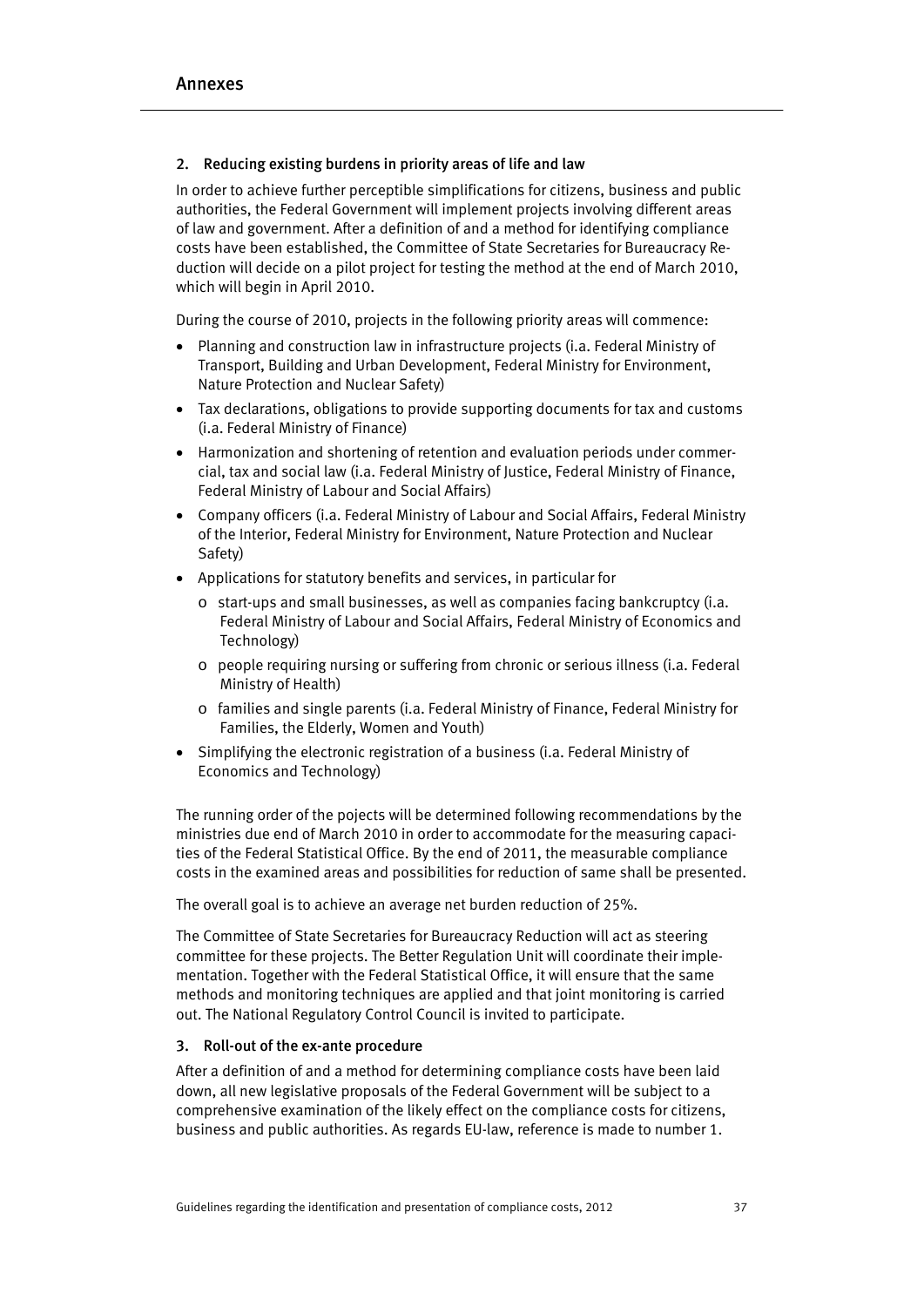# 4. Extension of the competences of the National Regulatory Control Council

The Federal Government supports the idea of broadening the mandate of the National Regulatory Control Council (NKR). When examining legislative proposals, it shall also scrutinize whether the specified criteria of the methodology have been implemented correctly, particularly with respect to the plausibility-assessment of so-called "other administrative costs" and term-limitations of regulations.

The Federal Government also supports involving the NKR to a greater extent in lawmaking.

# 5. Promoting the reduction of bureaucracy at EU level

The Federal Government will strongly support both reducing and preventing new bureaucracy at EU level. It will work towards an adoption of nationally viable measures of burden-reduction put forward by the European Commission in the Council.

During the negotiations concerning proposed EU legislation, the Federal Government will insist on a plausible impact assessment and contribute with own proposals for simplification.

In addition, the Federal Government advocates the establishment of an independent Council for the Reduction of Bureaucracy based on the model of the NKR with the European Commission and would welcome a prolongation of the mandate of the High Level Group of Independent Stakeholders on Administrative Burdens as an important first step in this direction.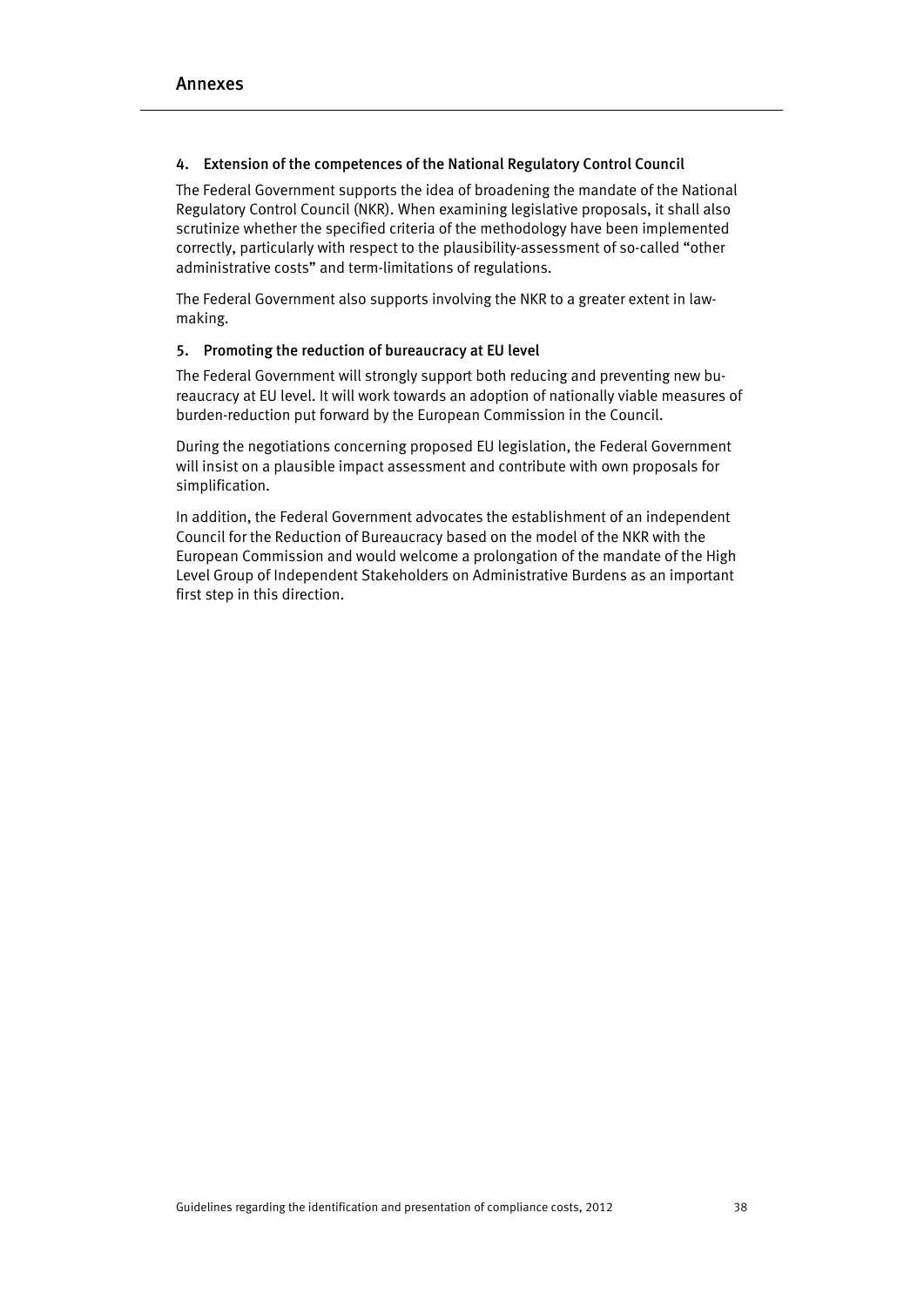# Annex II: Letter to the Federal Ministries on the new guidelines

# (Address)

The amendments to the Act on the Establishment of a National Regulatory Control Council (NKRG) and the Joint Rules of Procedure of the Federal Ministries (GGO) demand additional efforts in preparing legislative proposals of the Federal Government. In order to identify and present the compliance costs, more data and calculations are required than for estimating the administrative costs stemming from information obligations. In this context, the participation of the *Länder*, associations of local authorities, expert groups and trade associations is gaining importance. Nevertheless, it will be possible – as hitherto – to adopt urgent legislative proposals in agreement with the National Regulatory Control Council (NKR) without unnecessary delay.

The guidelines were jointly adopted by the Committee of State Secretaries on Bureaucracy Reduction and the NKR. They are mandatory regarding proposals of the Federal Government submitted to the Cabinet and demanding inter-ministerial consultation after 1 July 2011. Irrespective of the beginning of inter-ministerial consultation, from 1 September 2011 the guidelines must be applied to all legislative proposal submitted to Cabinet. The rights of review of the NKR according to § 4 (1)NKRG remain unimpaired.

If necessary, it is intended to adapt the guidelines in dialogue with the *Länder* after a trial phase running until the end of 2011. Furthermore, an evaluation of the cooperation of all involved is recommended after the guidelines have been in practice for 2 to 3 years.

In the meantime, an adequate procedure of the Federal Government to account for the provisions of the NKRG<sup>[10](#page-38-0)</sup> during the drafting of EU legislative proposals must be developed in accordance with the competent authorities.

These guidelines replace the guidelines on the ex-ante estimation of administrative costs according to the Standard Cost Model.

<span id="page-38-0"></span><sup>10</sup> in conjunction with the Act on the Cooperation between the German Federal Government and the German Bundestag in matters concerning the European Union (EUZBBG) and the Act on Cooperation between the German Federal Government and the Länder in Matters concerning the European Union (EUZBLG)

Guidelines regarding the identification and presentation of compliance costs, 2012 39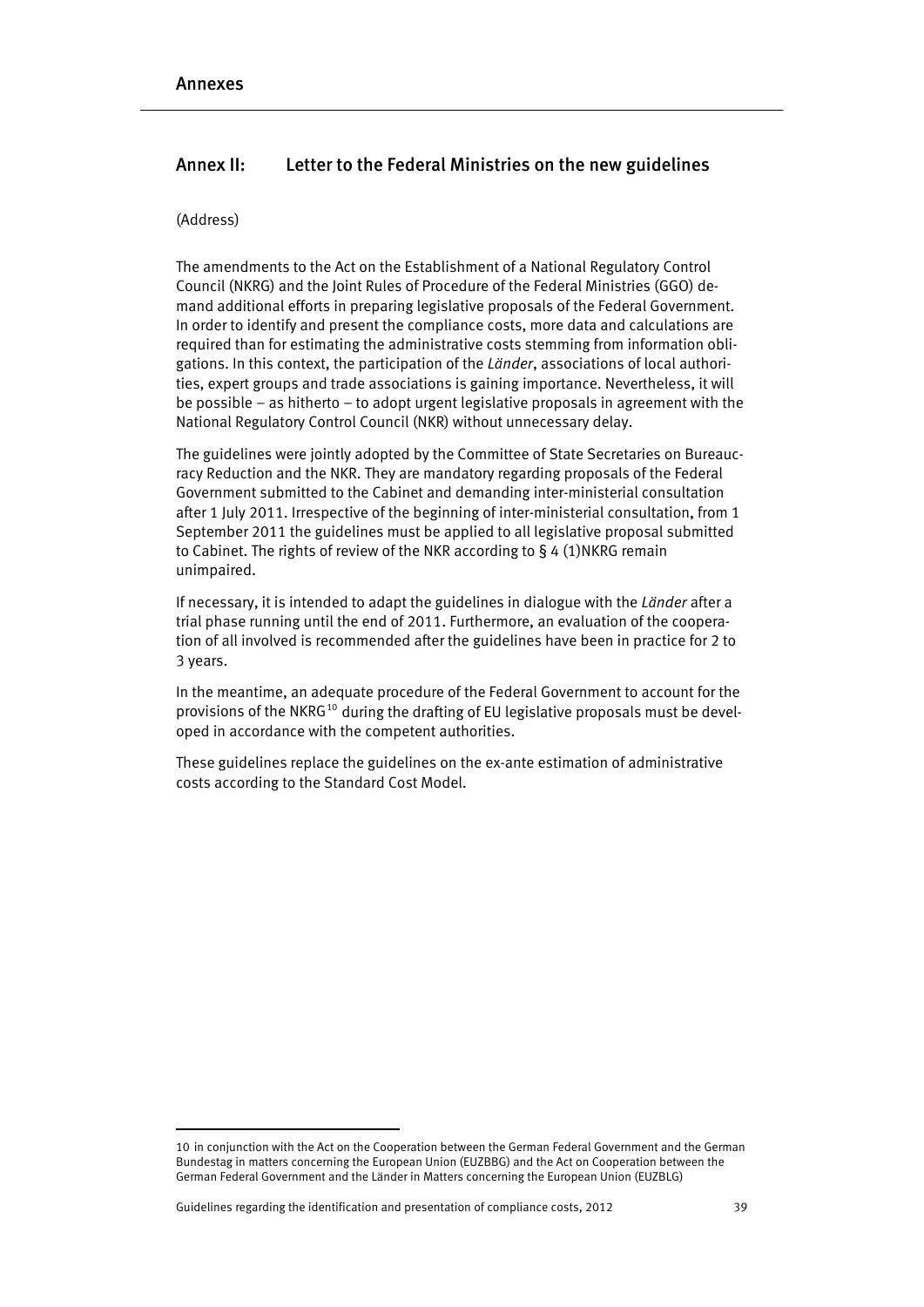# Annex III: Sample introductory summary pursuant to Section 42(1) Sentence 1 of the Joint Rules of Procedure of the Federal Ministries (GGO)

- A. Problem and objective
- B. Solution
- C. Alternatives
- D. Budgetary expenditure excluding compliance costs *[broken down by Federal State, Länder and local authorities)*

# E. Compliance costs

*[Section 2 of the Act on the Establishment of the National Regulatory Control Council; the Guidelines on the Identification and Presentation of Compliance Costs in Legislative Proposals of the Federal Government shall apply.]*

- E.1 Compliance costs for citizens
- E.2 Compliance costs for business, of which administrative costs arising from information obligations *[Section 2 (2) of the Act on the Establishment of a National Regulatory Control Council]*
- E.3 Compliance costs for public authorities *[broken down by Federal State and Länder (including local authorities)]*
- F. Other costs

*[primarily other costs for business, costs for social security systems, impact on individual prices and the price level, in particular on the consumer price index]*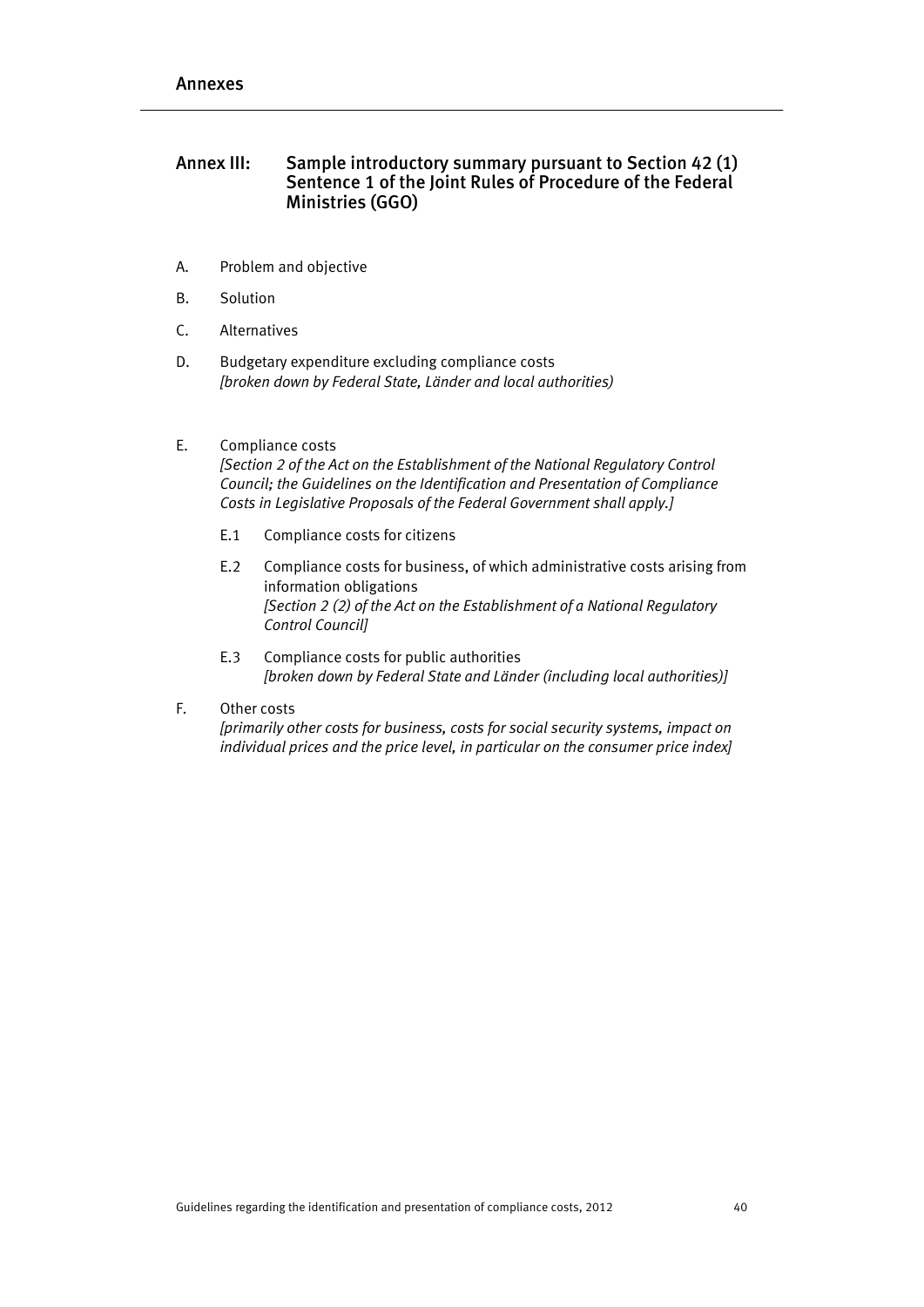# Annex IV: Time expenditure table for information obligations of citizens

If the obligation is an information obligation in terms of the Standard Cost Model, and if comparative data for the time expenditure for individual activities is not available as of yet, the so-called time expenditure table for citizens can be applied. The table contains values in minutes for a large part of the above-mentioned standard activities. The standard activities are differentiated according to the degree of difficulty as "Easy", "Moderate" and "Complex".

The time expenditure calculated according to the table should always be verified by experts. If there are strong grounds for assuming that the value calculated according to the table is very probably overstated or understated, the more realistic value estimated by experts should be applied.

| No.            | Activity                                                                                                            |                | Time in minutes |         |  |
|----------------|---------------------------------------------------------------------------------------------------------------------|----------------|-----------------|---------|--|
|                |                                                                                                                     | Easy           | Moderate        | Complex |  |
| $\mathbf{1}$   | Familiarizing oneself with the obligation                                                                           | $\overline{2}$ | 5               | 20      |  |
| 2              | Obtaining expert advice (advisory<br>institutions, local administration, etc.)                                      | 10             | 30              | 79      |  |
| 3              | Gathering and compiling information (e.g.<br>printed forms, documentary evidence,<br>photos, etc.)                  | 1              | 3               | 20      |  |
| 4              | Processing information and data<br>(including performing calculations and<br>checks)                                | $\mathbf{1}$   | 5               | 54      |  |
| 5              | Filling in forms                                                                                                    | $\overline{2}$ | 5               | 25      |  |
| 6              | Drafting correspondence (letters, faxes, e-<br>mails, etc.)                                                         | 3              | 5               | 13      |  |
| $\overline{7}$ | Sending information or data to competent<br>authorities (if necessary, incl. handing it<br>over in person)          | 1              | $\mathfrak{D}$  | 5       |  |
| 8              | Making payments (e.g. filling in a bank<br>transfer form)                                                           | 1              | $\overline{2}$  | 3       |  |
| 9              | Photocopying, filing and storing<br>documents                                                                       | 1              | 3               | 6       |  |
| 10             | Arranging inspections by public authorities<br>(Safety inspections, control visits, public<br>health officer, etc.) | 1              | 15              | 60      |  |
| 11             | Submitting other information to authorities<br>in response to queries (presenting<br>documents, etc.)               | $\overline{2}$ | 5               | 15      |  |

# Time expenditure table for citizens

(As at October 2011; source: Federal Statistical Office)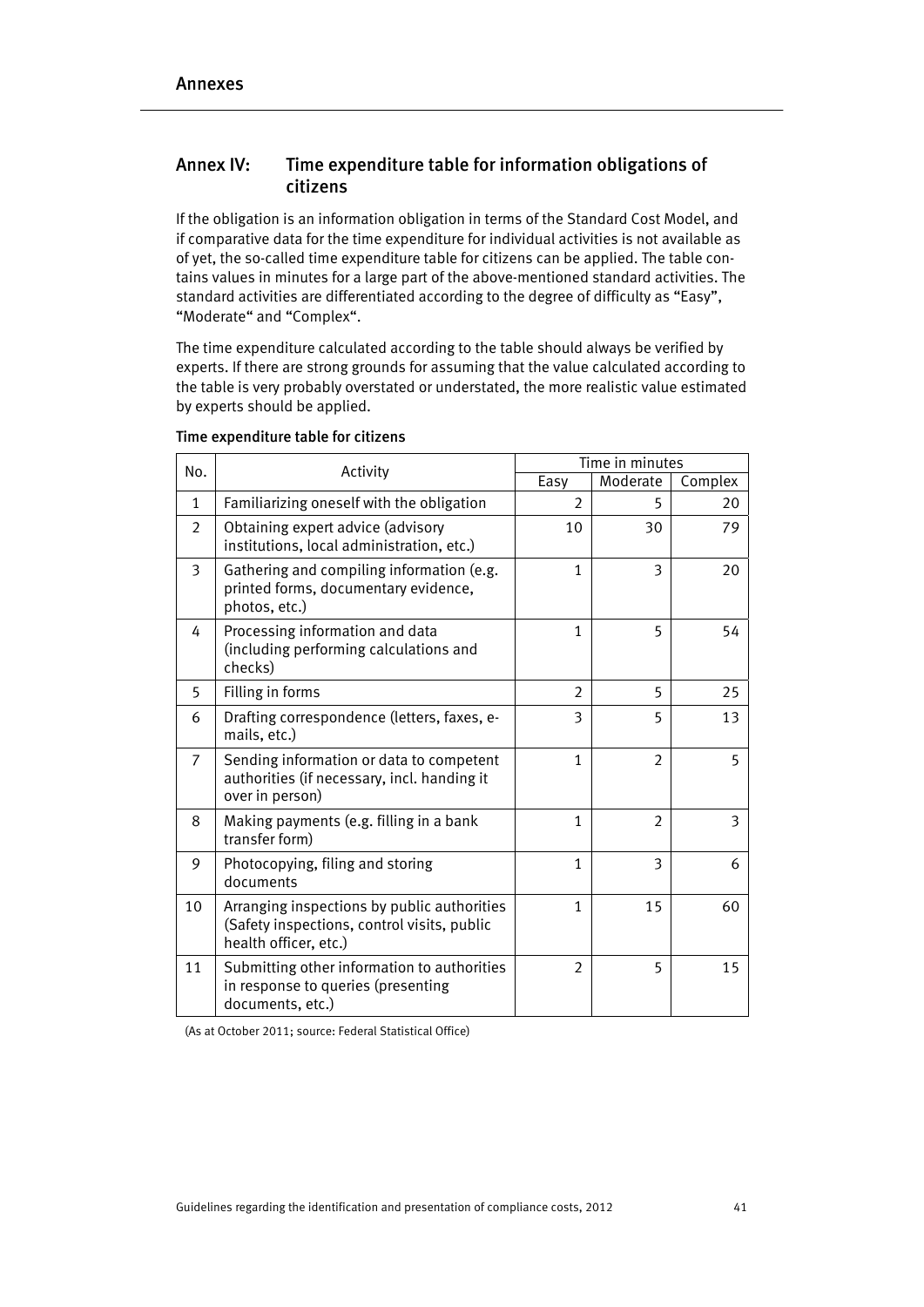# Annex Va: Simplified procedure for information obligations of business

If information obligations do not exceed 10,000 cases per year, the ministries may identify the administrative burden by using a simplified procedure. For this purpose, an information obligation is assigned to one of the following cost categories and the corresponding cost factor is used as a basis. If the burden is less than 100,000 euro (minimum level), no further estimates are required in general (see below for exceptions).

If information obligations exceed 10,000 cases per year or if the related burden calculated on the basis of the simplified procedure exceeds 100,000 euro, the estimates are performed in the usual way.

Irrespective of the burden calculated using the simplified procedure, an estimate should be made in individual cases according to the described ex-ante procedure if the responsible ministry or the National Regulatory Control Council considers this necessary.

| Cost category                                                                                                            | Cost factor in<br>euro |
|--------------------------------------------------------------------------------------------------------------------------|------------------------|
| Reports on certain activities and reporting obligations which affect all<br>areas of business                            | 0.41                   |
| Reports on certain activities and reporting obligations which affect<br>selected areas of business (low complexity)      | 2.48                   |
| Reports on certain activities and reporting obligations which affect<br>selected areas of business (moderate complexity) | 4.01                   |
| Reports on certain activities and reporting obligations which affect<br>selected areas of business (high complexity)     | 26.06                  |
| Labelling obligations of third parties (low complexity)                                                                  | 0.44                   |
| Labelling obligations of third parties (moderate and high complexity)                                                    | 11.34                  |
| Provision of information (excl. labelling obligations)                                                                   | 4.38                   |
| Individual and general permits (low complexity)                                                                          | 7.58                   |
| Individual and general permits (moderate and high complexity)                                                            | 34.62                  |
| Registrations                                                                                                            | 88.33                  |
| Certification, control visits, cooperation obligations                                                                   | 70.31                  |
| Taxes/subsidies (low complexity)                                                                                         | 6.76                   |
| Taxes/subsidies (moderate complexity)                                                                                    | 16.64                  |
| Taxes/subsidies (high complexity)                                                                                        | 188.09                 |
| Other information obligations (low complexity)                                                                           | 0.80                   |
| Other information obligations (moderate and high complexity)                                                             | 1.44                   |

#### Cost categories and cost factors

(As at December 2007; source: Federal Statistical Office)

In order to identify the estimated costs for an information obligation, the information obligation is assigned to one of the 16 cost categories and the related cost factor is multiplied by the number of cases the information obligation occurs.

Guidelines regarding the identification and presentation of compliance costs, 2012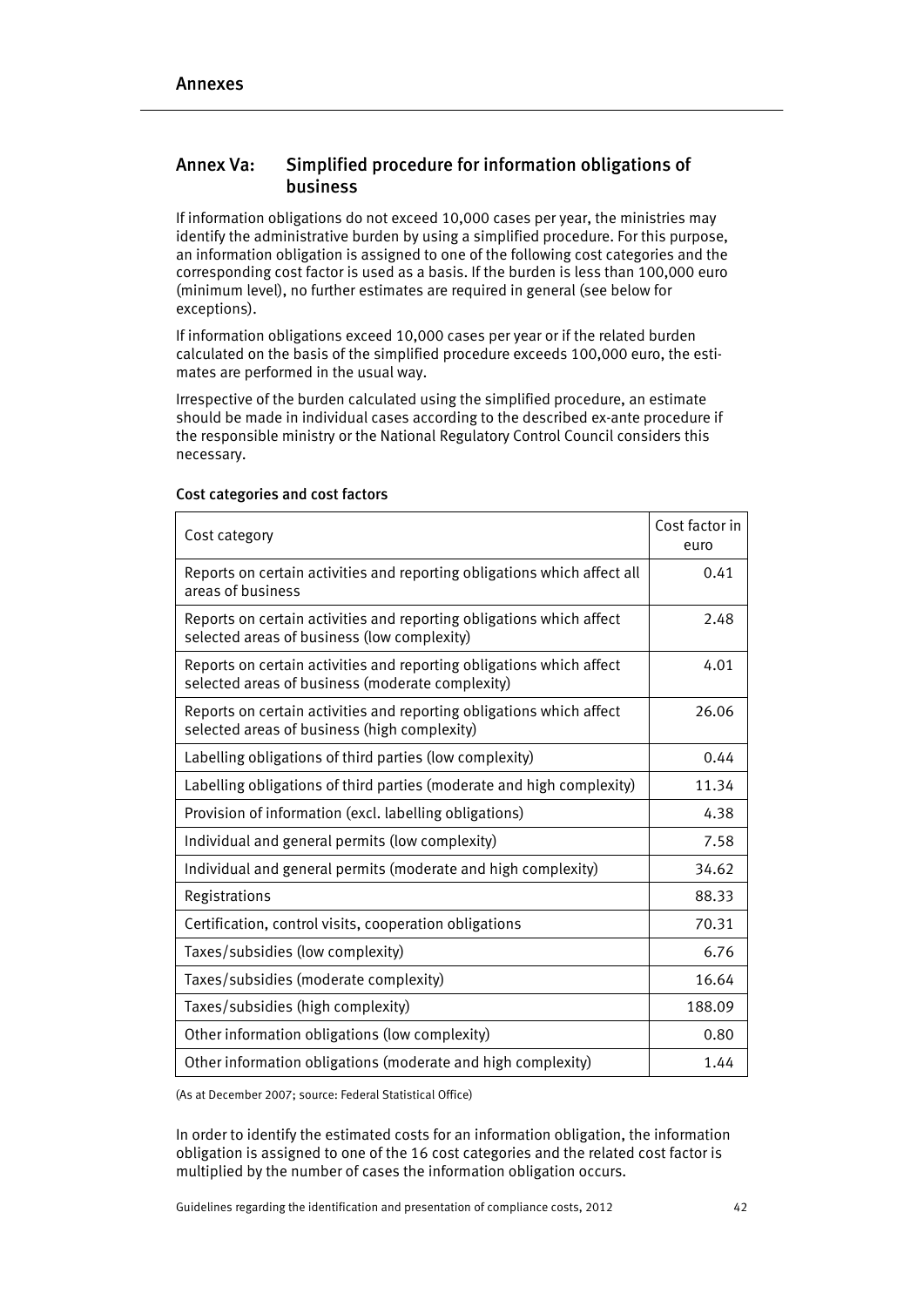# Annex Vb: Time expenditure table for information obligations of business

If comparative data for the time expenditure for individual activities is not available as of yet, the so-called time expenditure table for business can be applied. The table contains values in minutes for a large part of the above-mentioned standard activities. The standard activities are differentiated according to the degree of difficulty as "Easy", "Moderate" and "Complex".

Time expenditure calculated according to the table should always be verified by experts. If there are strong grounds for assuming that the value calculated according to the table is very probably overstated or understated, the more realistic value estimated by experts should be applied.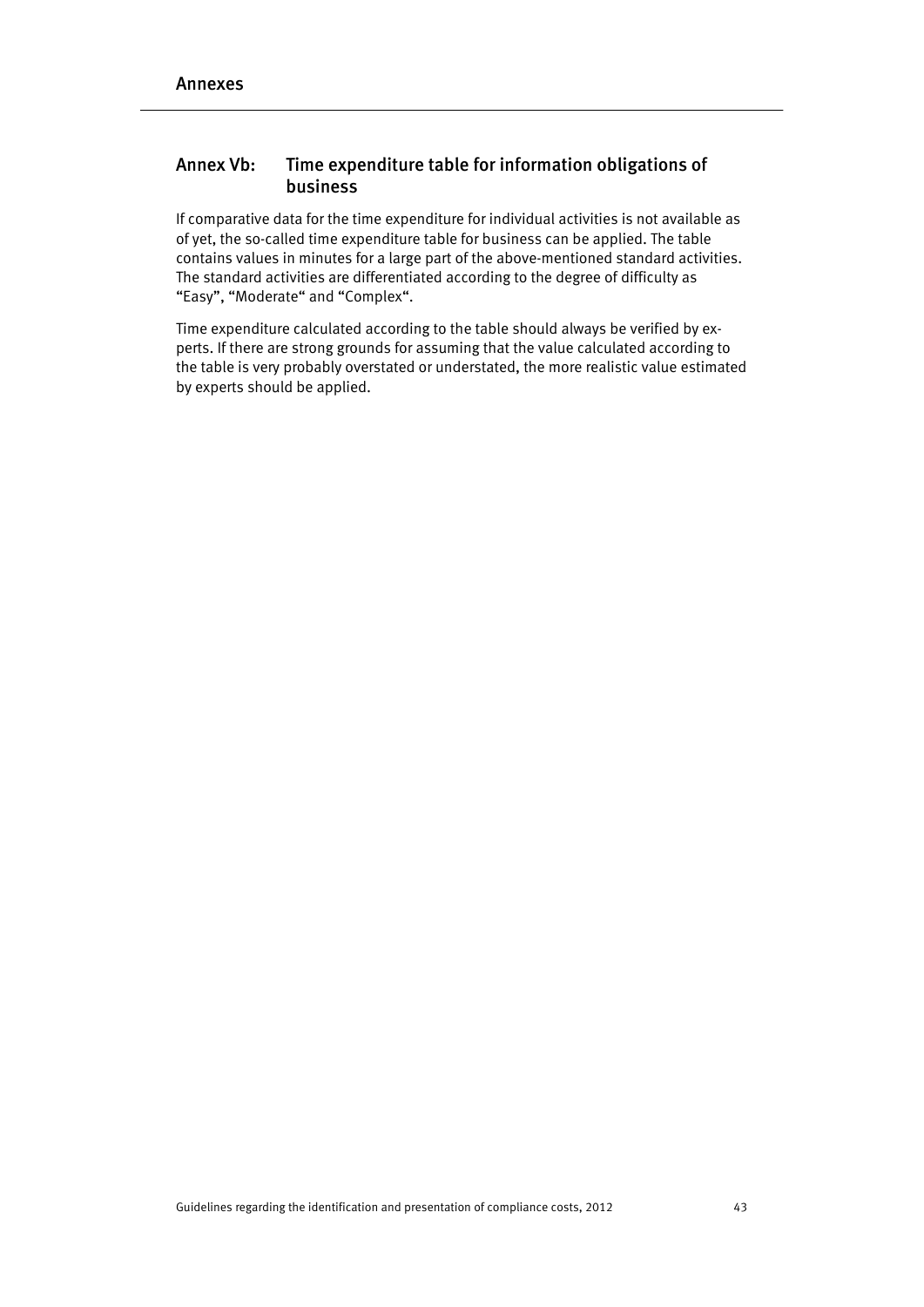|       | General standard<br>activity                                                                          | Easy<br>(min.) | Mod-<br>erate<br>(min.) | Complex<br>(min.) | Explanation                                                                                                          |
|-------|-------------------------------------------------------------------------------------------------------|----------------|-------------------------|-------------------|----------------------------------------------------------------------------------------------------------------------|
| ı.    | <b>Familiarizing oneself</b><br>with the information<br>obligation                                    | 3              | 15                      | 120               | Are separate costs incurred<br>because the information<br>obligation is regularly changed<br>or is only rarely used? |
| н.    | Procuring data                                                                                        | 3              | 15                      | 120               | What costs are incurred by<br>procuring necessary<br>information and data?                                           |
| Ш.    | Filling in forms,<br>labelling, classifying                                                           | 3              | $\overline{7}$          | 30                | What costs are incurred, for<br>example, by filling in an<br>application form?                                       |
| IV.   | Performing<br>calculations                                                                            | 3              | 20                      | 120               | What calculations,<br>evaluations, counts have to be<br>performed?                                                   |
| v.    | Checking data and<br>inputs                                                                           | $\mathbf{1}$   | 5                       | 45                | Are costs incurred through<br>control measures?                                                                      |
| VI.   | <b>Correcting errors</b>                                                                              | $\overline{2}$ | 10                      | 60                | Are costs incurred through<br>corrective measures?                                                                   |
| VII.  | Processing data                                                                                       | 3              | 15                      | 120               | What costs are incurred<br>through the processing of<br>data?                                                        |
| VIII. | <b>Transmitting and</b><br>publishing data                                                            | $\mathbf{1}$   | 2                       | 10                | What costs are incurred<br>through sending data and/or<br>publishing data or<br>information?                         |
| IX.   | Internal meetings                                                                                     | 5              | 30                      | 480               | What costs are incurred<br>through necessary internal<br>meetings?                                                   |
| Χ.    | <b>External meetings</b>                                                                              | 10             | 60                      | 480               | What costs are incurred<br>through necessary external<br>meetings (e.g. with tax<br>consultants)?                    |
| XI.   | Making payments                                                                                       | 2              | 8                       | 30                | Are costs incurred, e.g. when<br>filling in a bank transfer form?                                                    |
| XII.  | Photocopying, filing,<br>distribution                                                                 | 2              | 5                       | 15                | Are costs incurred, e.g. for<br>photocopying activities or<br>filing work?                                           |
| XIII. | Audit by public<br>authorities                                                                        | $\overline{2}$ | 30                      | 240               | What costs are triggered, e.g.<br>through company auditors?                                                          |
| XIV.  | Corrections which<br>have to be made as a<br>result of the audit                                      | 3              | 90 <sup>1</sup>         | 90 <sup>1</sup>   | Are costs incurred for<br>corrections and revision of<br>data?                                                       |
| XV.   | Procuring additional<br>information in case of<br>difficulties with the<br>responsible<br>authorities | 3              | 15                      | 120               | Are costs incurred through<br>procuring additional<br>information?                                                   |
| XVI.  | <b>Training</b>                                                                                       | 3              | 35                      | 480               | Are costs incurred because<br>compliance with an<br>information obligation<br>necessitates training?                 |

# Time expenditure table for business

(As at December 2008; source: Federal Statistical Office in cooperation with the Institute for SME Research, Bonn)

1 Due to the low number of cases, no differentiation was made between "moderate" and "complex"

Guidelines regarding the identification and presentation of compliance costs, 2012 44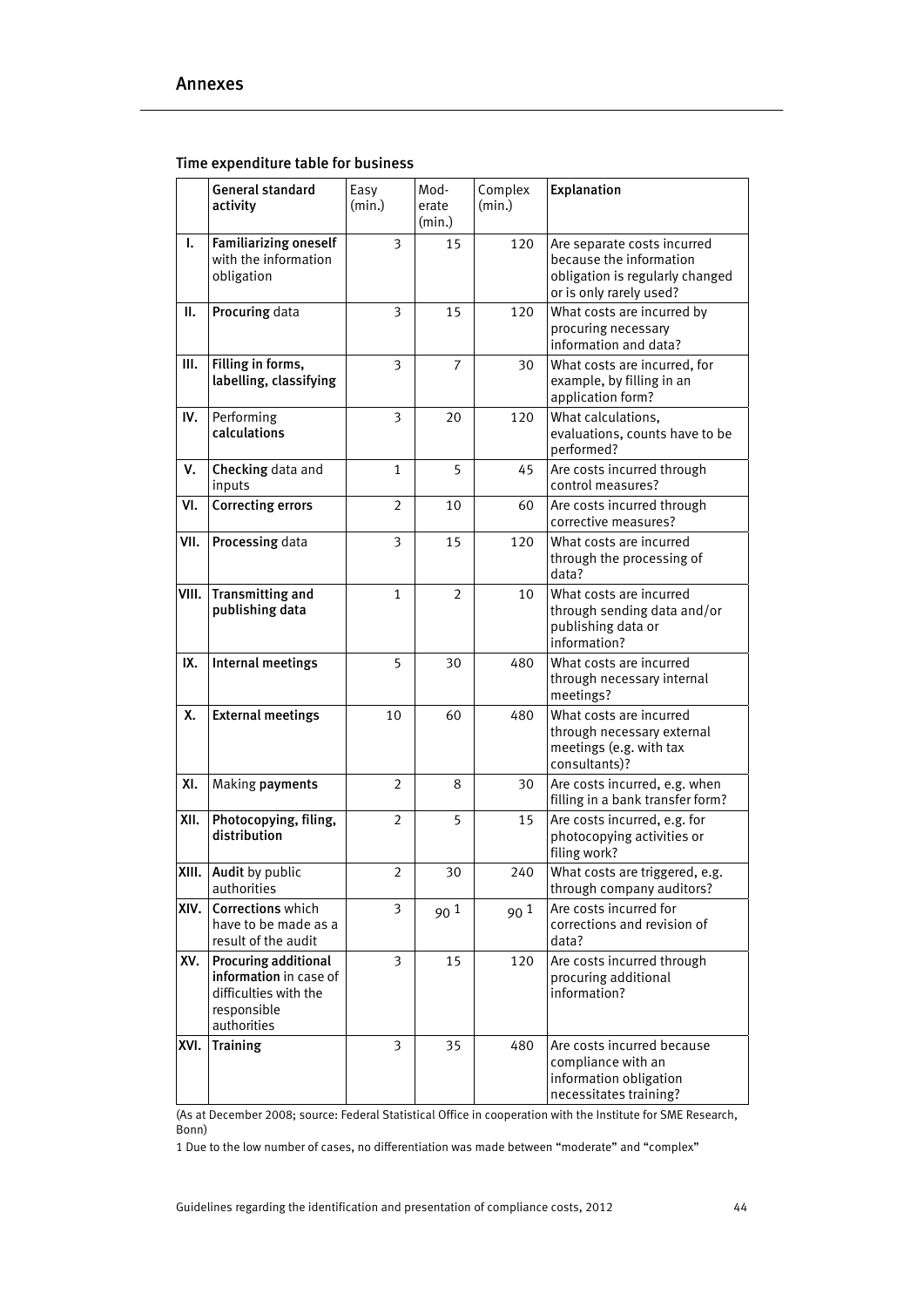|   |                                                                            |                                                                                                                                           | Labour costs, euros per hour                                                                                                        |                                                                                                                                                                                                                   |         |  |
|---|----------------------------------------------------------------------------|-------------------------------------------------------------------------------------------------------------------------------------------|-------------------------------------------------------------------------------------------------------------------------------------|-------------------------------------------------------------------------------------------------------------------------------------------------------------------------------------------------------------------|---------|--|
|   |                                                                            |                                                                                                                                           | Qualification level                                                                                                                 |                                                                                                                                                                                                                   |         |  |
|   |                                                                            |                                                                                                                                           |                                                                                                                                     | High                                                                                                                                                                                                              |         |  |
|   | Section                                                                    | Low<br>Employees<br>performing<br>simple tasks<br>or tasks<br>which in<br>general do<br>not require<br>any<br>vocational<br>qualification | Medium<br>Employees<br>performing<br>qualified<br>tasks<br>according to<br>instructions,<br>e.g. clerk,<br>managemen<br>t assistant | Manageme<br>nt or<br>employees<br>with<br>manageme<br>nt<br>functions/<br>decision-<br>making<br>authority<br>and<br>employees<br>with<br>independe<br>nt<br>activities<br>in an area<br>οf<br>responsibi<br>lity | Average |  |
| Α | Agriculture, forestry and fishing                                          | 15.6                                                                                                                                      | 19.4                                                                                                                                | 36.2                                                                                                                                                                                                              | 18.8    |  |
| B | Mining and quarrying                                                       | 39.2                                                                                                                                      | 45.8                                                                                                                                | 86.0                                                                                                                                                                                                              | 49.1    |  |
| C | Manufacturing                                                              | 28.5                                                                                                                                      | 38.5                                                                                                                                | 68.7                                                                                                                                                                                                              | 40.7    |  |
| D | Electricity, gas, steam and air<br>conditioning supply                     | 35.3                                                                                                                                      | 53.8                                                                                                                                | 80.4                                                                                                                                                                                                              | 57.2    |  |
| E | Water supply; sewerage, waste<br>management and remediation<br>activities  | 24.5                                                                                                                                      | 31.0                                                                                                                                | 55.0                                                                                                                                                                                                              | 31.5    |  |
| F | Construction                                                               | 21.9                                                                                                                                      | 27.6                                                                                                                                | 50.8                                                                                                                                                                                                              | 28.2    |  |
| G | Wholesale and retail trade;<br>repair of motor vehicles and<br>motorcycles | 19.9                                                                                                                                      | 28.0                                                                                                                                | 53.9                                                                                                                                                                                                              | 29.5    |  |
| н | Transportation and storage                                                 | 21.8                                                                                                                                      | 27.5                                                                                                                                | 63.4                                                                                                                                                                                                              | 28.1    |  |
| T | Accommodation and food service<br>activities                               | 15.1                                                                                                                                      | 17.8                                                                                                                                | 32.1                                                                                                                                                                                                              | 17.7    |  |
| J | Information and communication                                              | 21.8                                                                                                                                      | 44.0                                                                                                                                | 59.2                                                                                                                                                                                                              | 47.5    |  |
| К | Financial and insurance activities                                         | 26.5                                                                                                                                      | 50.3                                                                                                                                | 85.2                                                                                                                                                                                                              | 53.7    |  |

# Annex VI: Labour cost table for businesses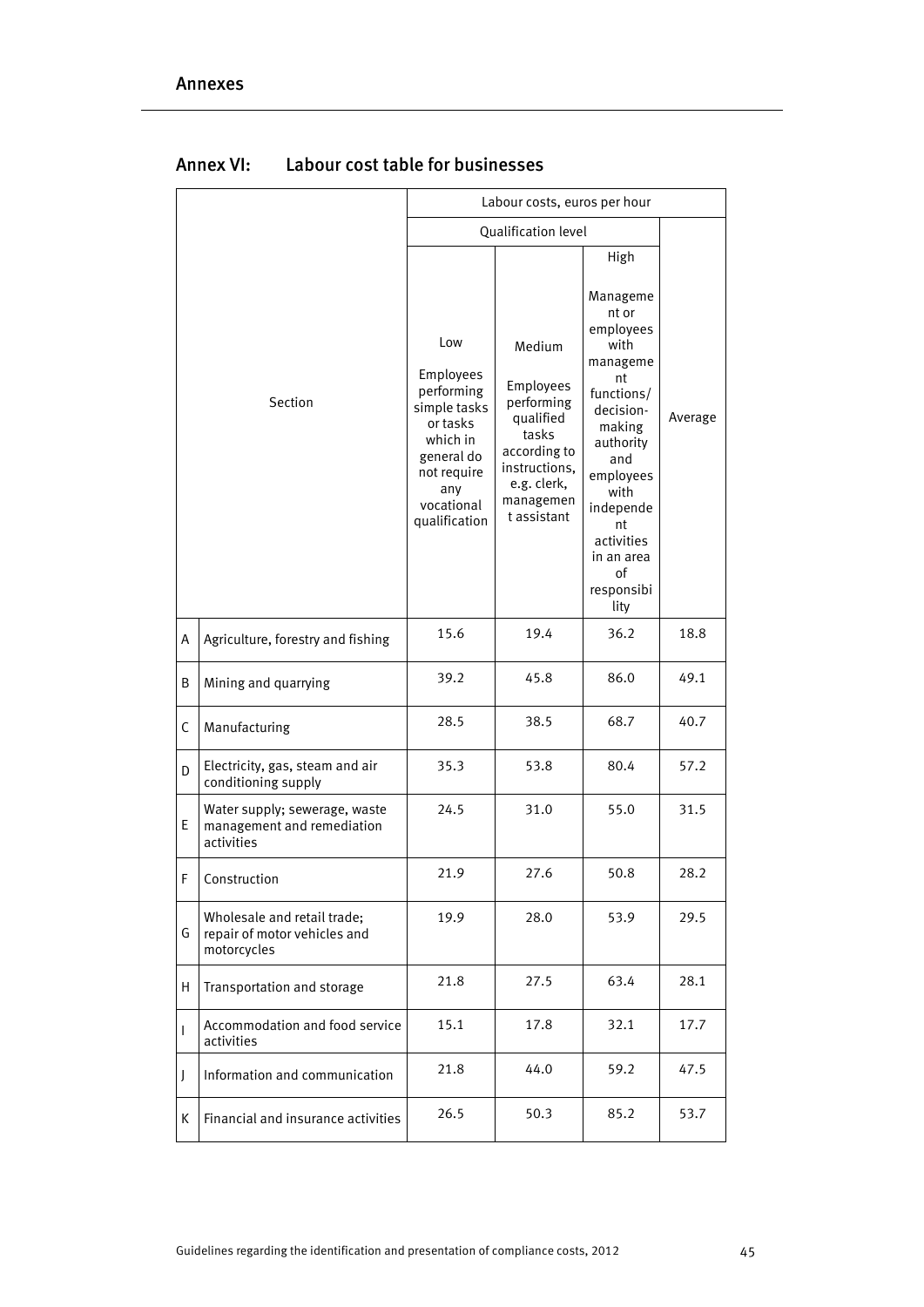|   |                                                      | 18.7 | 31.6 | 58.4 | 33.5 |
|---|------------------------------------------------------|------|------|------|------|
| L | Real estate activities                               |      |      |      |      |
| M | Professional, scientific and<br>technical activities | 20.9 | 35.4 | 58.8 | 42.4 |
| N | Administrative and support<br>service activities     | 17.7 | 23.2 | 48.2 | 22.1 |
| P | Education                                            | 22.9 | 32.3 | 47.9 | 40.5 |
| 0 | Human health and social work<br>activities           | 21.0 | 27.8 | 53.3 | 31.0 |
| R | Arts, entertainment and<br>recreation                | 16.2 | 29.7 | 41.8 | 28.8 |
| S | Other service activities                             | 18.8 | 26.3 | 48.1 | 29.6 |
|   | Businesses as a whole (A-S)<br>without O)            | 22.1 | 32.2 | 56.4 | 34.5 |

(As at 2017; source: Federal Statistical Office)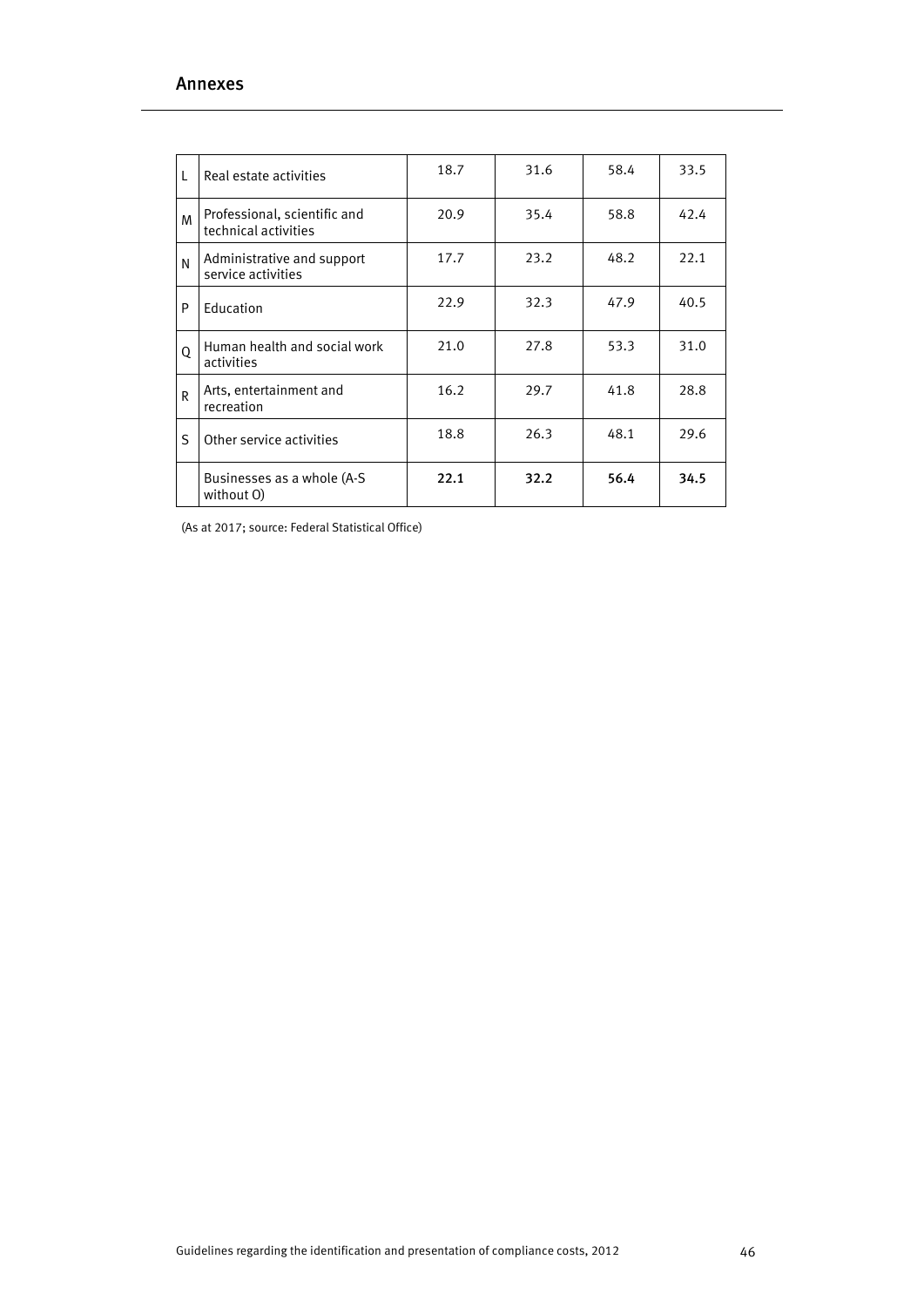# Annex VII: Labour cost table for public authorities

# Labour cost table for public authorities: standard wage rates per hour

|                                                                                                      | Labour costs, euros per hour |                         |                                   |                   |         |
|------------------------------------------------------------------------------------------------------|------------------------------|-------------------------|-----------------------------------|-------------------|---------|
| Level                                                                                                |                              |                         |                                   |                   |         |
|                                                                                                      | Ordinary<br>service          | Intermediate<br>service | Higher<br>intermediate<br>service | Higher<br>service | Average |
| <b>Federal level</b>                                                                                 | 27.8                         | 31.7                    | 43.4                              | 65.4              | 38.8    |
| Länder                                                                                               | 27.6                         | 31.4                    | 40.8                              | 60.5              | 40.3    |
| Local authorities                                                                                    | 26.0                         | 31.5                    | 42.3                              | 60.5              | 37.3    |
| Compulsory social<br>security services                                                               | 28.6                         | 36.0                    | 45.5                              | 64.0              | 43.4    |
| Average: Public<br>administration and<br>defence services,<br>compulsory social<br>security services | 27.0                         | 32.2                    | 42.4                              | 61.9              | 39.6    |

(As at 2017; source: Federal Statistical Office)

Alternatively, personnel cost rates of the federal administration can be used for cost calculations/economic feasibility studies if necessary or if more detailed information is available. They are published annually in a letter of the Federal Ministry of Finance; currently the circular as of 21 August 2017 is applicable.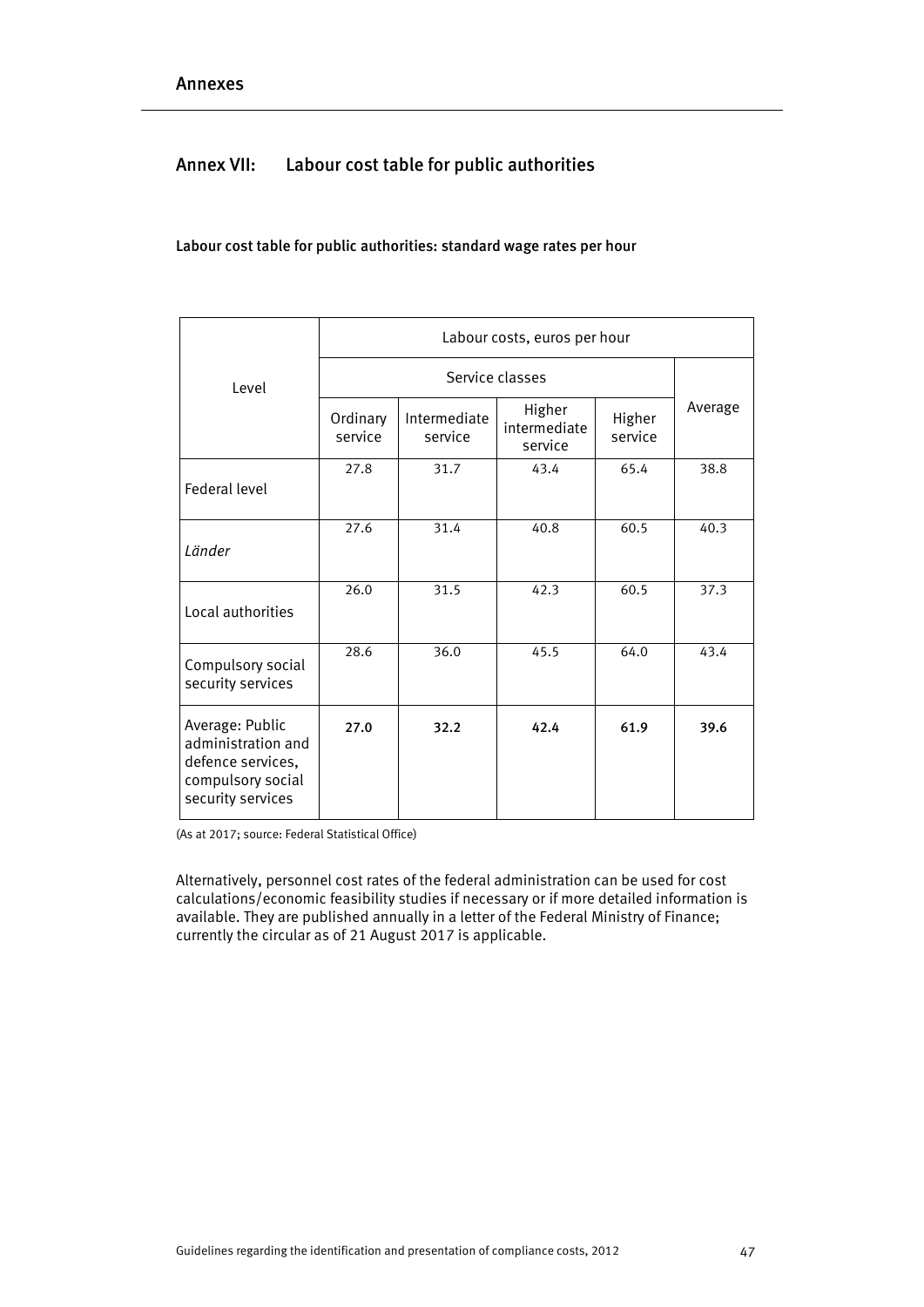# Annex VIII: Definitions of terms and explanatory notes

# Addressees

Citizens, business and public authorities represent the possible addressees of an obligation.

The addressee "business" includes every unit which performs an economic activity that contributes to the gross domestic product and belongs to the private sector. The private sector also includes charitable and volunteer organizations; it does not include public authorities, private households or extra-territorial bodies and organizations.

Public authorities are defined as administrative units charged with the performance of administrative tasks (institutions and public foundations under public law, including entities entrusted with sovereign tasks).

All obligations directed towards natural persons constitute obligations of citizens. If a natural person is an entrepreneur, the obligations addressed to the person on account of his/her status as entrepreneur are regarded as obligations of business.

Obligations can affect several addressees simultaneously.

#### Compliance costs

Compliance costs include the total measurable time expenditure and the costs placed on citizens, business and public authorities on account of an obligation under federal law. Administrative costs stem from information obligations and form part of the compliance costs. Administrative costs must be displayed separately for the addressee "business".

In the case of citizens and public authorities, it is not necessary to make a distinction between information obligations and other obligations.

The compliance costs of public authorities include implementation costs. The fiscal actions of public authorities as addressees of a provision (e.g. as owner of vehicles or as builder) also count as compliance costs. Compliance costs are primarily incurred by public authorities through processing of applications or performing supervisory tasks, and through providing information and material (e.g. application forms) to citizens or business or other areas of public administration.

Revenue and expenditure presented in legislative proposals under letter D of the introductory summary are not considered when identifying the compliance costs (for example higher/lower tax revenue, expenses according to Article 104a (3) and (4) of the German Basic Law).

Only the cost aspect is taken into account when identifying compliance costs. No balance is struck between costs and benefits of a regulation.

# Legislative proposals

Legislative proposals include all drafts of legal and administrative regulations which are subject to a regulatory impact assessment according to Sections 44, 62 (2) and 70 (1) of the Joint Rules of Procedure of the Federal Ministries (GGO).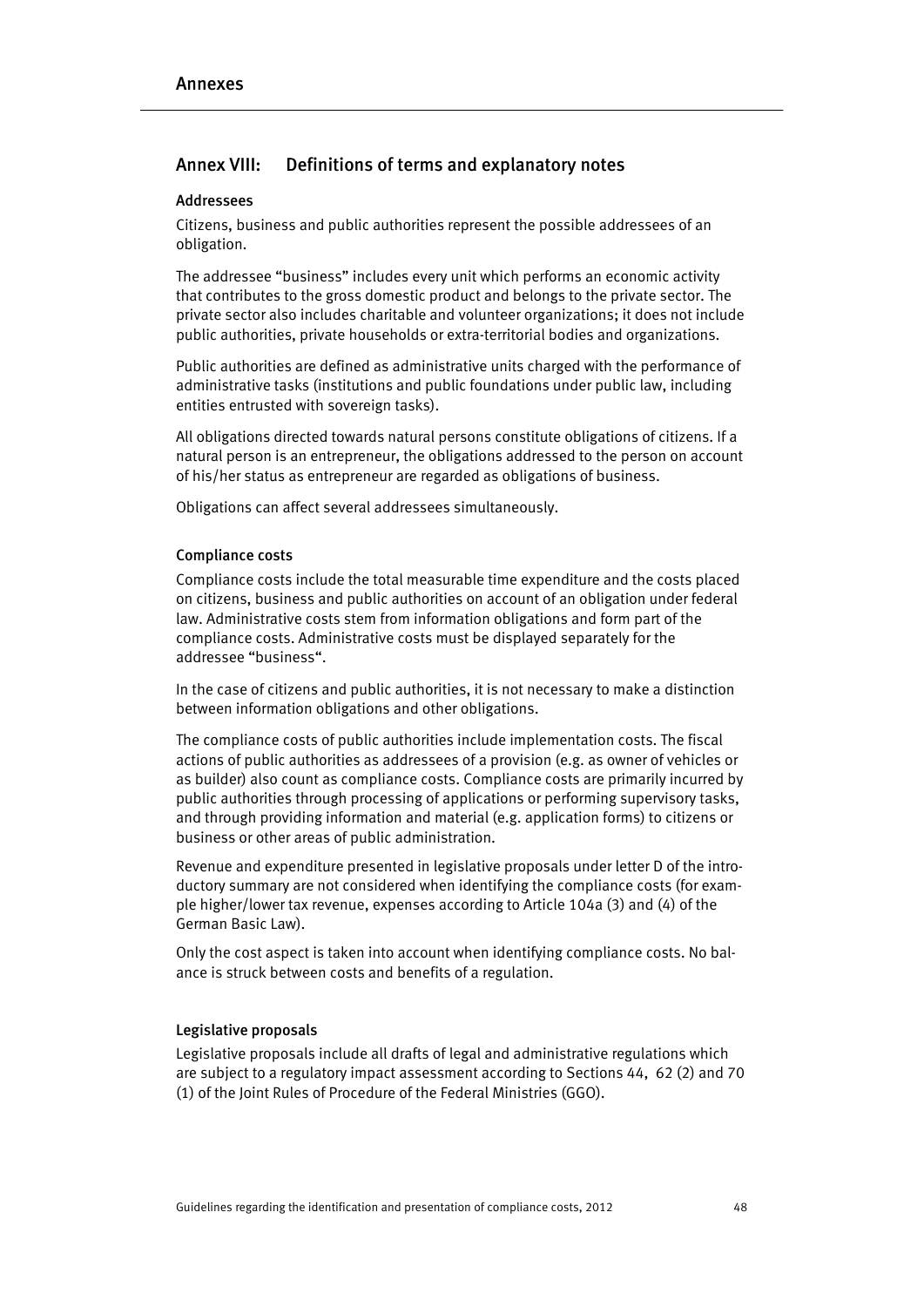# Obligation

Obligations are individual provisions which lead directly to a change in costs, time expenditure or both for its addressees. They are the result of federal legislation and induce the addressees to comply with certain objectives or orders or else to refrain from performing certain actions. This also includes obligations to cooperate with third parties and to monitor and control situations, actions, figures or types of behaviour. Information obligations are a special form of obligations.

"Directly" means that the change in costs or time expenditure relates directly to compliance with the particular obligation. One feature of obligations thus defined is that they must be observed by citizens, business and public authorities in order not to act unlawfully or lose any claims to state benefits and services (e.g. applications).

When identifying obligations, one must consider that lawmakers at times only stipulate targets or limit values in addition to orders or bans, or aim, for example, at bringing about a change in behaviour through state aid. These individual measures can also be regarded as obligations because they lead directly to a change in costs or time expenditure among addressees.

# **Process**

Several obligations, which are in practice fulfilled in one step, can be combined to form a process.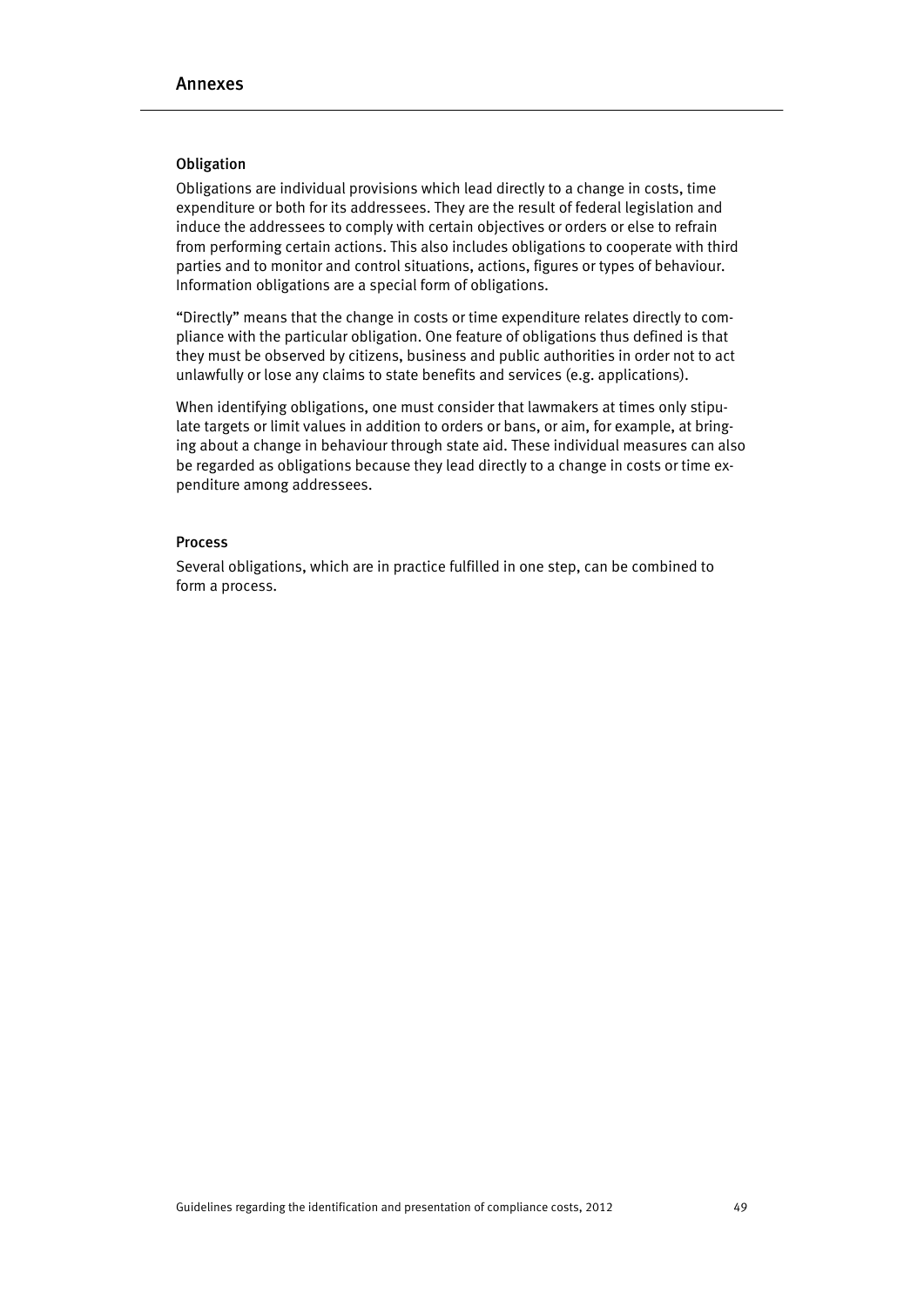| Public authorities 29                                          |
|----------------------------------------------------------------|
| Addressees, definition48                                       |
| Adjustment costs12                                             |
| Business-as-usual costs 12, 26                                 |
| Case groups                                                    |
|                                                                |
| Compliance costs 5, 48                                         |
| Consultation                                                   |
|                                                                |
| External experts 5                                             |
|                                                                |
|                                                                |
| Federal Statistical Office (StBA)5                             |
| Flat-rate for material costs 32                                |
| Implementation costs 28                                        |
| Information obligation  10, 21, 34, 36                         |
| Joint Rules of Procedure of the Federal<br>Ministries (GGO)  4 |
| Labour Cost                                                    |
| Business 23, 45                                                |
| Public authorities 32, 46                                      |
| Legislative proposal5, 48                                      |
| Material costs                                                 |
|                                                                |
|                                                                |
| Public authorities 32                                          |

# NKR

| Number of cases 11                               |  |
|--------------------------------------------------|--|
|                                                  |  |
|                                                  |  |
| Public authorities 28                            |  |
| Obligation                                       |  |
|                                                  |  |
|                                                  |  |
| Event-driven  11                                 |  |
| Newly introduced 12                              |  |
| Periodically complied 11                         |  |
|                                                  |  |
| Process (combination of<br>requirements)7, 9, 49 |  |
|                                                  |  |
| Replacement investments 26                       |  |
| Standard activity 21                             |  |
| Time expenditure                                 |  |
|                                                  |  |
|                                                  |  |
| Public authorities 31                            |  |
| Time expenditure table                           |  |
| Business 23, 43                                  |  |
| Citizens 17, 41                                  |  |